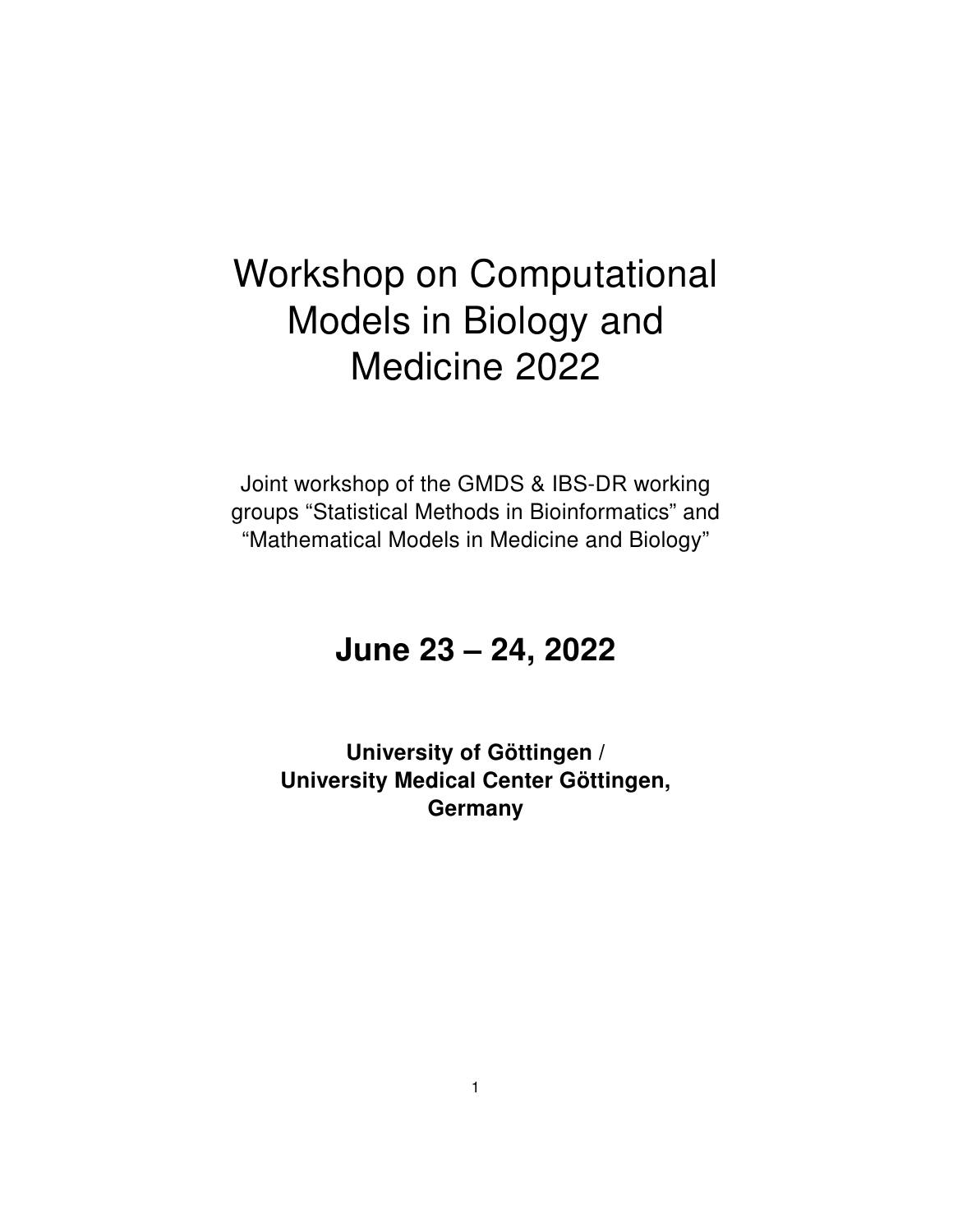Workshop on Computational Models in Biology and Medicine, June 23 & 24, 2022, Location: Paulinerkirche, Papendiek 14, 37073 Göttingen

# **Contents**

| 1 | Program    |                                                                                                                                                                 |          |
|---|------------|-----------------------------------------------------------------------------------------------------------------------------------------------------------------|----------|
| 2 |            | <b>Keynotes</b>                                                                                                                                                 | 8        |
| 3 | 3.1        | <b>Oral presentations</b><br>Evaluating Federated Random Forest Coping with Limited Clini-                                                                      | 12       |
|   | 3.2        | Deep Learning for the Prediction of Macrophage Polarization                                                                                                     | 13<br>14 |
|   | 3.3        | Gene Signature Calculation for Pathway Activity Prediction with                                                                                                 | 15       |
|   | 3.4        | DMC - an R package for Deconvolution Model Comparison<br>Quasi-Entropy Closure: A Fast and Reliable Approach to Close                                           | 16       |
|   | 3.5<br>3.6 | the Moment Equations of the Chemical Master Equation<br>Genetically regulated gene expression and proteins revealed dis-                                        | 17       |
|   |            | Systems medicine modelling in Cystic Fibrosis to predict possi-                                                                                                 | 18       |
|   | 3.7        | ble drug targets and active compound combinations                                                                                                               | 19       |
|   | 3.8        | DynaCoSys: Dynamic model of the complement system to un-<br>derstand pathogen immune evasion                                                                    | 20       |
|   | 3.9        | Patient-specific identification of genome-wide methylation differ-<br>ences between intra- and extracranial melanoma metastases us-<br>ing Hidden Markov Models | 22       |
|   |            | 3.10 A state based model and feasibility study to design an optimal<br>COVID-19 surveillance protocol for child care facilities                                 | 23       |
|   |            | 3.11 Risk Modelling of Severe COVID-19 Disease Progression Using                                                                                                | 25       |
|   |            | 3.12 Collaborative nowcasting of COVID-19 hospitalization incidences                                                                                            | 26       |
|   |            | 3.13 Survival Multi-Modal Neural Ordinary Differential Equations for<br>Mortality Prediction of Patients with Severe Lung Disease                               | 27       |
|   |            | 3.14 Neural networks to predict clinical events from cytometry data<br>3.15 Using a prospective algorithm for systemic inflammatory response                    | 28       |
|   |            | syndrome criteria to predict and diagnose sepsis in intensive                                                                                                   | 29       |
|   |            | 3.16 A Predictive Model for Progression of CKD to Kidney Failure<br>Based on Routine Laboratory Tests                                                           | 31       |
| 4 |            | Poster presentations: session I                                                                                                                                 | 33       |
|   | 4.1        | DNABERT SNP Embeddings for Parkinson's Disease Diagnos-                                                                                                         | 34       |
|   | 4.2        | Identifying differences between paired patient-specific melanoma<br>brain and extra-cranial metastases applying melanoma-specific                               |          |
|   |            |                                                                                                                                                                 | 35       |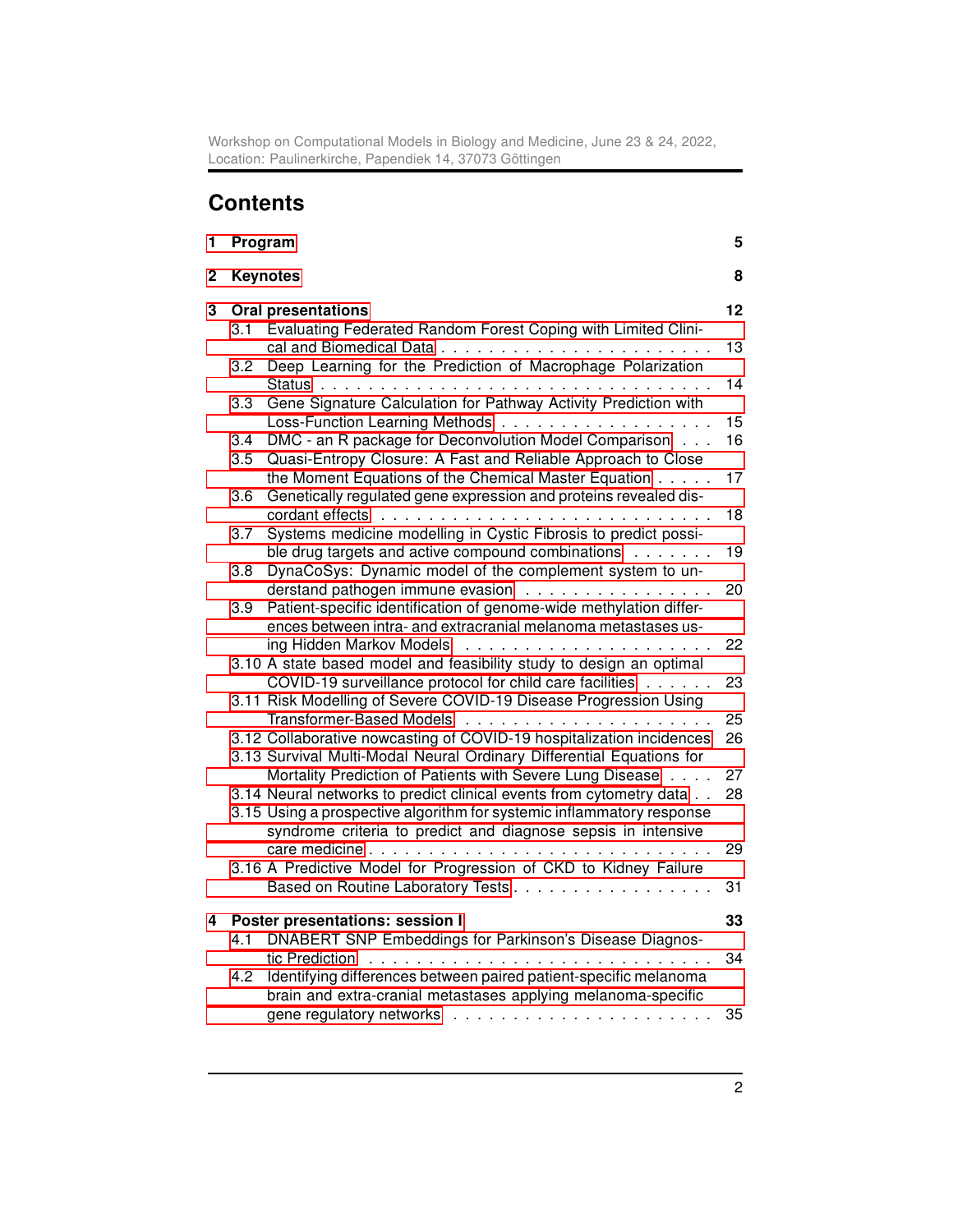Workshop on Computational Models in Biology and Medicine, June 23 & 24, 2022, Location: Paulinerkirche, Papendiek 14, 37073 Göttingen

|   | 4.3 | A new bootstrap approach for gene-set enrichment analysis with<br>transcriptomics and proteomics data from studies on spinal mus-       |          |
|---|-----|-----------------------------------------------------------------------------------------------------------------------------------------|----------|
|   | 4.4 | cular atrophy<br>Dynamical modeling of pneumococcal serotypes in Germany                                                                | 37<br>39 |
|   | 4.5 | Predicting targeted antibiotic therapy using patient similarity net-<br>works<br>.                                                      | 41       |
|   | 4.6 | Evaluation of preprocessing on single-cell RNA data integration                                                                         | 43       |
|   | 4.7 | Classifying nucleosome positioning with random forests based                                                                            |          |
|   | 4.8 | on local structural DNA information<br>Identifying clusters in high-dimensional virome data derived from                                | 44       |
|   | 4.9 | public human body site sequencing files<br>A biomathematical model of atherosclerosis in mice                                           | 45<br>47 |
|   |     | 4.10 Investigating the Efficacy of Antibiotics in Patients with Sepsis                                                                  | 48       |
| 5 |     | Poster presentations: session II                                                                                                        | 49       |
|   | 5.1 | Integration of functional genomics data to molecularly character-<br>ize eye size variation between D. americana and D. novamexicana 50 |          |
|   | 5.2 | Modelling leukemia treatment using ordinary differential equa-<br>tions and likelihood-based approaches for improving the experi-       |          |
|   | 5.3 | Inference of differential gene regulatory networks from gene ex-                                                                        | 51       |
|   | 5.4 | pression data using boosted differential trees<br>On the parametrization of COVID-19 epidemiologic models                               | 52<br>53 |
|   | 5.5 | PepFuse: resolving peptide-peptide interactions in high-throughput<br>proteomics data by group-wise mixed- graphical modeling           | 54       |
|   | 5.6 | Personalized prediction of mortality risks in chronic kidney dis-                                                                       |          |
|   | 5.7 | Comparative simulations of fungal infection dynamics in the hu-                                                                         | 55       |
|   | 5.8 | Modeling the interplay between risk perception, behavior and in-                                                                        | 57       |
|   | 5.9 | Individual treatment effect estimation for survival data                                                                                | 58<br>59 |
|   |     | 5.10 Informative model simulations of CML patient cohorts can guide                                                                     |          |
|   |     | treatment optimizations<br>5.11 SpaCeNet: Spatial Cellular Networks from omics Data                                                     | 60<br>62 |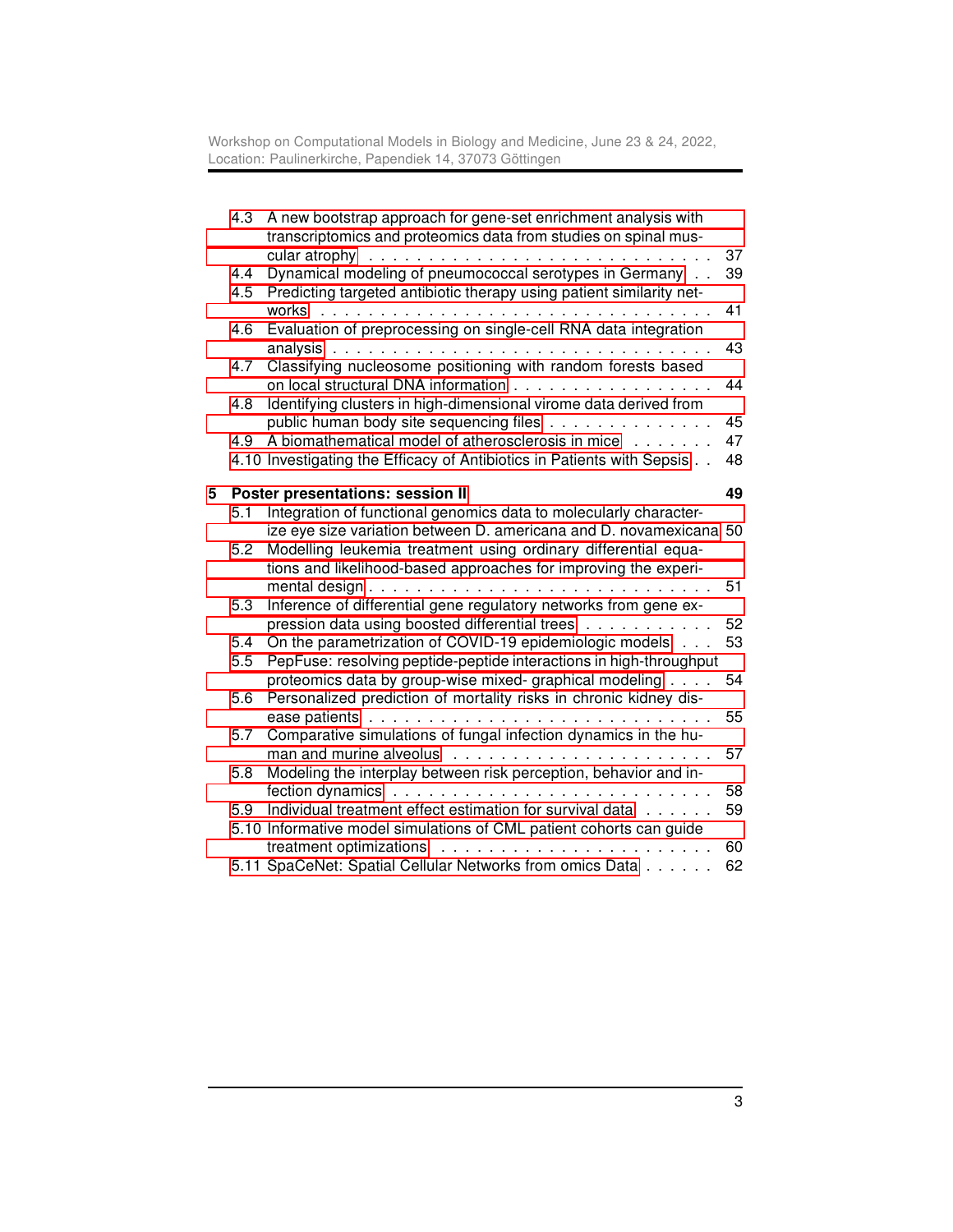# Workshop outline

This workshop intends to bring together researchers from different research areas such as bioinformatics, biostatistics and systems biology, who are interested in modeling and analysis of biological systems or in the development of statistical methods with applications in biology and medicine.

# Keynotes

- Harald Binder (University of Freiburg): "Deep Generative Models for Single-Cell Sequencing Data"
- Viola Priesemann (MPI, Göttingen): "Inferring and Mitigating the Spread of COVID-19"
- Stefan Bonn (University Medical Center Hamburg-Eppendorf): "Bringing deep neural networks to the clinic: Precision, robustness, and interpretability"

# Workshop venue

The workshop takes place at the Paulinerkirche, Papendiek 14, 37073 Göttingen.

# Organization

The workshop is jointly organized by the GMDS/IBS working groups "Statistical Methods in Bioinformatics" (speakers: Michael Altenbuchinger, University Medical Center Göttingen; Klaus Jung, University of Veterinay Medicine Hannover) and "Mathematical Models in Medicine and Biology" (speakers: Markus Scholz, University of Leipzig; Ingmar Glauche, Technische Universität Dresden), as well as Tim Beißbarth (University Medical Center Göttingen) who is the local organizer.

# **Contact**

### Prof. Dr. Michael Altenbuchinger,

AG Statistical Bioinformatics, E-mail: [michael.altenbuchinger@bioinf.med.uni-goettingen.de](mailto:michael.altenbuchinger@bioinf.med.uni-goettingen.de)

# Support

The workshop is funded by the "Deutsche Gesellschaft für Medizinische Informatik, Biometrie und Epidemiologie (GMDS)" and the "Deutsche Region der Internationalen Biometrischen Gesellschaft (IBS-DR)".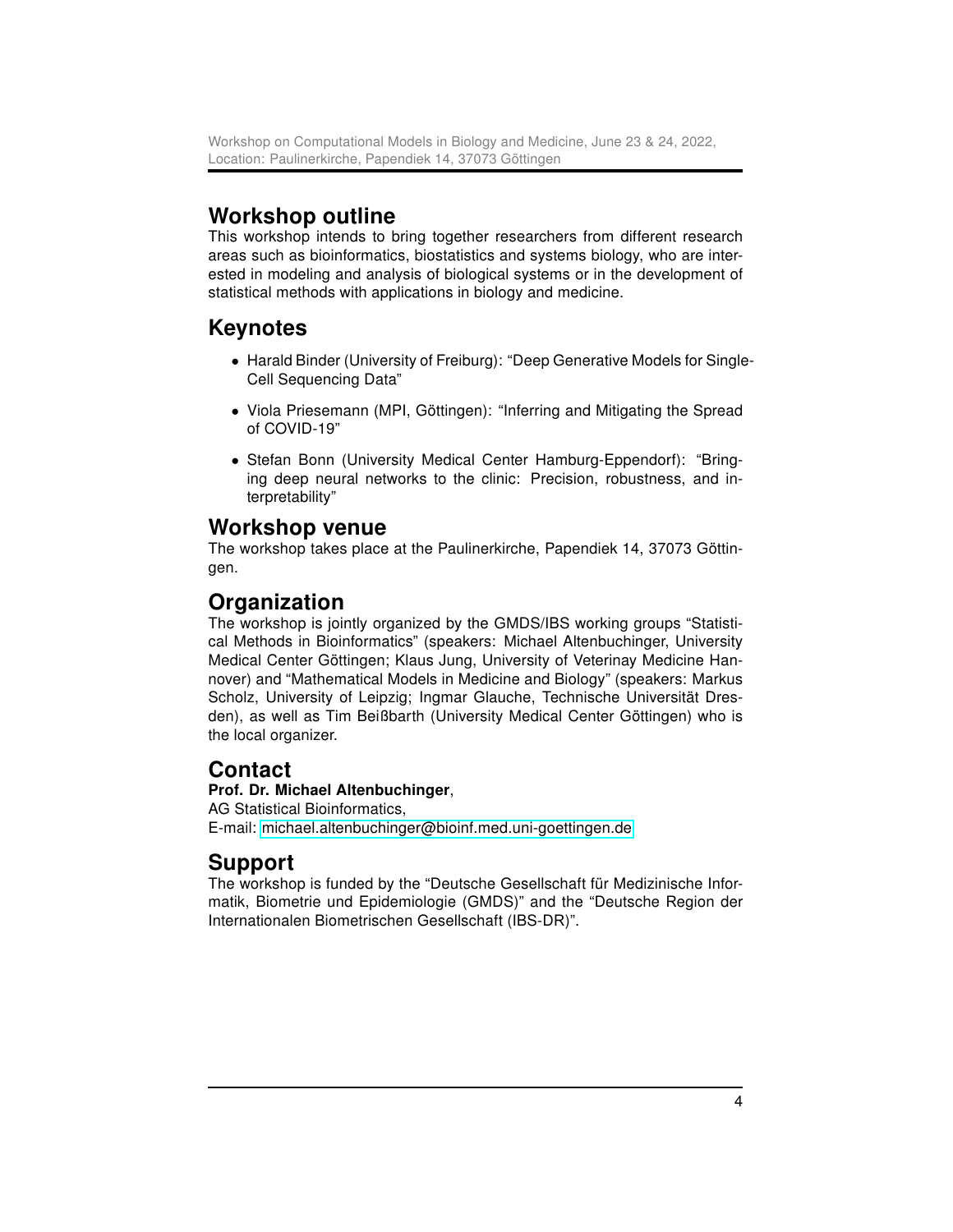Workshop on Computational Models in Biology and Medicine, June 23 & 24, 2022, Location: Paulinerkirche, Papendiek 14, 37073 Göttingen

# <span id="page-4-0"></span>1 Program

#### Thursday, Jun 23, 2022

#### 11:30 Registration opens (with small lunch)

#### 12:45–13:00 Welcome

Session 1: Statistical modeling and machine learning

13:00–13:40 Keynote lecture: Harald Binder Deep Generative Models for Single-Cell Sequencing Data

13:40–14:00 Anne-Christin Hauschild Evaluating Federated Random Forest Coping with Limited Clinical and Biomedical Data

14:00–14:20 Lisa-Marie Bente Deep Learning for the Prediction of Macrophage Polarization Status

14:20–14:40 Franziska Görtler Gene Signature Calculation for Pathway Activity Prediction with Loss-Function Learning Methods

14:40–15:00 Marian Schön DMC - an R package for Deconvolution Model Comparison

15:00–15:10 Election: (a) speaker of the GMDS/IBS working group "Mathematical Models in Medicine and Biology" and (b) speaker of the GMDS/IBS working group "Statistical Methods in Bioinformatics".

#### 15:10–16:20 Coffee break & poster session I

Session 2: Disease modeling and open topics

16:20–16:40 Nicole Radde Quasi-Entropy Closure: A Fast and Reliable Approach to Close the Moment Equations of the Chemical Master Equation

16:40–17:00 Janne Pott Genetically regulated gene expression and proteins revealed discordant effects

17:00–17:20 Liza Vinhoven Systems medicine modelling in Cystic Fibrosis to predict possible drug targets and active compound combinations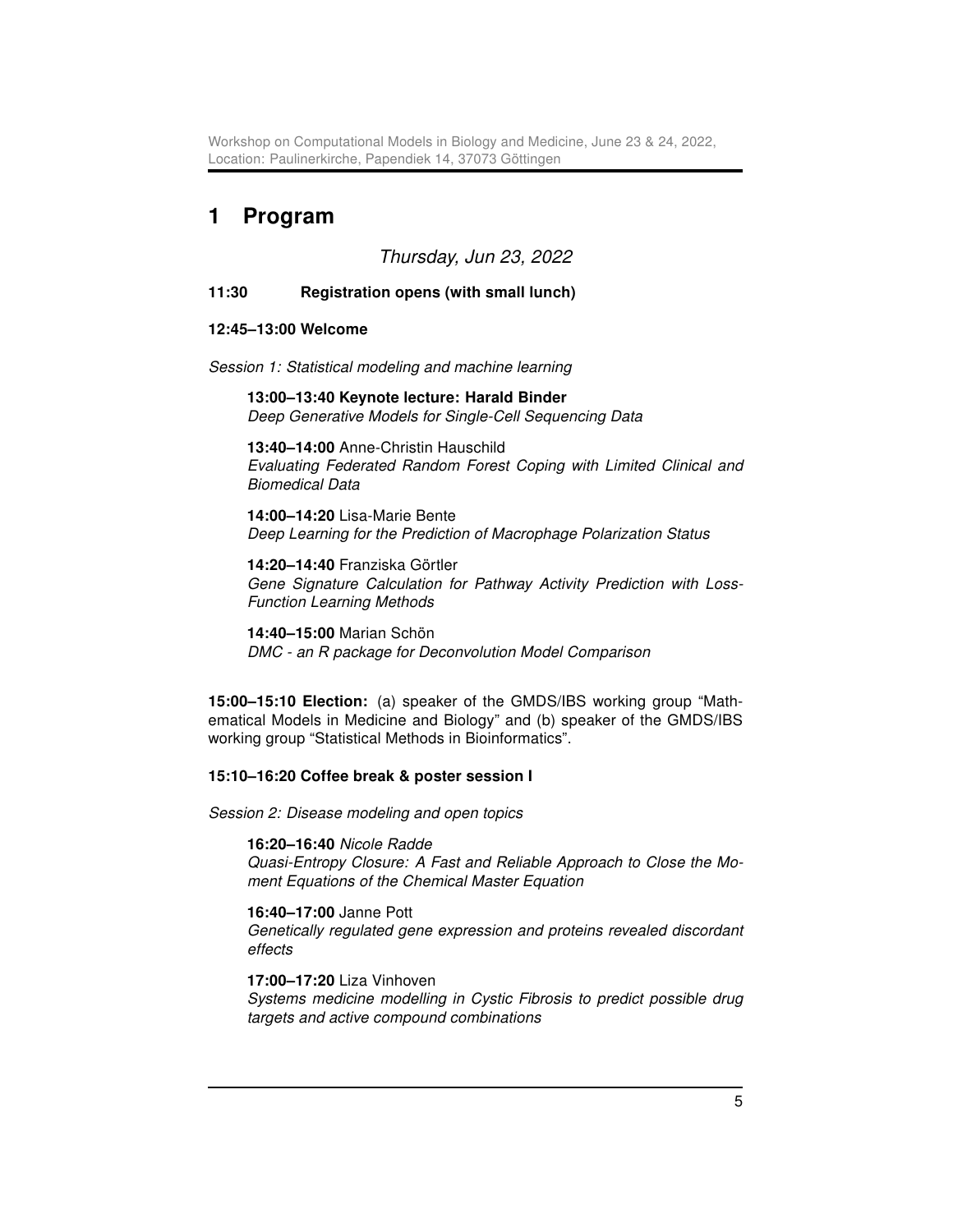#### 17:20–17:40 Paul Rudolph

DynaCoSys: Dynamic model of the complement system to understand pathogen immune evasion

#### 17:40–18:00 Theresa Kraft

Patient-specific identification of genome-wide methylation differences between intra- and extracranial melanoma metastases using Hidden Markov Models

18:30 Conference dinner at the Bullerjahn, Markt 9, 37073 Göttingen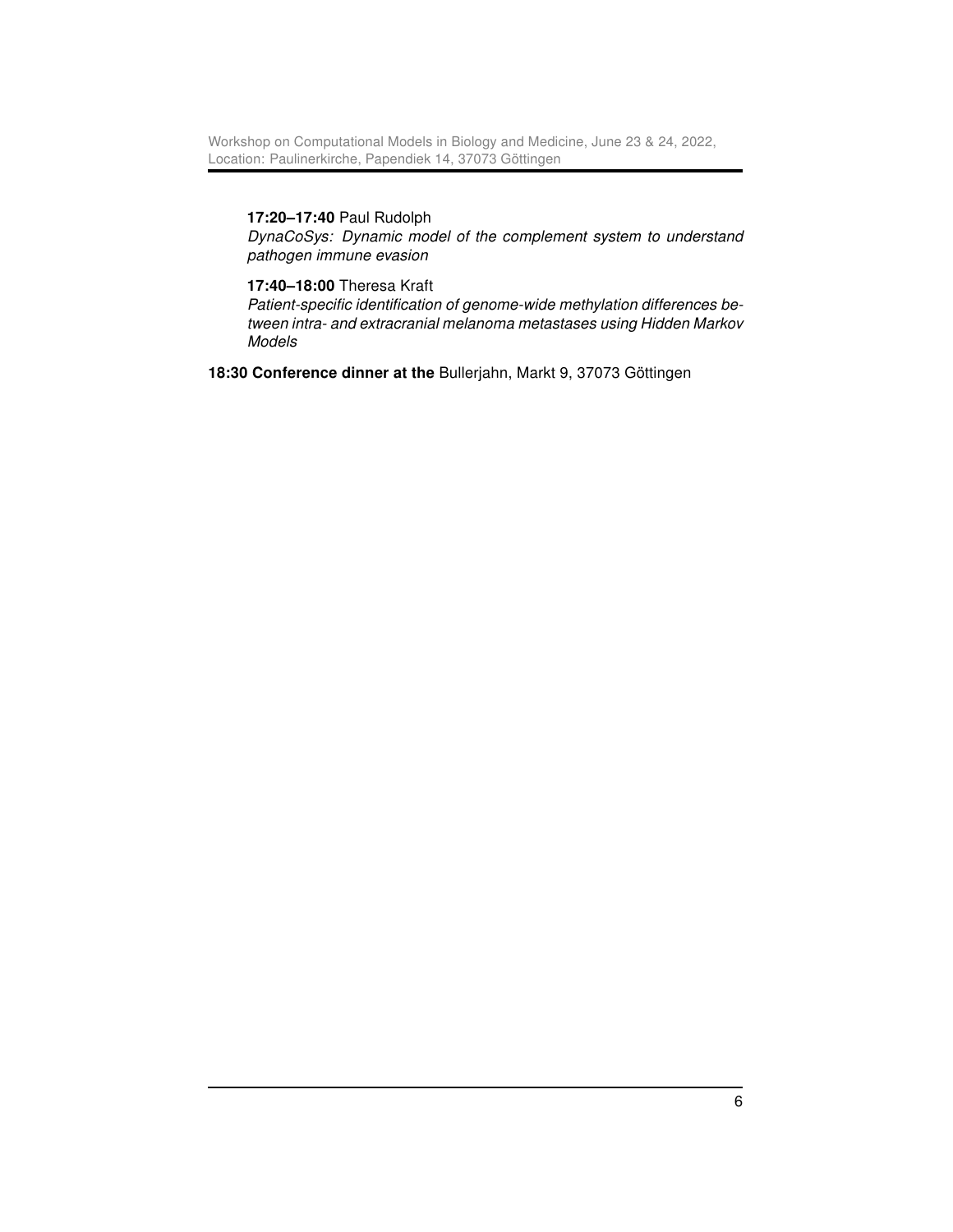#### Friday 24, 2022

#### Session 3: COVID-19

#### 8:30–9:10 Keynote lecture: Viola Priesemann Inferring and Mitigating the Spread of COVID-19

#### 9:10–9:30 Sandra Timme

A state based model and feasibility study to design an optimal COVID-19 surveillance protocol for child care facilities

#### 9:30–9:50 Manuel Lentzen

Risk Modelling of Severe COVID-19 Disease Progression Using Transformer-Based Models

9:50–10:10 Daniel Wolffram Collaborative nowcasting of COVID-19 hospitalization incidences

#### 10:10–11:30 Coffee break & poster session II

Session 4: Decision support systems

#### 11:30–12:10 Keynote lecture: Stefan Bonn

Bringing deep neural networks to the clinic: Precision, robustness, and interpretability

12:10–12:30 Thomas Linden Survival Multi-Modal Neural Ordinary Differential Equations for Mortality Prediction of Patients with Severe Lung Disease

#### 12:30–12:50 Gunther Glehr

Neural networks to predict clinical events from cytometry data

#### 13:10–13:30 Roman Schefzik

Using a prospective algorithm for systemic inflammatory response syndrome criteria to predict and diagnose sepsis in intensive care medicine

#### 13:30–13:50 Helena Zacharias

A Predictive Model for Progression of CKD to Kidney Failure Based on Routine Laboratory Tests

#### 13:50–14:00 Closing remarks & poster award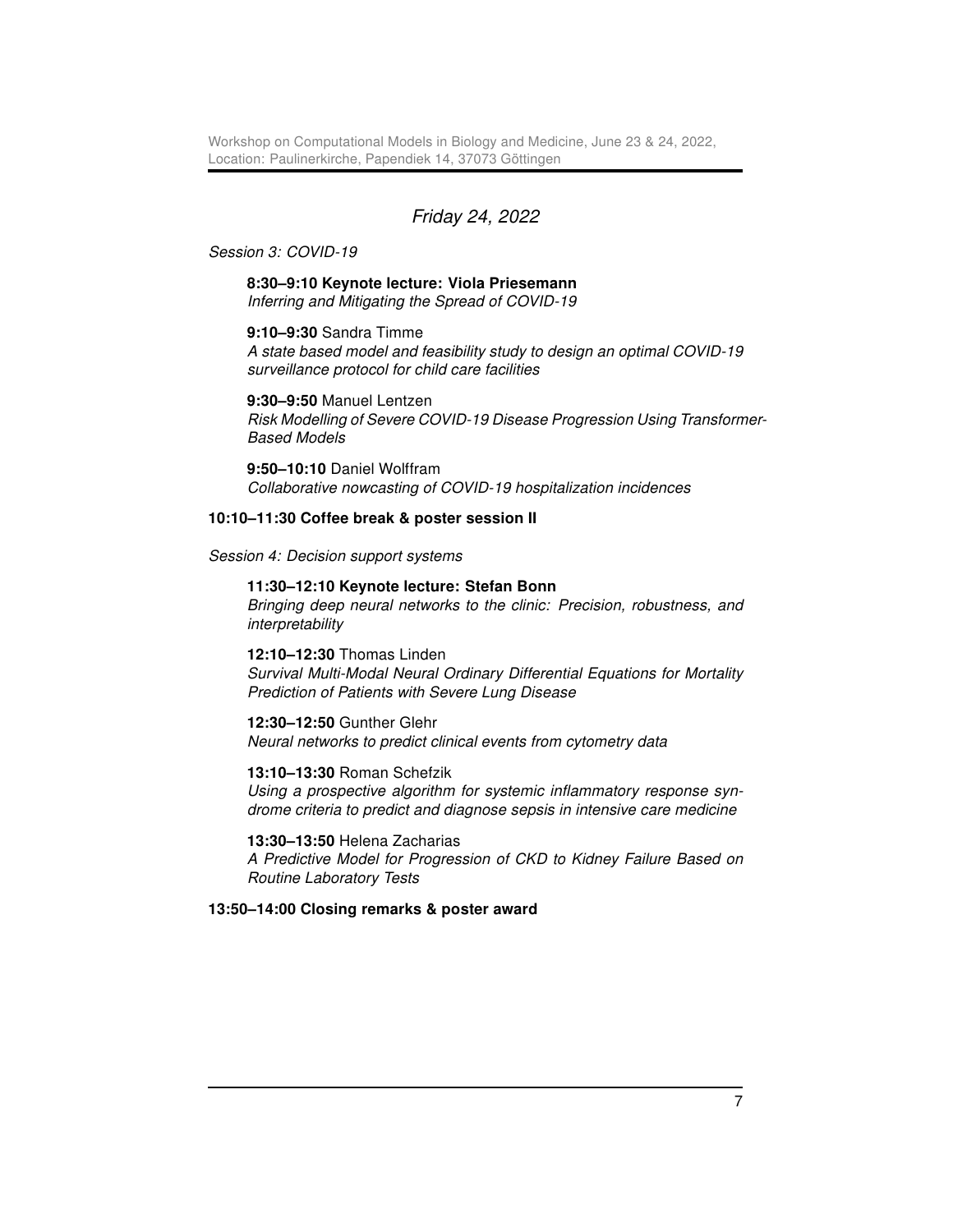Workshop on Computational Models in Biology and Medicine, June 23 & 24, 2022, Location: Paulinerkirche, Papendiek 14, 37073 Göttingen

# <span id="page-7-0"></span>2 Keynotes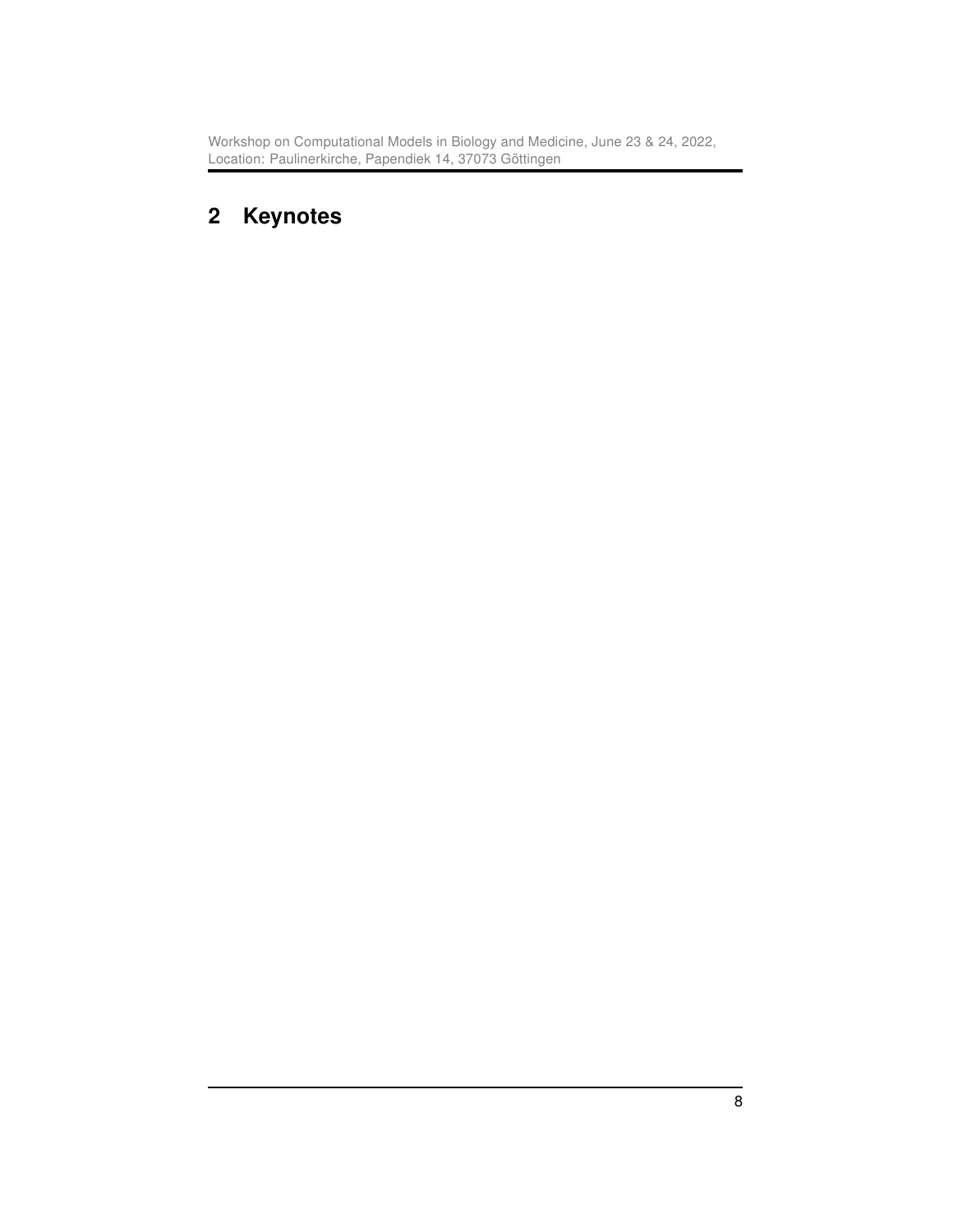Workshop on Computational Models in Biology and Medicine, June 23 & 24, 2022, Location: Paulinerkirche, Papendiek 14, 37073 Göttingen

# Keynote 1

### Deep Generative Models for Single-Cell Sequencing Data

Harald Binder

Institute of Medical Biometry and Statistics, Faculty of Medicine and Medical Center – University of Freiburg, Freiburg, Germany

Abstract: While deep generative approaches, such as variational autoencoders (VAEs), have become a hot topic of methods research for single-cell sequencing data, they still are not mainstream. One reason for this might be that their benefits (and potential pitfalls) are not fully worked out yet. For contributing to this, I will provide a brief introduction, highlighting some limitations of VAEs for single-cell RNA sequencing data, followed by three scenarios where they still can be successful. This includes planning of experiments, extracting high-dimensional patterns, and modeling of temporal data.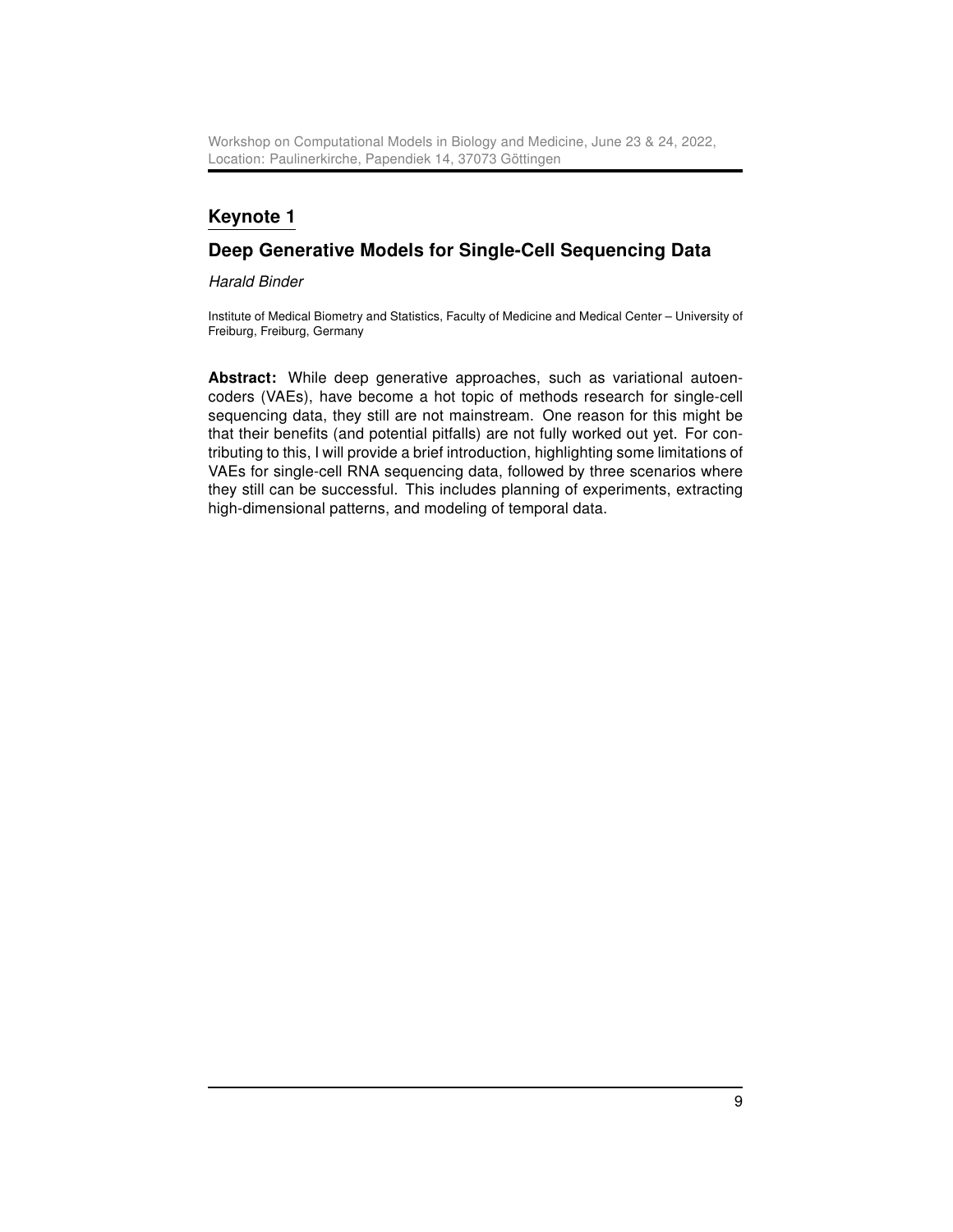# Keynote 2

# Inferring and Mitigating the Spread of COVID-19

Viola Priesemann

Max Planck Institute for Dynamics and Self-Organization, Göttingen, Germany

Abstract: Spreading dynamics is ubiquitous: activity spreads in neural networks, news and fake news branch out in social networks, and just recently the spread of a novel virus has disrupted the daily lives of people around the globe. Interestingly, in all these networks, the connections are not static, but change over time, e.g., to implement learning in neural networks or when mitigating the spread of SARS-CoV-2. We derive the principles of self-organization in these diverse networks, show under which conditions outbreaks can be mitigated, and how the behavioral feedback of people impacts the outbreaks of COVID-19, combining theoretical approaches with modelling, empirical data and Bayesian inference. Overall, we shed light on the past two years of the COVID-19 pandemics, with a special focus on the interaction between pandemics and infodemics, thus the intricate interaction between these distinct levels of the physical and social networks.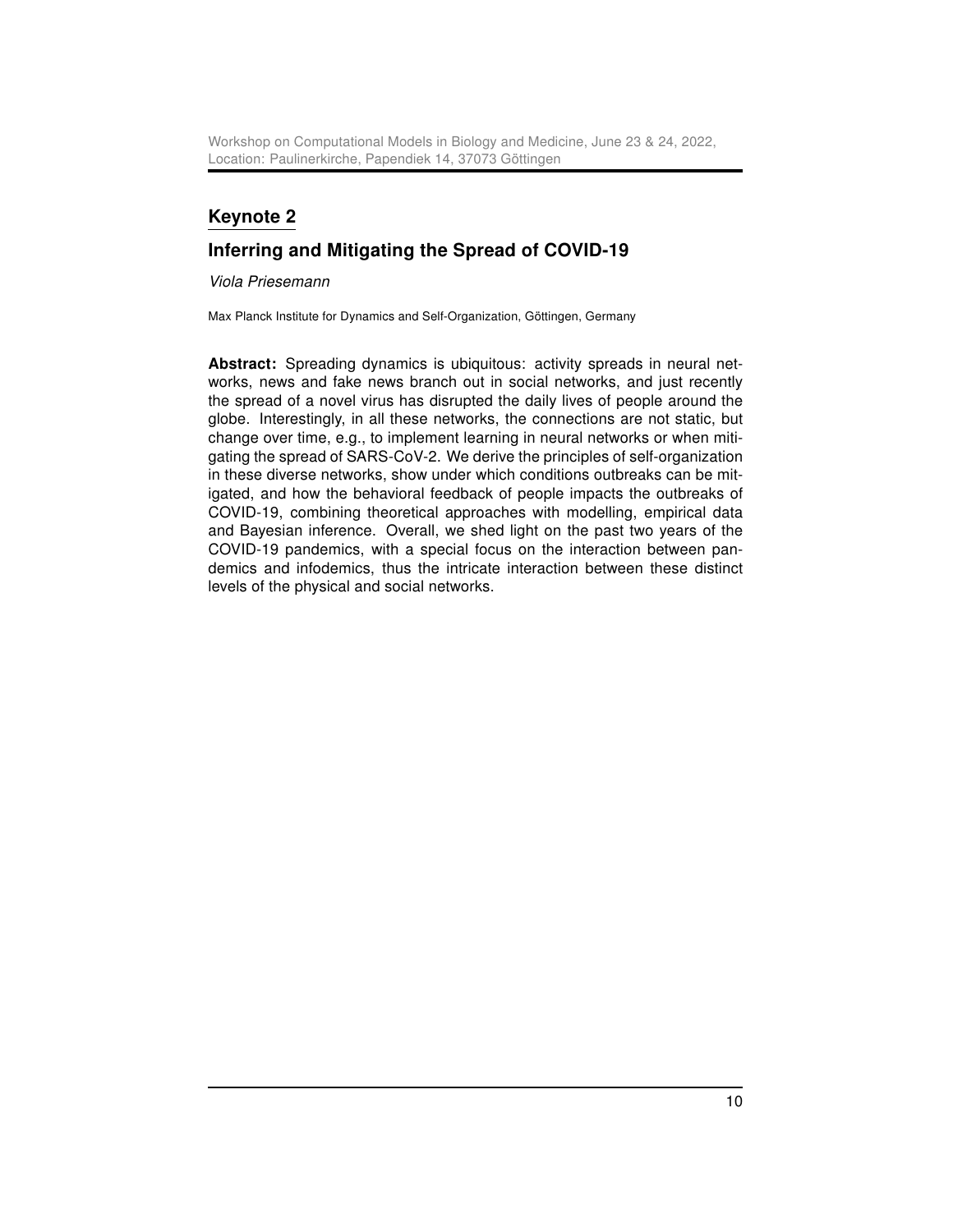# Keynote 3

# Bringing deep neural networks to the clinic: Precision, robustness, and interpretability

Stefan Bonn

Institute of Medical Systems Biology, University Medical Center Hamburg-Eppendorf, Hamburg, Germany

Abstract: AI-based algorithms hold great promise to transform future medical decision making and patient care.

In this talk I would like to highlight some recent progress we made in developing deep learning-based algorithms for clinical data.

In addition, I will discuss the biggest bottlenecks we encounter when we want to translate an algorithm to a clinically useful decision support system.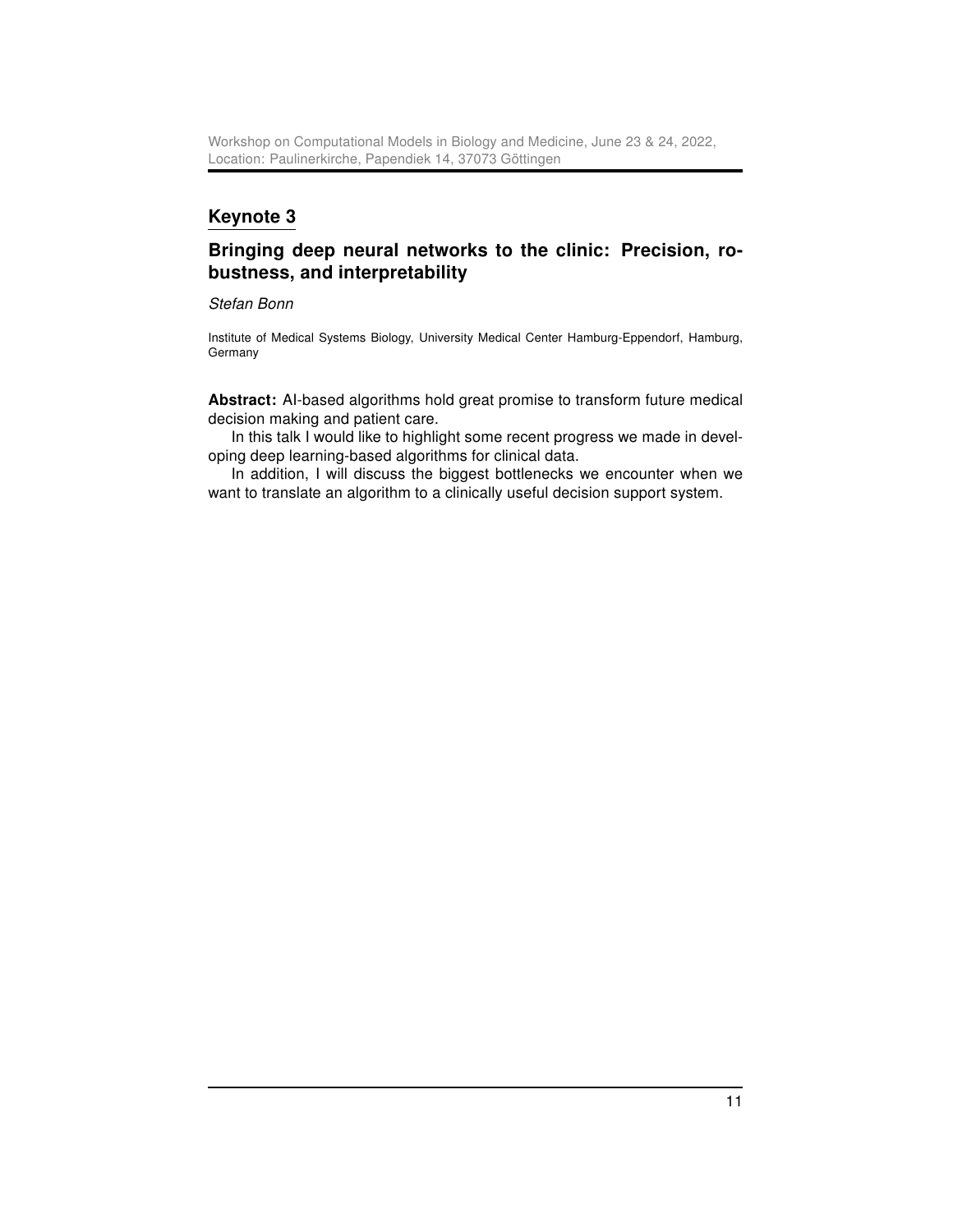# <span id="page-11-0"></span>3 Oral presentations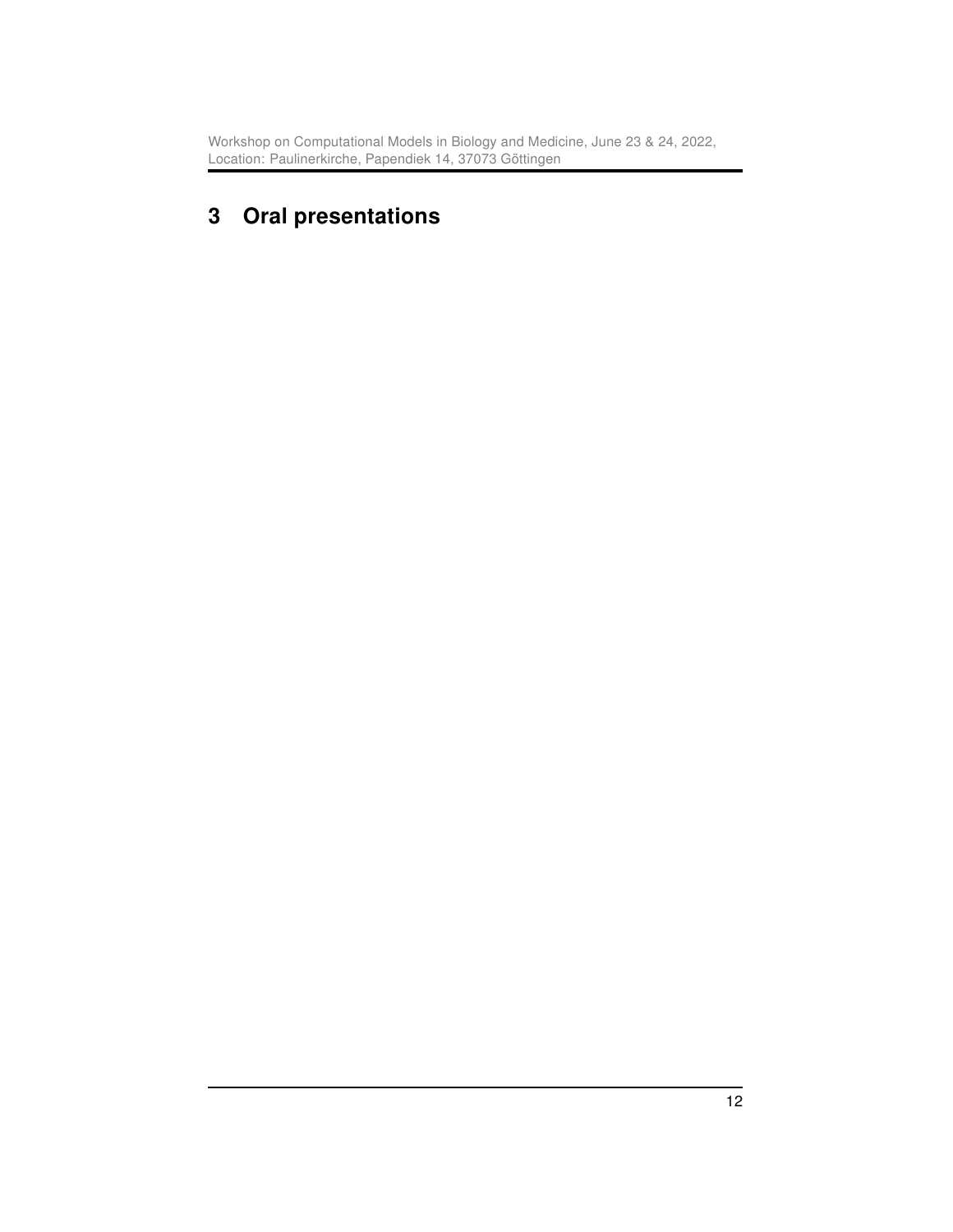# <span id="page-12-0"></span>3.1 Evaluating Federated Random Forest Coping with Limited Clinical and Biomedical Data

Anne-Christin Hauschild

Institut für Medizinische Informatik, Universitätsmedizin Göttingen, Göttingen, Germany

Abstract: The exploitation of the full potential of biomedical data for precision medicine is often hindered by limited data and restricted access due to data protection regulations. Federated learning approaches are developed to cope with these challenges by distributedly training and accumulating models without data centralization. Thus, we evaluated federated random forest models focussing on the heterogeneity within and between datasets. Three common challenges in clinical research were addressed: (i) a different number of parties, (ii) different sizes of datasets, and (iii) imbalanced classes, and evaluated the models on five biomedical datasets. The federated models consistently outperformed the average local models and performed as good as the classical models trained on the centralized data. However, the performance of local models decreases, yet not significantly, with an increasing number of models and decreasing size of the local dataset size. Moreover, when combining datasets of different sizes, the federated models vastly improve compared to the average performance of the local models, in particular when using model weighting. Finally, we could demonstrate that the federated models consistently outperform the local models by analyzing different class imbalances. In summary, our results suggest that federated machine learning crushes clinical research boundaries, data shortage, as well as biases and thus enables collaborations across institutes. In combination with secure multi-party computation methods, these technologies have the power to revolutionize both clinical research and practice and pave the way for precision medicine.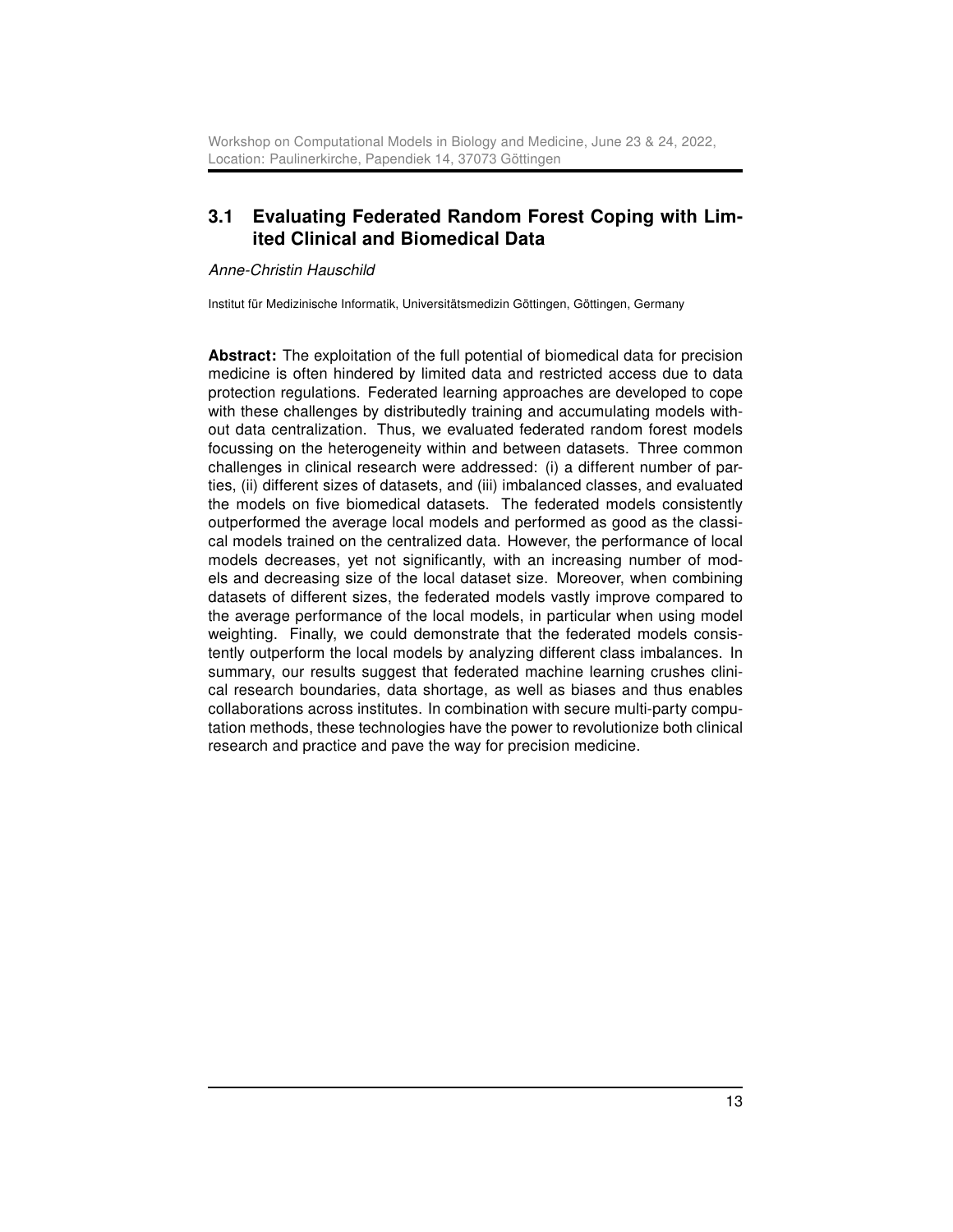## <span id="page-13-0"></span>3.2 Deep Learning for the Prediction of Macrophage Polarization Status

Lisa-Marie Bente

TU Braunschweig / PLRI

Abstract: Macrophages are cells of the innate immune system. They are able to alter their phenotype and function during an infection. This change is called polarization. Indicators of an infection, also called pathogen-associated molecular patterns (PAMPs), are molecules derived from microorganisms, for example lipopolysaccharide (LPS). LPS is found on the outer cell wall of gramnegative bacteria and is released upon destruction of the bacterial cell.

Deep learning and artificial neural networks are becoming increasingly more popular for application in biological and medical research contexts. They are used for various tasks, including cell type classification.

We trained a convolutional neural network (CNN) to classify macrophages according to whether they show signs of polarization or not. These signs include elongation of cellular protrusions. Macrophages were incubated with LPS to induce polarization. The CNN was trained and cross-validated with images of these macrophages, and tested and evaluated statistically, as well as with the tool SHAP. The network was able to differentiate between polarized and non-polarized macrophages with an accuracy of 89.5%. Further work on this topic may increase the accuracy by more extensive tuning of hyperparameters or the use of transfer learning.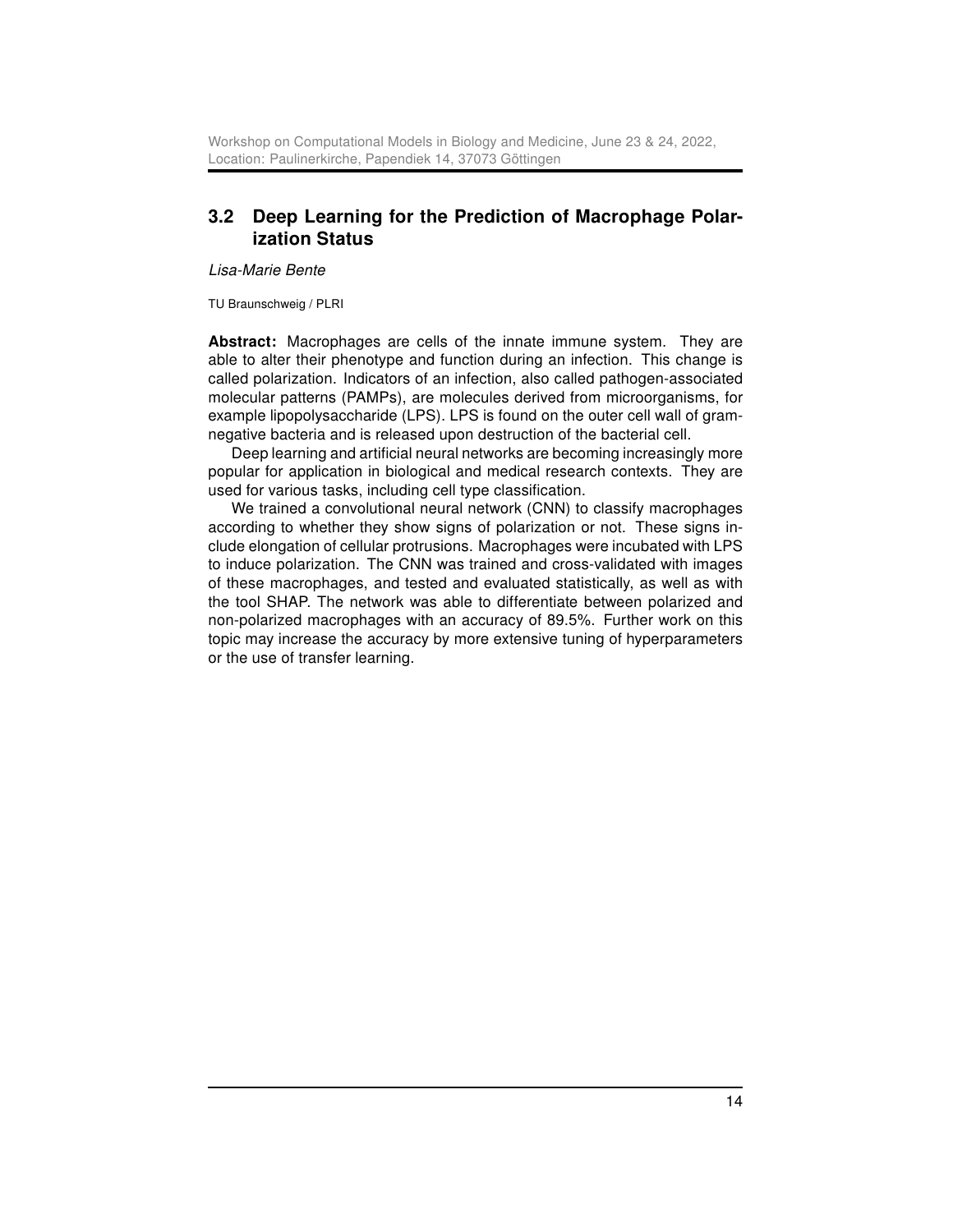#### <span id="page-14-0"></span>3.3 Gene Signature Calculation for Pathway Activity Prediction with Loss-Function Learning Methods

Franziska Görtler

University of Bergen, Norway

Abstract: In living organisms, communication cascades inside cells are described in signal transduction pathways. These pathways regulate the activation or deactivation of proteins in their cascades. Errors here lead to a protein expression profile different to normal cells and frequently cause diseases such as cancer, autoimmune diseases and diabetes. Often these changes are gradual and the patient can initially compensate for the dysregulation and no symptoms. Even so, on the cellular level the shifts can be observed. However, until now there exists no easy and cheap method to predict the up- or downregulated activity of the pathways of interest by sampling liquid biopsy data and getting the information of interest in a non-invasive and resource saving way. Also the existing pathway signatures refer to the pathway activation status which is not necessarily linked to the pathway activity.

We enhanced and adapted our existing loss-function machine learning model for digital tissue deconvolution for calculating pathway activity signatures. Here we use single cell datasets with known pathway activity status for preparing training and test sets. The usage of single cells makes the sets variable and big enough for the application of machine learning techniques. A gradient descent algorithm in a two steps loss-function learning algorithm is used to calculate the genes leading to the best prediction of the activity status of the pathway of interest. The received gene signature is checked for biological plausibility. Also the application of regularization methods like L1 regularization are implemented into the model to shorten the gene signature. The aim is to get a signature as predictable for pathway activity as necessary but as short as possible. This is important for a future clinical application as for screening examinations or for therapeutic monitoring of ongoing treatments short gene lists result in cheaper sequencing costs.

In my talk I will introduce the digital tissue deconvolution algorithm. Then the necessary adjustments which are the basis for our new pathway activity prediction algorithm are explained and justified. Then regularization methods for signature shortening will presented. The application of our pathway activity machine learning algorithm is demonstrated on a public available single cell dataset.

The results are exemplarily shown for the mTOR pathway. mTOR pathway is a central regulator of mammalian metabolism and physiology, with important roles in the function of tissues including liver, muscle, white and brown adipose tissue, and the brain, and is dysregulated in human diseases, such as diabetes, obesity, depression, and certain cancers.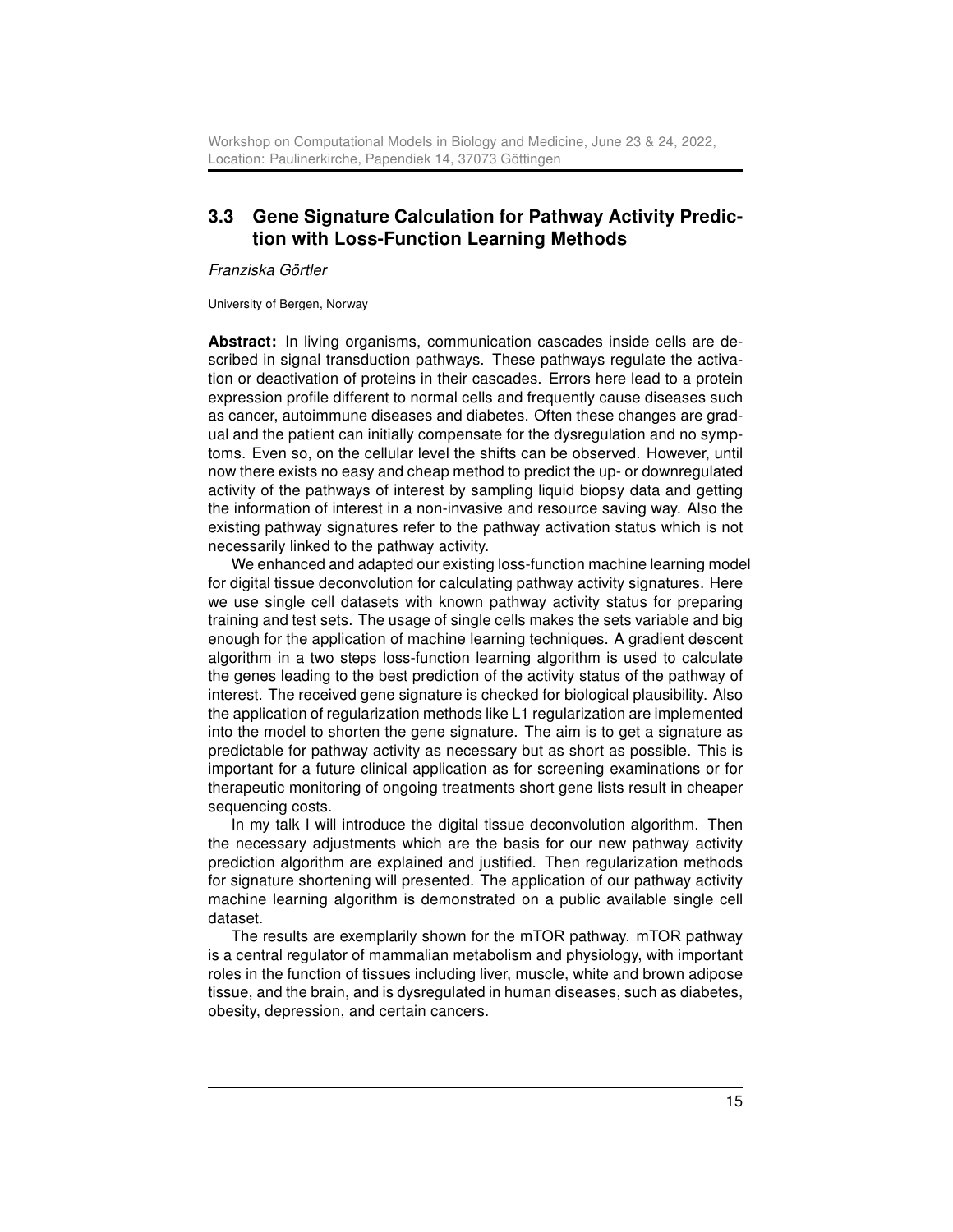### <span id="page-15-0"></span>3.4 DMC - an R package for Deconvolution Model Comparison

Marian Schön

University Regensburg, Institute of Functional Genomics, Statistical Bioinformatics

Abstract: Gene-expression profiling of bulk tissue averages the expression profiles of all cells in that tissue. Cell-type deconvolution is the bioinformatical task of revealing the cellular composition of a bulk tissue using its gene expression profile. In recent years, multiple cell-type deconvolution related methods have been published. Some of them offer ready to use deconvolution models, others provide algorithms to optimize a model on a set of cell types and the tissue scenario.

When applying such models onto bulk data – revealing their underlying cellular composition – not all models perform equally well. The performance heavily depends on the granularity of cell types, the training data and the algorithm used to optimize the model. A good deconvolution performance of a model on one bulk dataset does not necessarily imply a good performance on another dataset. Therefore, whenever deconvoluting a bulk dataset, the best model must be searched again.

In my presentation, I demonstrate how DMC – an R package for Deconvolution Model Comparison - helps to overcome the introduced problems of model selection in deconvolution analyses. DMC offers an automatized framework to compare multiple deconvolution model on the same bulk data. Besides multiple other characteristics, DMC monitors the performance per cell type, an overall performance and runtime per algorithm. It offers an easy framework for integration of new deconvolution algorithms and in the absence of bulk sequencing data enables simulations using single-cell RNA-seq data in order to evaluate algorithm performance in multiple scenarios. Numerical results are visualized in a comprehensive report to gain further insights into algorithms' strengths and weaknesses. DMC is publicly available via [https:](https://github.com/spang-lab/DMC) [//github.com/spang-lab/DMC](https://github.com/spang-lab/DMC)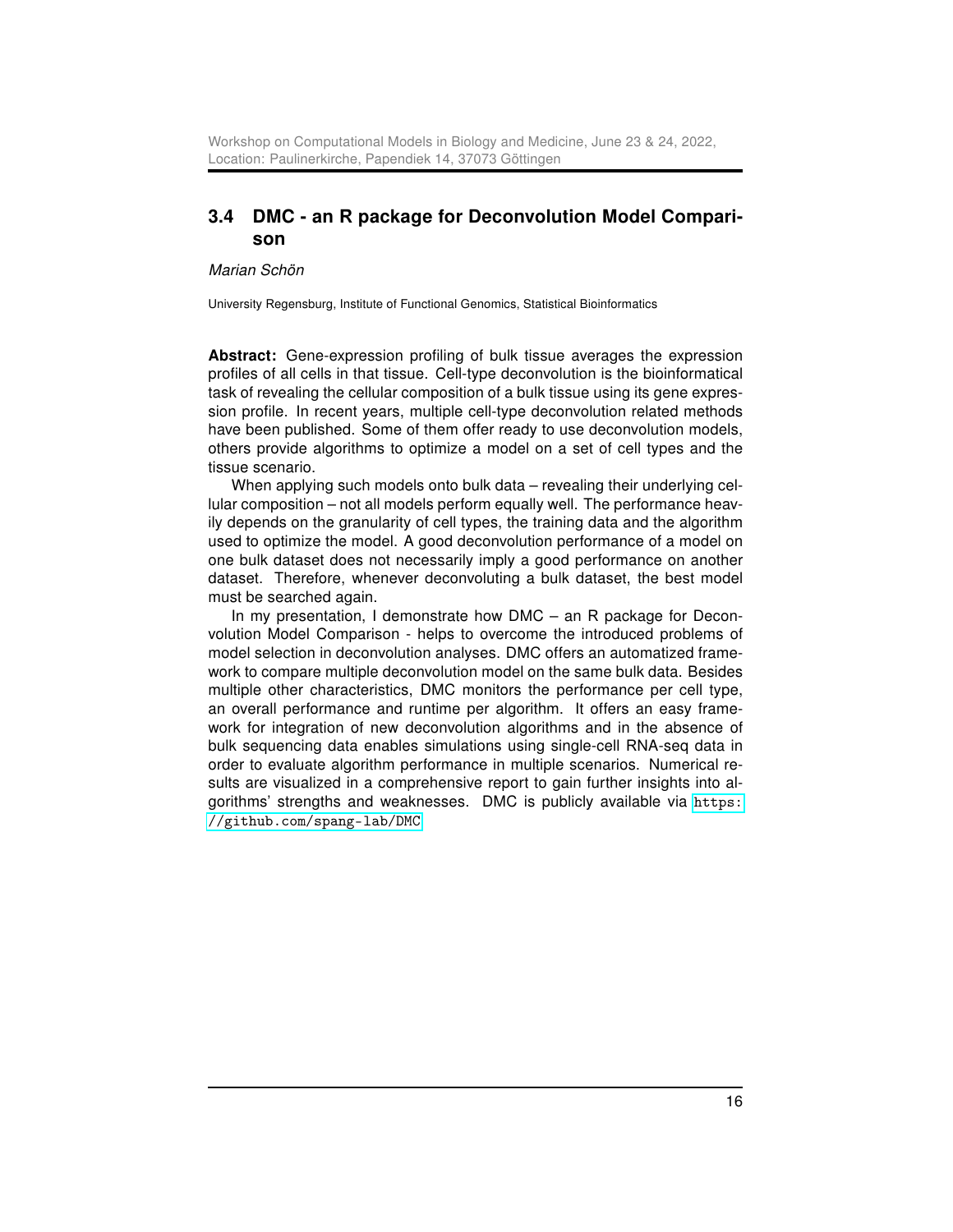# <span id="page-16-0"></span>3.5 Quasi-Entropy Closure: A Fast and Reliable Approach to Close the Moment Equations of the Chemical Master Equation

#### Nicole Radde & Vincent Wagner

University of Stuttgart / Institute for Systems Theory and Automatic Control

Abstract: The Chemical Master Equation is the most comprehensive stochastic approach to describe the evolution of a (bio-)chemical reaction system. Its solution is a time-dependent probability distribution on all possible configurations of the system. As the number of possible configurations is typically very large, the Chemical Master Equation is often unsolvable in many applications. The Method of Moments reduces the system to the evolution of a few moments of this distribution, which are described by a system of ordinary differential equations. Those equations are not closed, since lower order moments generally depend on higher order moments. Various closure schemes have been suggested to solve this problem, with different advantages and limitations. Two major problems with existing moment closure approaches are first that some of them are computationally expensive, and second, they are open loop systems, which can diverge from the true solution.

Here we introduce Quasi-Entropy Closure, a moment closure scheme for the Method of Moments which estimates higher order moments by reconstructing the distribution that minimizes the distance to a uniform distribution subject to lower order moment constraints. Quasi-Entropy closure is similar to Zero-Information closure, which maximizes the information entropy. Results show that both approaches outperform truncation schemes, in which the influence of higher order moments on lower order moments is simply neglected. Moreover, Quasi-Entropy Closure is computationally much faster than Zero-Information Closure. Finally, our scheme includes a plausibility check for the existence of a distribution satisfying a given set of moments on the feasible set of configurations, which is able to indicate divergence from the true moment courses. Results are evaluated on different benchmark problems.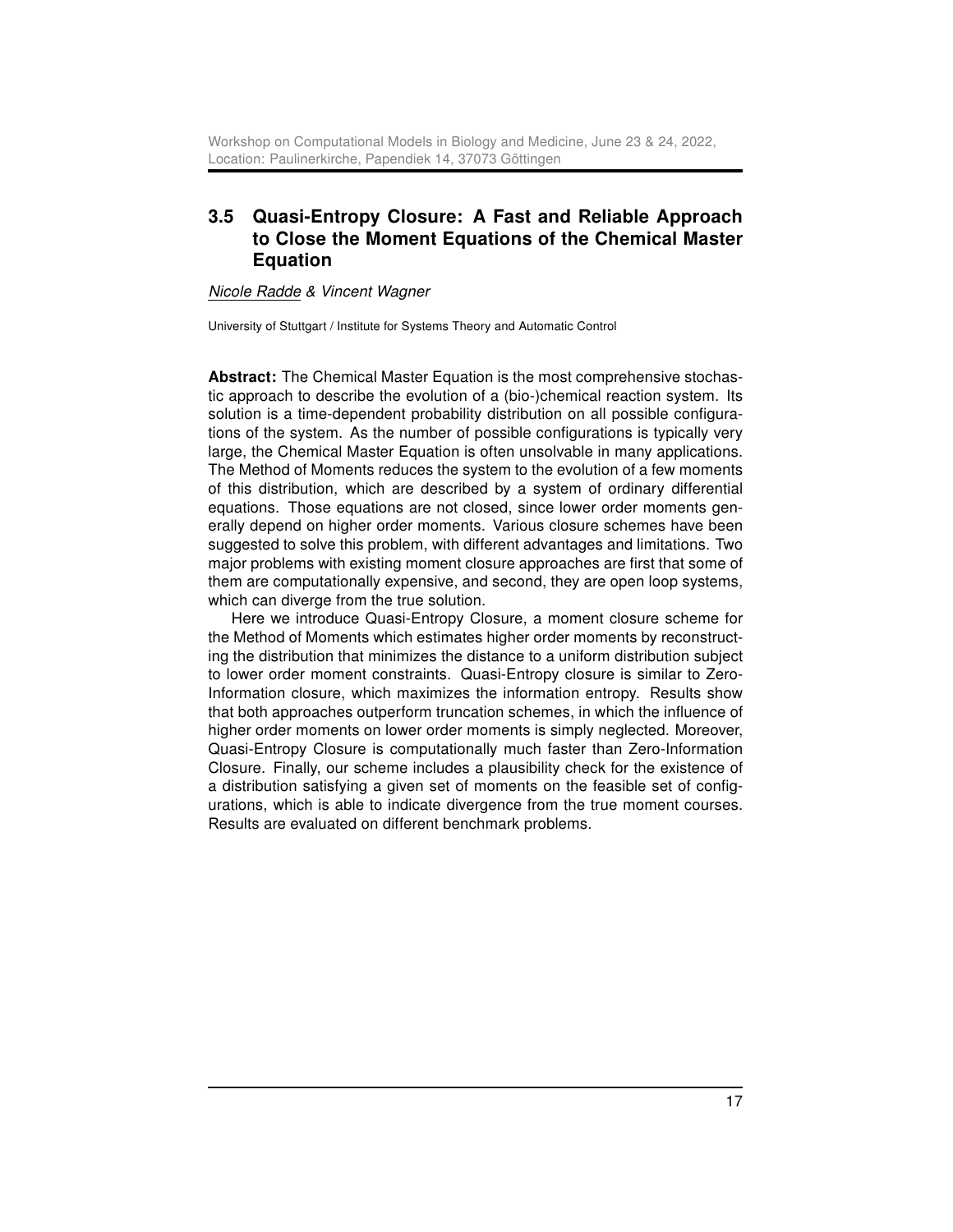#### <span id="page-17-0"></span>3.6 Genetically regulated gene expression and proteins revealed discordant effects

Janne Pott

Leipzig University, Institute of Medical Informatics, Statistics and Epidemiology (IMISE)

Abstract: Background: Although gene-expression (GE) and protein levels are strongly genetically regulated, their correlation is known to be low. Here we investigate this phenomenon by focusing on the genetic background of this correlation in order to understand the similarities and differences in the genetic regulation of these omics layers.

Methods: We performed association studies for a total of 184 proteins contained in the OLINK panels CVD II and CVD III in LIFE-Heart (n=1684) and LIFE-Adult (n=2014), respectively. We focused on the cis-region around the respective genes, and compared the effect direction of the detected protein quantitative trait loci (pQTLs) with known expression QTLs from GTEx v8. To examine locus-wide similarity, we tested for co-localization, association of our protein levels with genetically regulated GE using MetaXcan, and causal links of GE on protein expression via Mendelian Randomization (MR). Finally, we also attempted to find causal links from protein levels on coronary artery disease (CAD).

Results: After hierarchical FDR correction, we detected 123 gene loci significantly associated with their respective protein levels. In a sex-stratified subanalysis, we found four additional loci, i.e. genetic cis-regulations in blood were found for 127 (69%) of the proteins. Comparing with eQTLs, we found the same effect directions for most loci and tissues, but interestingly, 21 eQTLs with discordant effect directions in more than 75% of the analyzed tissues. Similarly, 106 genetically regulated GEs were associated with their proteins, but for 14 of them, the association was negative i.e. higher gene-expression was correlated with lower protein abundance. A total of 91 GEs had a causal effect on their protein level as detected by MR, 21 of them were negative. Nine gene-protein pairs had these discordant links in all three analyses (ADAMTS13, BLMH, CASP3, CXCL16, IL6R, MERTK, SFTPD, TGM2, and THBD). In our co-localization analysis, ADAMTS13, MERTK, and THBD showed independent signals across all tissues. CASP3, CXCL16, IL6R, and SFTPD had one co-localizing tissue each, but all other tissues suggested independent signals. Only BLMH and TGM2 were co-localized in most tissues. In the MR on CAD risk, we detected six proteins with causal effects (AXL, FABP2, IL6R, LPL, PCSK9, and TFPI).

Conclusion: While total GE and protein levels are only weakly correlated, we found high correlations between their genetically regulated components across multiple tissues. Of note, nine negative associations and causal effects of tissue-specific GE on protein levels were detected. Further biological validation is required to understand the mechanisms behind these observations.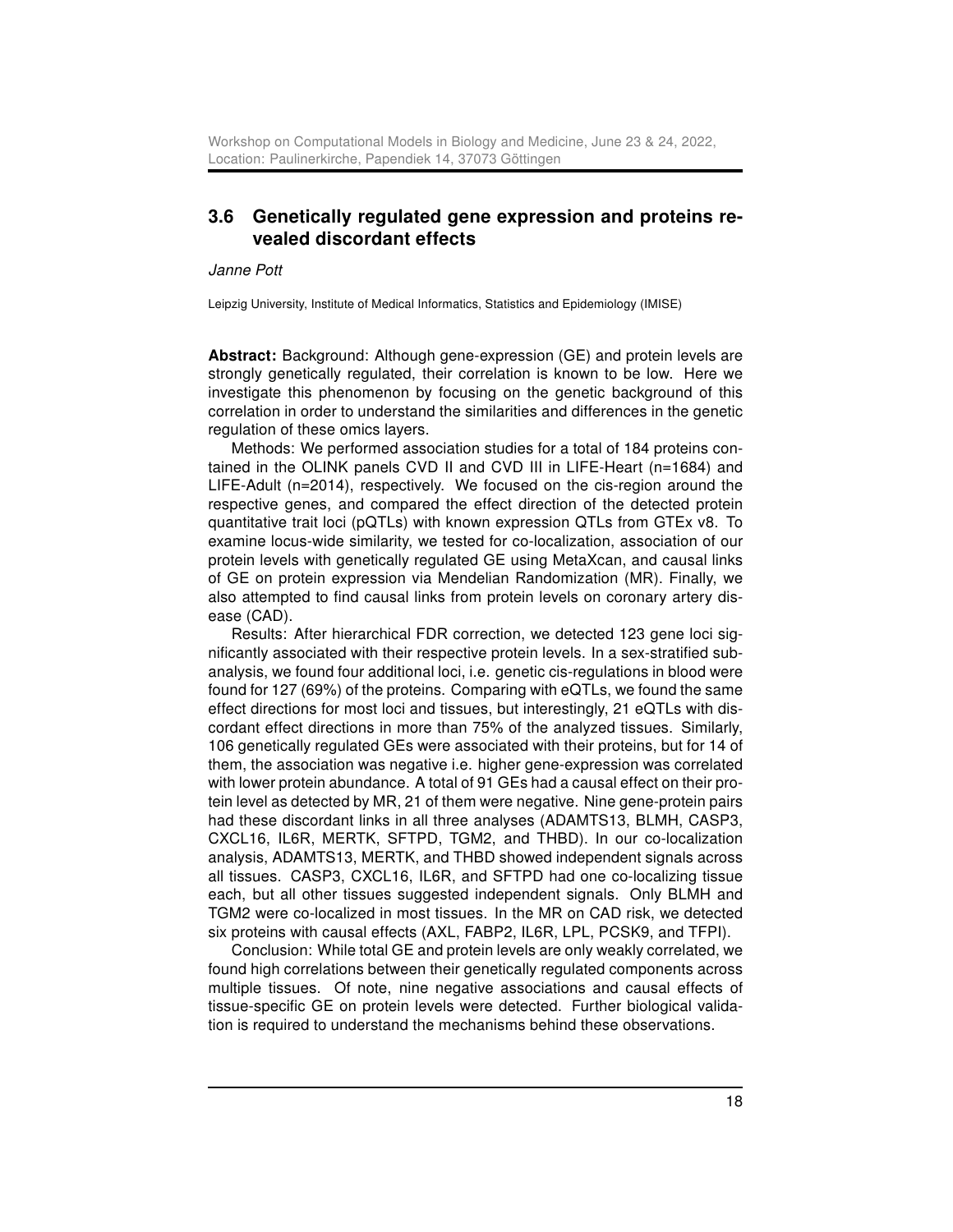### <span id="page-18-0"></span>3.7 Systems medicine modelling in Cystic Fibrosis to predict possible drug targets and active compound combinations

Liza Vinhoven

Department of Medical Bioinformatics, University Medical Center Göttingen

Abstract: Cystic Fibrosis (CF) is one of the most common genetic diseases prevalent among the white European population. It is caused by mutations of the cystic fibrosis transmembrane conductance regulator (CFTR) gene. Defective CFTR, has severe implications in the exocrine epithelia throughout the body. To date, more than 2000 mutations of the CFTR gene are known, several hundred of which are disease-causing, resulting in a vast range of genoand phenotypes, which makes the development of therapeutics especially challenging. During the last years, different small-molecule therapeutics have been developed that amplify CFTR function. However, most of the therapeutics developed until now are not effective for all patients. The latest research efforts, therefore, focus on developing combination therapies to target multiple defects at once. For this purpose, high-throughput screens have been performed, which result in various candidate compounds. To provide an overview of already tested compounds, we established the publicly available database CandActCFTR, where substances are listed and categorized according to their interaction with CFTR. It becomes apparent that for about 80% of the compounds it is unknown whether they affect CFTR directly or indirectly. To elucidate the mechanism of action for promising candidate substances and be able to predict possible synergistic effects of substance combinations, we created a SBGN model of CFTR biogenesis, function and interactions (https://cf-map.unigoettingen.de). We use molecular docking approaches to link the compounds from the database to targets in the disease map in order to create hypothesis on the mechanism of action for promising compounds and from the results prospectively be able to propose chemical scaffolds and compound families for testing. The model can ultimately be used to identify key steps and regulators to support the identification of potential targets and evaluate which factors interact to produce more functional CFTR. Taking into account the compounds from the CandActCFTR database, different substance combinations can then be proposed for laboratory testing.

Additionally, in order to support manual curation and upkeep of disease maps, we are working on text mining approaches to curate molecular interactions relevant to the respective disease map directly from publications. Here, the interactions are automatically parsed and categorized from the publications, displayed in a coarse disease map and can then be manually validated or rejected by experts.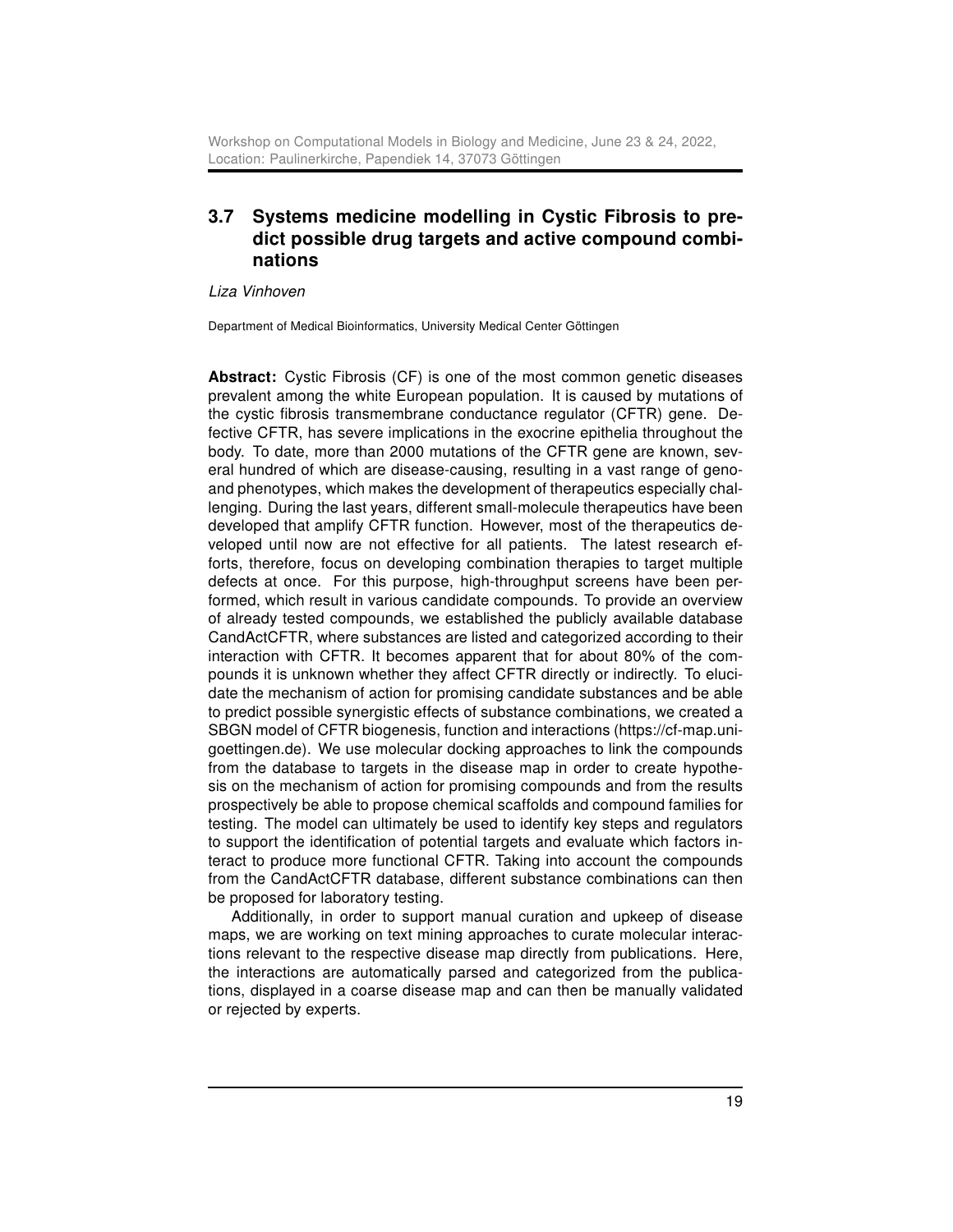# <span id="page-19-0"></span>3.8 DynaCoSys: Dynamic model of the complement system to understand pathogen immune evasion

#### Paul Rudolph

Leibniz Institute for Natural Product Research and Infection Biology Hans Knöll Institute (Leibniz-HKI)

Abstract: The human complement system is part of the innate immune response and plays a key role in defending the host against invading pathogens. Its main task is the recognition, subsequent opsonization and lysis of foreign invaders. The central opsonin of the complement system is C3b, which is a product of the proteolytic cleavage of C3. Since there is a continuous default basal level of active complement molecules, a tight regulation is required to protect the body's own cells from opsonization and from complement damage. One major complement regulator is Factor H, which attaches to cell surfaces and subsequently controls complement activation. Furthermore, the invading opportunistic human-pathogenic fungus Candida albicans has established evasion mechanisms to escape the host complement attack utilizing the molecule pH-regulated antigen 1 (Pra1). However, the secretion of Pra1 for immune evasion is contradictory. On the one hand, it reduces the local C3 and C3b concentration by binding these molecules and by transporting it from the cell resulting in spatial distancing. On the other hand, its C3-cleaving protease results in the products C3a-like(L) and C3bL molecule, which may amplify the complement activation such as C3a and C3b, respectively.To understand and study these paradoxical interactions in the immune evasion mechanisms between Pra1 and the complement molecules better, we extended our previously published single cell model called DynaCoSys [1]. As a system biology approach, this model aims to predict the opsonization level on the cell surface based on the surface bound Factor H concentration. It consists of ordinary differential equations (ODEs) for modelling the binding of molecules on the cell surface and partial differential equations (PDEs) for modelling the fluid phase concentration profiles around the cell. Furthermore, it focuses on the most important components of the complement cascade: C3 in the fluid phase, C3b in the fluid phase and on the cell surface as well as inactivated C3b on the cell surface. The other components of the complement system are combined in effective rates that represent the dynamics of the formation of several intermediate products of the cascade. Pra1 is integrated as a set of PDEs interacting with the complement molecules in the fluid phase. Using steady state analysis implemented with the finite element method (FEM) we investigated driving processes of the complement activation and regulation on the cell surface in the presence of Pra1. Furthermore, using an implicit Euler scheme we are also able to investigate the time-resolved dynamics of the system, which yields insights into the feasibility of the steady states and the spatial distancing. Since the exact rates associated with the Pra1 kinetics are currently unknown, we conducted a parameter screening to identify regimes of interest under which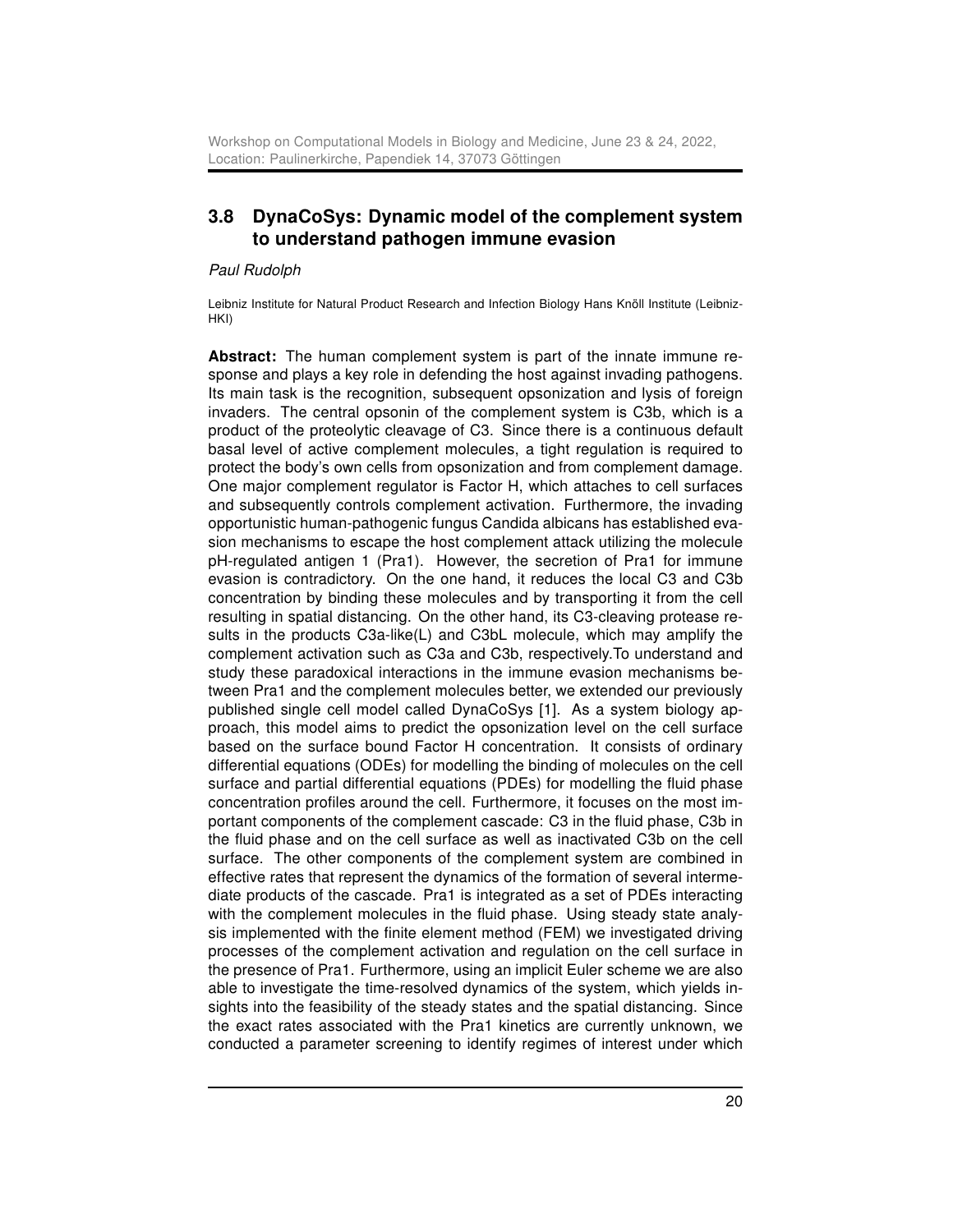Workshop on Computational Models in Biology and Medicine, June 23 & 24, 2022, Location: Paulinerkirche, Papendiek 14, 37073 Göttingen

Pra1-mediated immune evasion is possible. In addition, with our system biology approach we are able to quantify the effects of different immune mechanisms in the Pra1-complement kinetics. In conclusion, our approach gives useful insights into the interactions between complement regulators, such as Factor-H and Pra1, and is able to generate new hypotheses about the intrinsic behaviors of the complement system that can be tested in future experiments. Furthermore, our approach is implemented in a general framework, which can be extended with respect to other immune evasive pathogens and, thus, can deepen our understanding of the complement associated innate immune response.

[1] Tille A et al. (2020) Front Immunol, 11.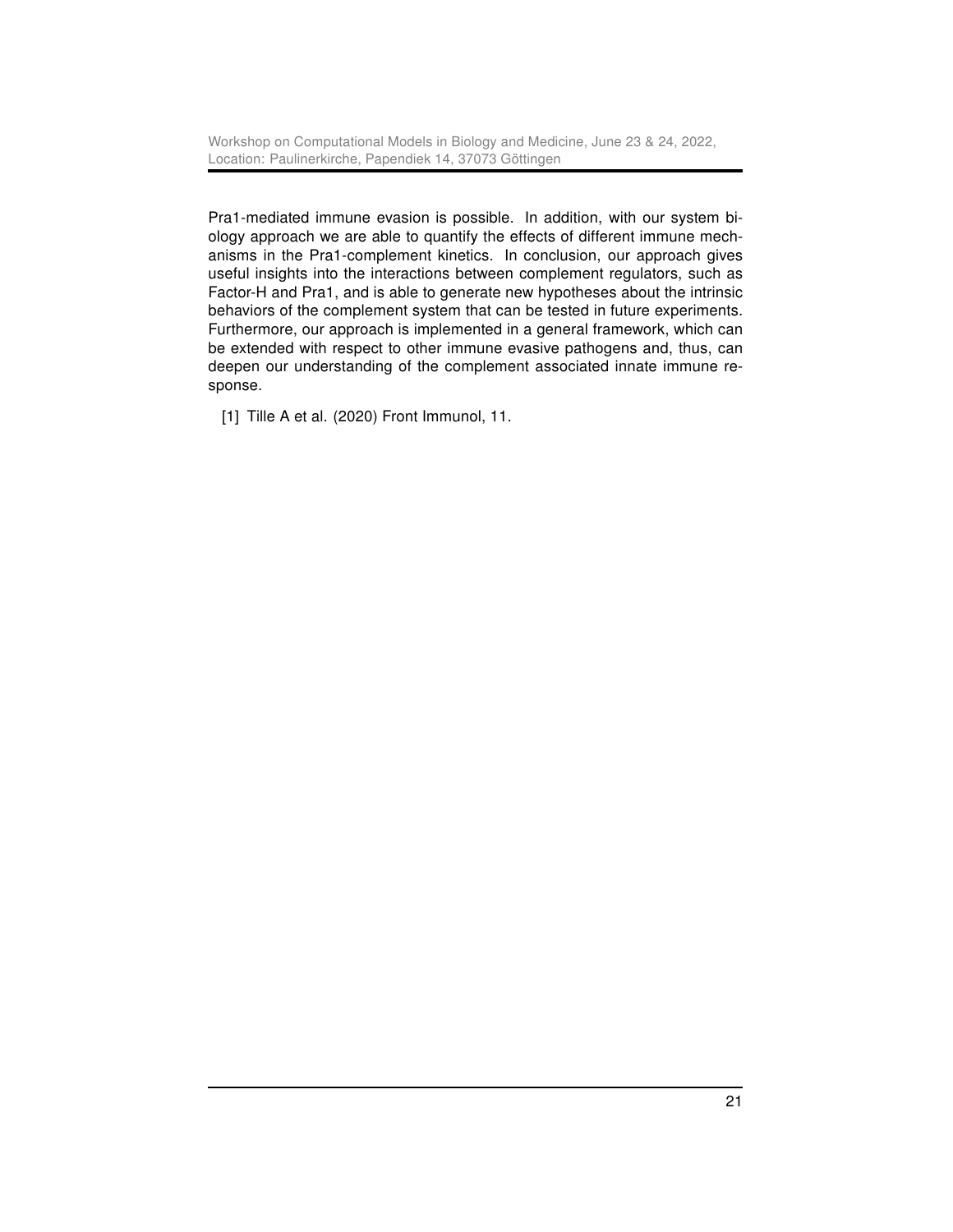## <span id="page-21-0"></span>3.9 Patient-specific identification of genome-wide methylation differences between intra- and extracranial melanoma metastases using Hidden Markov Models

Theresa Kraft

IMB, TU Dresden

Abstract: Melanomas metastasize frequently to distant organs and especially intracranial metastases still represent an enormous challenge to improve life quality and survival of affected patients. Since epigenetic reprogramming has been suggested to play an important role in therapy resistance of melanomas, we systematically analyzed genome-wide DNA-methylation profiles of 24 patientmatched intra- and extracranial metastases pairs of melanoma patients. Hierarchical clustering of the methylomes revealed that intra- and extracranial metastases of individual patients were more similar to each other than to metastases of the same tissue type from different patients. To account for this, a personalized analysis of each patient-specific metastasis pair was performed using a three-state Hidden Markov Model. This enabled the classification of the methylation level of each individual CpG as decreased, unchanged, or increased in the intra- compared to the corresponding extracranial metastasis. The predicted DNA-methylation alterations were highly patient-specific differing in the number and methylation states of altered CpGs. Still, four important general observations were possible: (i) intracranial metastases of most patients showed mainly a reduction of DNA-methylation compared to corresponding extracranial metastases, (ii) cytokine signaling was most frequently affected by differential methylation in individual metastases pairs, but also MAPK, PI3K/Akt, and ECM signaling were frequently altered between intra- and extracranial melanoma metastases, (iii) several genes that were frequently altered in the same direction across multiple patients are involved in the regulation of cell signaling, cell growth, or cell death, and (iv) an enrichment of functional terms related to channel and transporter activities supports previous findings for the establishment of a brain-like phenotype of intracranial metastases. Moreover, the derived set of 22 candidate genes that distinguished intrafrom extracranial metastases in more than 50% of patients included well-known oncogenes (e.g. PRKCA, DUSP6, BMP4) and several other genes known from neuronal disorders (e.g. EIF4B, SGK1, CACNG8). Our analysis contributes to an in-depth characterization of DNA-methylation differences between patientmatched intra- and extracranial melanoma metastases and may provide a basis for future experimental studies to identify targets for new therapeutic approaches.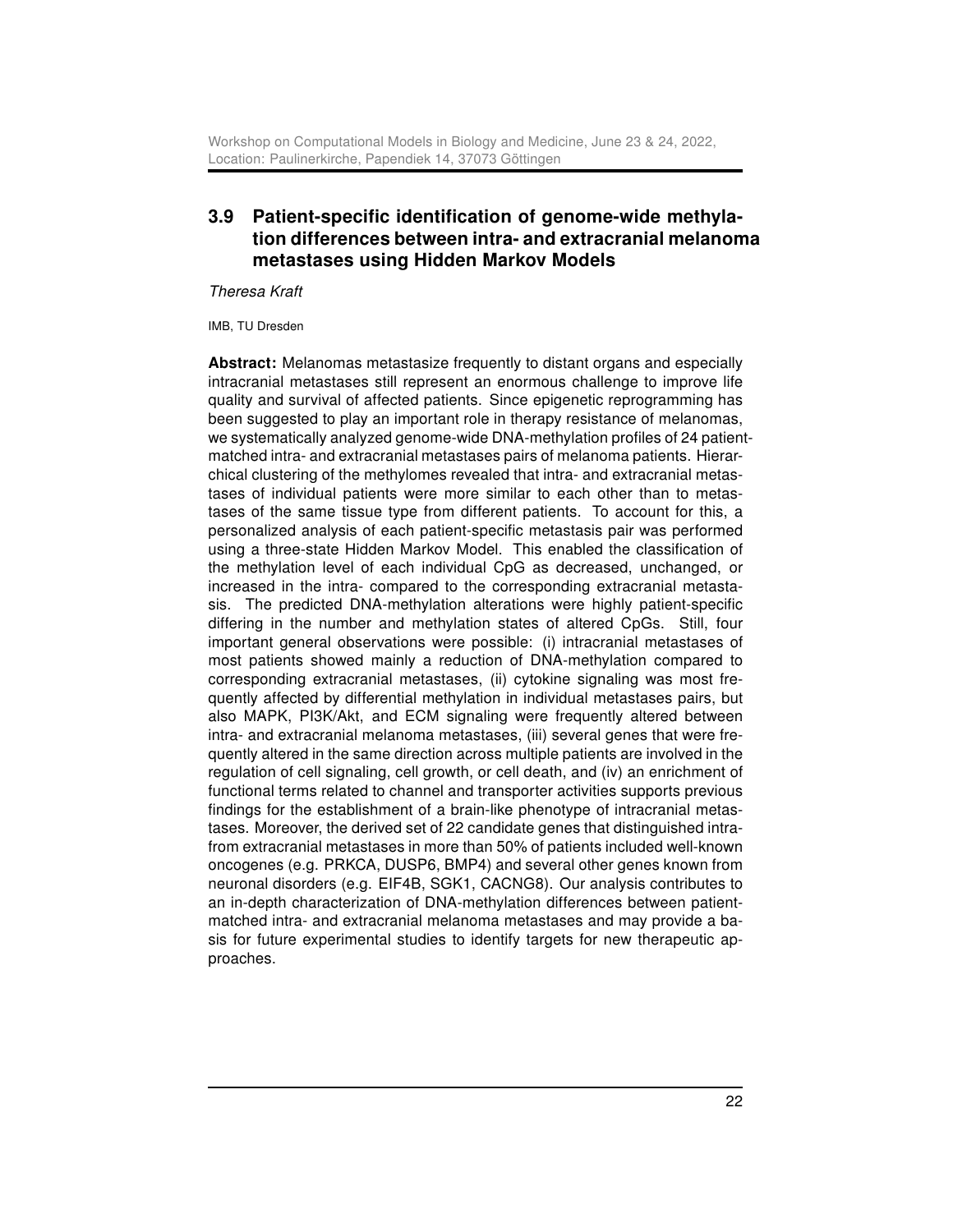#### <span id="page-22-0"></span>3.10 A state based model and feasibility study to design an optimal COVID-19 surveillance protocol for child care facilities

S. Timme<sup>1</sup>, P. Rudolph<sup>1,2</sup>, M.T. Figge<sup>1,3</sup>

- (1) Applied Systems Biology, Leibniz Institute for Natural Product Research and Infection Biology - Hans Knöll Institute, Jena, Germany
- (2) Faculty of Biological Sciences, Friedrich Schiller University Jena, Jena, Germany
- (3) Institute of Microbiology, Faculty of Biological Sciences, Friedrich Schiller University Jena, Jena, Germany

Abstract: During the global COVID-19 pandemic day care centers (DCCs) were closed to avert transmission. However, children are only mildly affected by the disease and closure of DCC imposes negative effects on children's health. Therefore, (re)opening DCCs while simultaneously providing continuous surveillance testing might be a feasible alternative. The objective of the study is to design an optimal COVID-19 surveillance protocol by state-based modeling and proof its feasibility [1].

To investigate feasibility, our collaborators conducted a 12-week longitudinal study starting in October 2020. Nine pre-selected DCCs in Wuerzburg (Germany) were assigned to four different surveillance approaches (modules) for the detection of SARS-CoV-2 by RT-PCR. Asymptomatic children and childcare workers (CCWs) were screened by mid-turbinate nasal swabs twice weekly (module 1, one DCC), once weekly (module 2, one DCC) or by home-sampled saliva twice weekly (module 3, two DCCs). In module 4, symptomatic children, CCWs and the respective household contacts of five DCCs were offered tests on demand. Consent to surveillance (71%) and successful study participation (68%) was highest in non-invasive home-sampled saliva testing. During the 12-week study period, no SARS-CoV-2 infection was detected in asymptomatic individuals.

This feasibility study could, however, not reveal optimal surveillance strategies that allow keeping DCCs open. Thus, we developed a virtual infection spread model for DCCs as a state-based model (SBM), which simulates the infection spread in a DCC after the introduction of one primary case, which can either be an infected child or an infected CCW. For each individual, viral load kinetics are modeled using a piecewise linear model [2] and infection transmission is modeled using an aerosol transmission and infection risk calculator [3]. Using the SBM we evaluate an optimal DCC surveillance settings with respect to (i) how many children have to participate in regular testing, (ii) how frequent testing has to be performed, (iii) and whether this would allow DCCs to remain open.

Simulation results of the SBM show that the expected number of a secondary infection is less than 1 provided that twice-weekly testing a and children participation of over 50% is realized. Furthermore, it supports the importance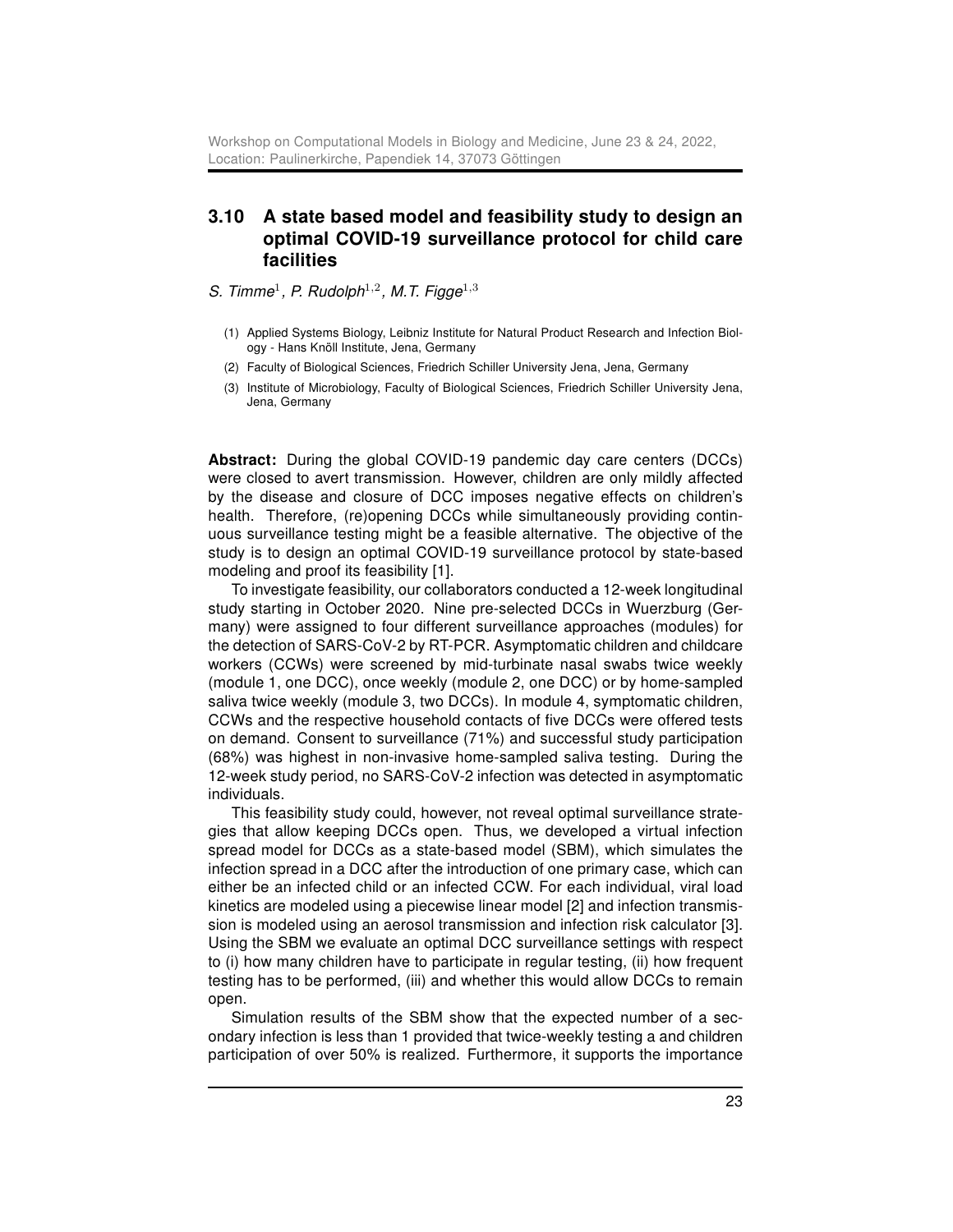of testing on Mondays to minimize the risk of outbreaks. In conclusion, surveillance of SARS-CoV-2 in DCC by continuous non-invasive sampling is feasible and the SBM provides evidence that (re)opening DCCs is possible when appropriate surveillance strategies are conducted.

- [1] Forster J et al. (2022) Feasibility of SARS-CoV-2 Surveillance Testing Among Children and Childcare Workers at German Day Care Centers: A Nonrandomized Controlled Trial. JAMA Netw Open 5(1), e2142057.
- [2] Larremore et al. (2021) Test sensitivity is secondary to frequency and turnaround time for COVID-19 screening. Science advances, 7(1).
- [3] Lelieveld, J et al. (2020) Model Calculations of Aerosol Transmission and Infection Risk of COVID-19 in Indoor Environments. Int. J. Environ. Res. Public Health, 17, 8114."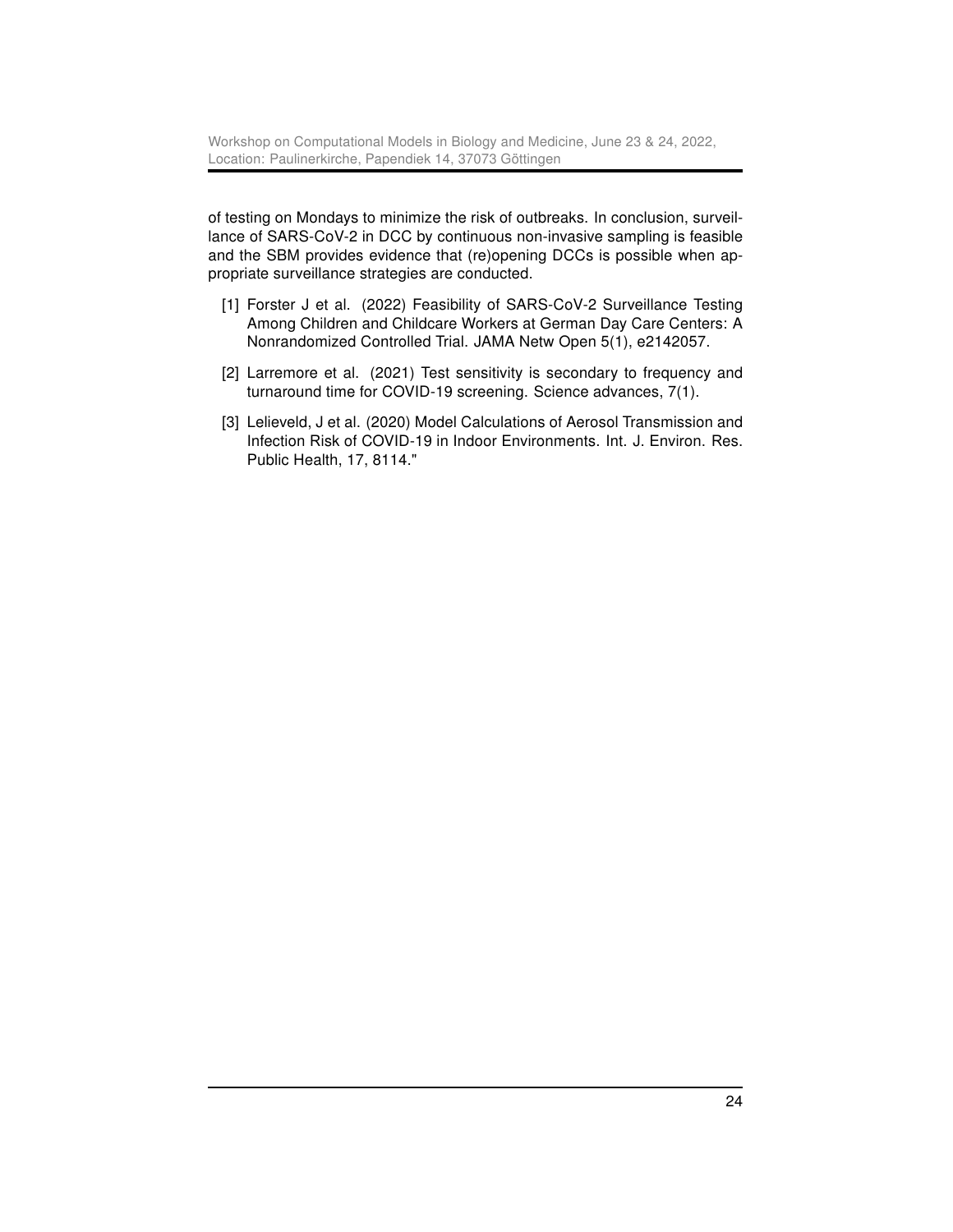### <span id="page-24-0"></span>3.11 Risk Modelling of Severe COVID-19 Disease Progression Using Transformer-Based Models

Manuel Lentzen

Fraunhofer Institute for Algorithms and Scientific Computing (SCAI)

Abstract: In circumstances such as the COVID-19 pandemic, health care systems face a tremendous challenge since they can quickly collapse under the burden of the crisis. Personalized risk models can offer support in these situations by accurately and promptly forecasting the course of a patient's disease progression, enabling future public health actions to be more effective. For such applications, deep learning models, especially transformer-based models, are promising as they achieve state-of-the-art results in various fields and have recently been applied to structured EHR data for disease risk prediction. Therefore, we followed the previously published Med-BERT approach but extended it with information about medications, age, state of residence, and gender. Following a pre-training on around 700 million EHRs stemming from 3.8 million US patients in the IBM Explorys Therapeutic dataset, we used a subgroup of 101,046 COVID-19 patients to develop risk models for predicting acute respiratory manifestations (ARM) and hospitalization. We compared these models to XGBoost and Random Forest models and observed that all transformerbased models accurately predicted COVID-19 disease progression, obtaining AUCs of 77% for ARM and 81% for hospitalization. We then used the integrated gradients approach in conjunction with Bayesian networks to offer a detailed explanation for model predictions. This combination enabled us to understand the relationship between the features identified as most significant by our models. Finally, we explored the possibility of adapting our model to data from an Austrian hospital via transfer learning techniques, which on one hand, showed the principle potential of transfer learning while at the same time highlighting practical challenges due to differences in the available length of the medical history of US patients versus Austrian patients. To summarize, this work demonstrates the potential of modern deep learning approaches and, in particular transformer-based models for developing predictive models based on real-world data in the field of precision medicine.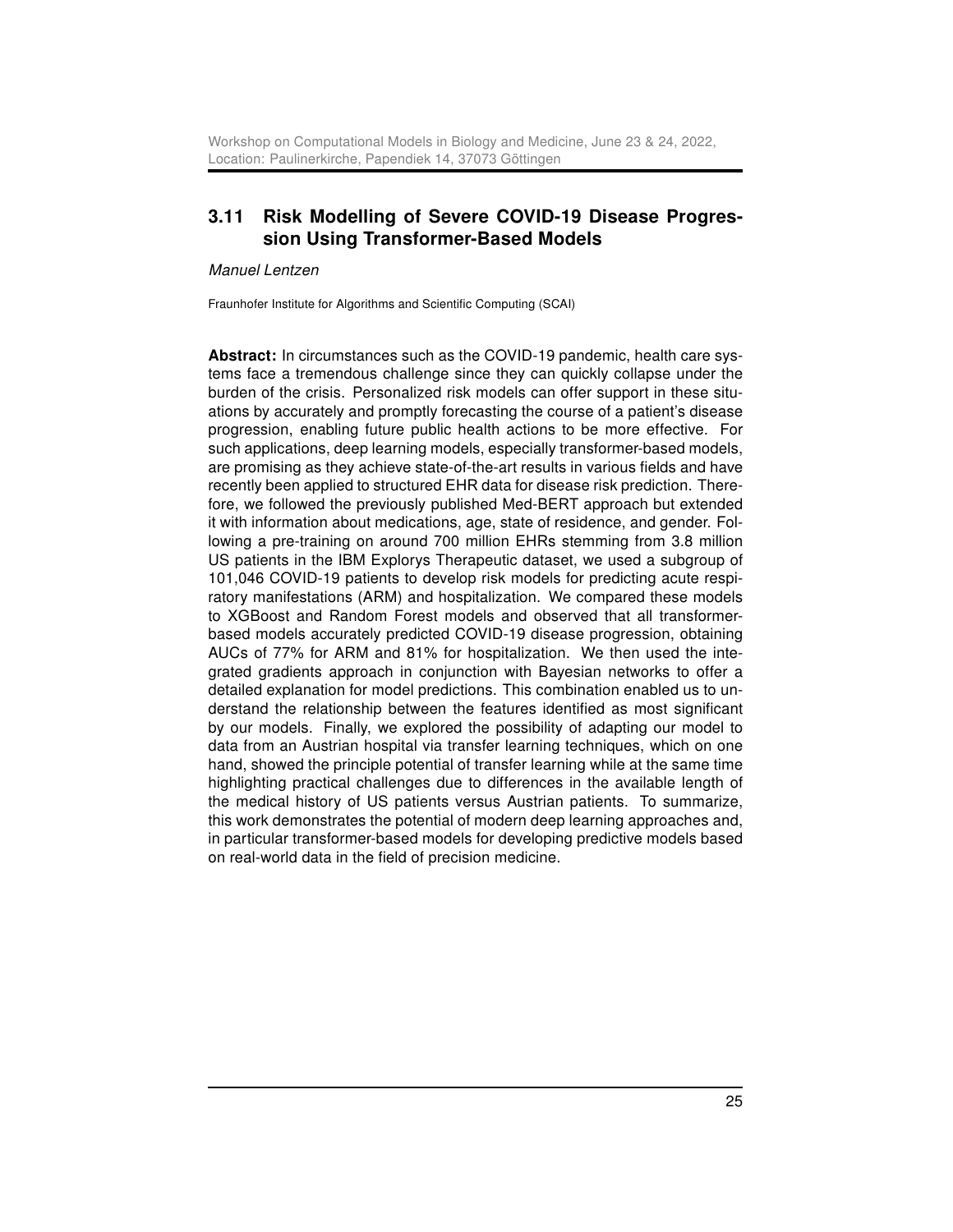## <span id="page-25-0"></span>3.12 Collaborative nowcasting of COVID-19 hospitalization incidences

#### Daniel Wolffram

Karlsruhe Institute of Technology (KIT), Heidelberg Institute for Theoretical Studies (HITS)

Abstract: The seven-day hospitalization incidence is one of the main indicators used to as- sess the pandemic situation in Germany. It is defined as the number of COVID-19 cases reported over a seven-day period and subsequently hospitalized. Due to de- lays between the reporting of a case and a possible hospitalization, and between the hospitalization date and appearance in the surveillance data, the most recent values of this indicator are typically incomplete and need to be corrected upwards over the following days and weeks. As a consequence, recent trends cannot be read directly from the raw values of the seven-day hospitalization incidence. Statistical nowcasting methods can be used to adjust these, and obtain a more realistic picture of recent tendencies. We report on a collaborative nowcasting platform called the German COVID-19 Nowcast Hub (<https://covid19nowcasthub.de/>) which unites probabilistic nowcasts of the seven-day hospitalization incidence from eight distinct models run independently by different teams of researchers. Nowcasts are collected on a daily basis and combined into an ensemble, which represents the main output of the project. The different methods and ensembles will be compared systematical- ly in a pre-registered evaluation study (running from November 2021 through April 2021). We will discuss preliminary evaluation results and the potential and pitfalls of collaborative real-time analyses during the pandemic.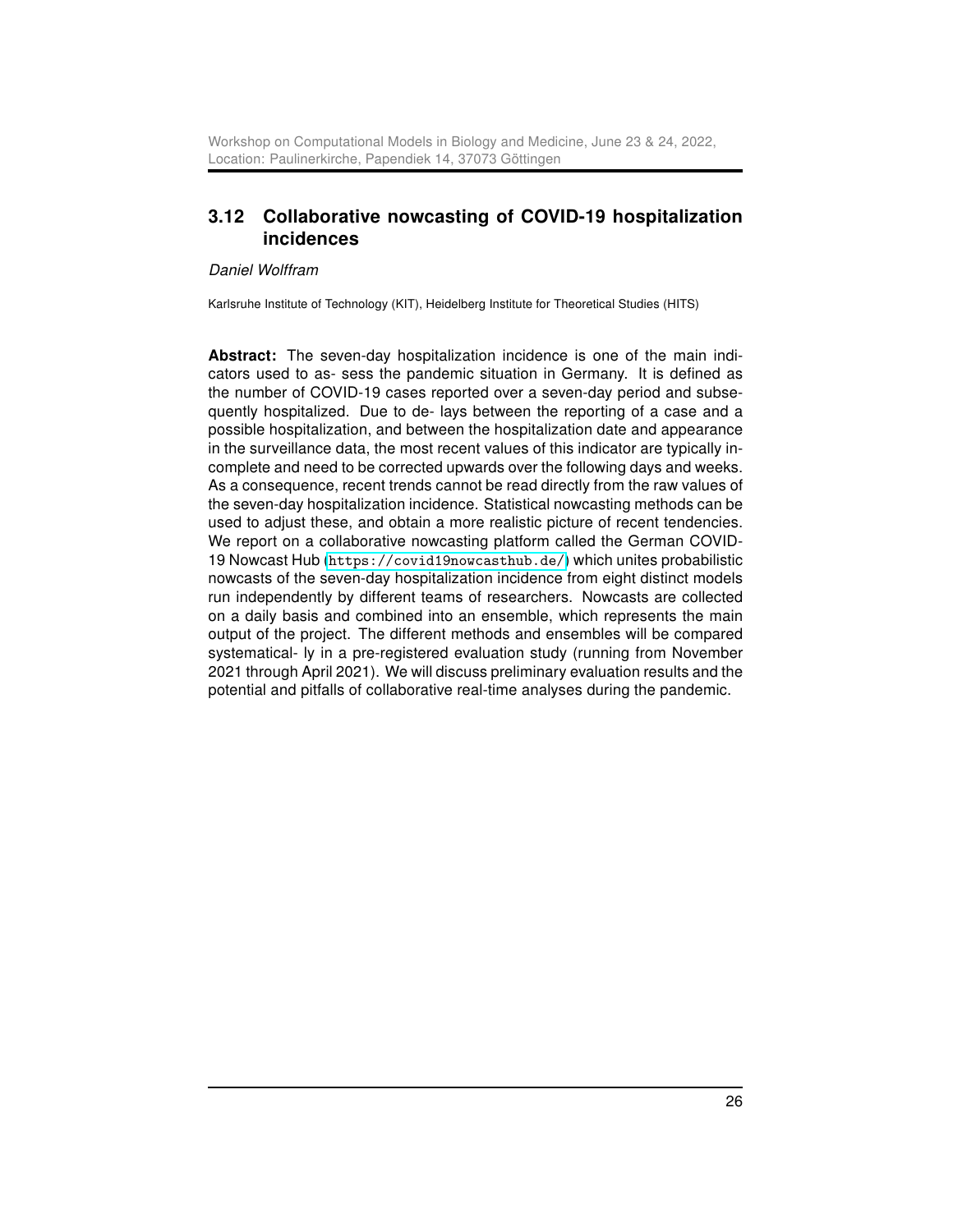# <span id="page-26-0"></span>3.13 Survival Multi-Modal Neural Ordinary Differential Equations for Mortality Prediction of Patients with Severe Lung Disease

Thomas Linden

Fraunhofer SCAI

Abstract: The ongoing pandemic situation has demonstrated that medical decisions taken in intensive care units (ICU) are often time critical. To provide optimal care and resource allocation it is necessary to identify patients with high mortality risk as early as possible. However, development of according machine learning models is challenging due to a) a mix of longitudinal and static data; b) differences in time intervals between measured outcomes; and c) frequently occurring missing values. In this work we introduce a novel machine learning method for mortality risk predictions based on ICU data of patients with severe lung disease taken from the MIMIC-III dataset. Our Survival Multi-Modal Neural Ordinary Differential Equation (SMNODE) model is a hybrid mechanistic / neural network-based approach, which handles a mix of longitudinal and static data, implicitly accounts for missing values and deals with right-censored clinical outcomes, such as survival. Comparison of SMNODEs against several competing methods demonstrated a good prediction performance (C-index  $\sim$  0.75) for mortality prediction of pneumonia and mechanically ventilated patients. Using recent developments from the field of Explainable AI shows, which measurements might be most critical to watch within a clinical routine setting.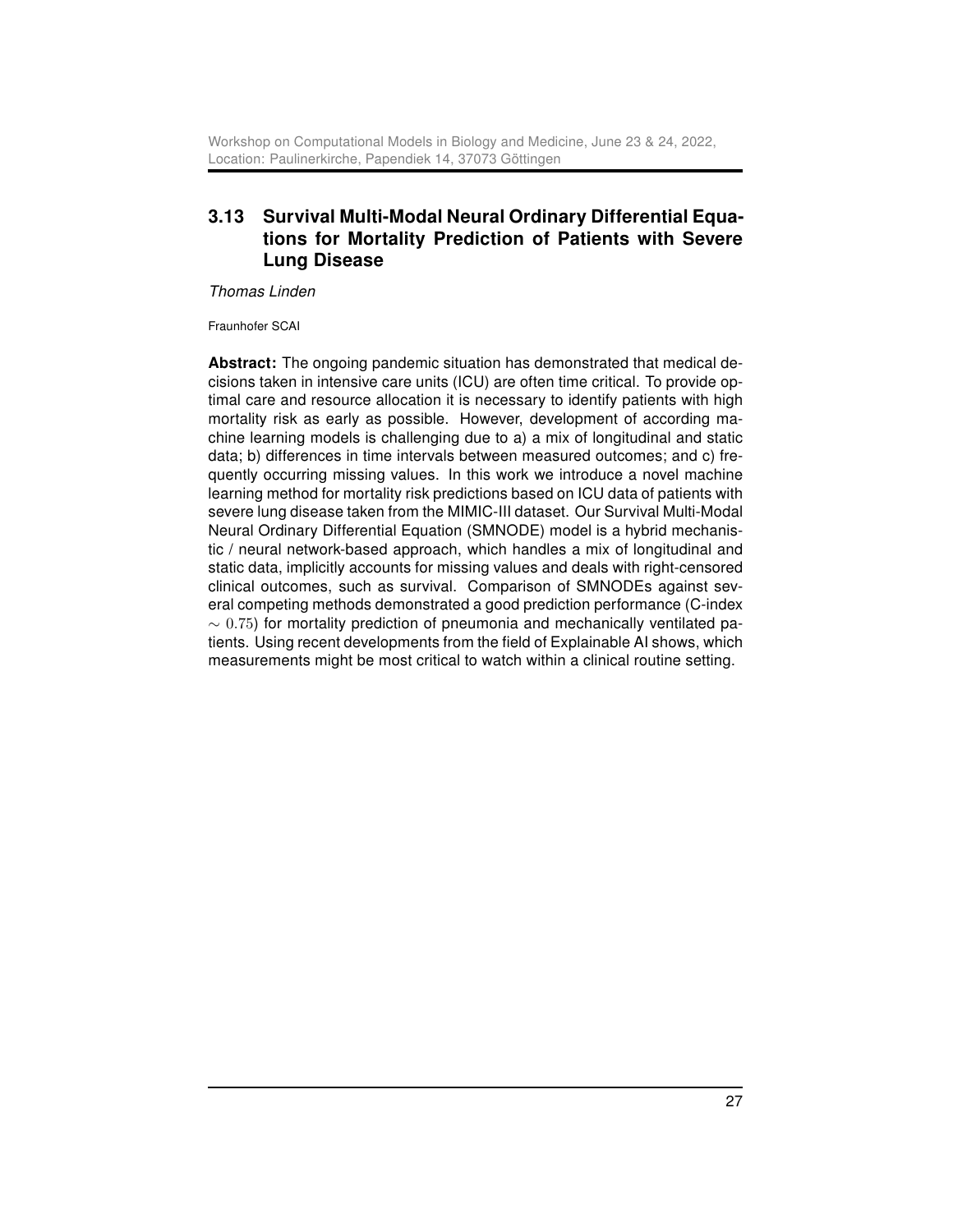### <span id="page-27-0"></span>3.14 Neural networks to predict clinical events from cytometry data

Gunther Glehr

Department of Surgery, University Hospital Regensburg, Regensburg, Germany

Abstract: From a computational perspective, clinical decision making requires classifying a patient into classes that respond similarly to treatment. Cytometry characterises individual cells in patient specimens by size, complexity or surface markers. The result is a matrix per specimen with an unordered number of rows reflecting the cells and a defined number of cell-parameters. These data can be used for classification, hence also for clinical decision making. Classically, predictive modelling uses cell subpopulation quantities as a predictor to classify each sample. The cell subpopulations are defined by binning cells with similar characteristics. Sequential gating, manually defining cuts in the parameters, or automated clustering are possibilities for binning.

In contrast to this two-step procedure, we investigated the application of neural networks to classify cytometry samples without prior cell population identification.

We created a python package for Cell Cloud Classification (CCC): A modular framework for neural networks to classify and investigate cytometry samples. The framework consists of three parts. First, the FeatureLearner transforms the measured matrix of a biological sample into a new matrix with new, predictive cell-features. Second, the Pooler aggregates these cell-features into a composition vector of values per biological sample. Third, the Predictor uses this composition vector to predict the final class.

Finally, we applied CCC in binary and multi-class simulations and real datasets.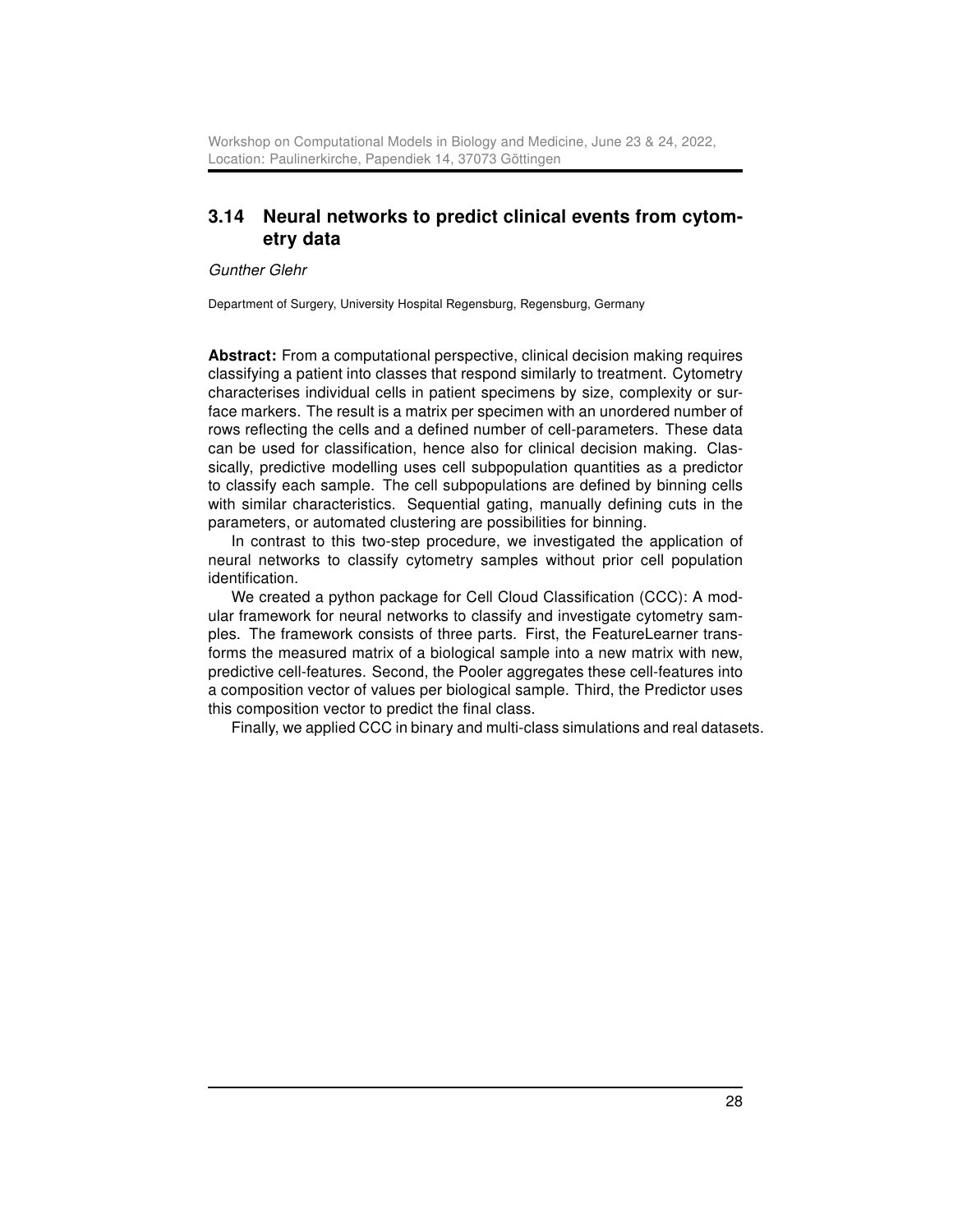#### <span id="page-28-0"></span>3.15 Using a prospective algorithm for systemic inflammatory response syndrome criteria to predict and diagnose sepsis in intensive care medicine

Roman Schefzik, Anna-Meagan Fairley, Michael Hagmann, Bianka Hahn, Franziska Holke, Holger A. Lindner, Timo Sturm and Verena Schneider-Lindner

Department of Anesthesiology and Surgical Intensive Care Medicine; Medical Faculty Mannheim, Heidelberg University

Abstract: Sepsis is one of the leading causes of death, in particular in intensive care units (ICUs), and its timely detection and treatment improve clinical outcome and survival. Originally, sepsis had been defined as the co-occurrence of the systemic inflammatory response syndrome (SIRS) and an infection. Here, SIRS refers to the concurrent fulfilment of at least two out of the four following clinical criteria: tachycardia, tachypnea, abnormal body temperature, and abnormal leukocyte count. Even though controversially not being explicitly present in the latest consensus definition of sepsis any more, the SIRS is expected to remain an important predictor in the context of sepsis prediction and diagnosis.

To adequately describe and investigate the role of SIRS, we here introduce a dynamic and prospective algorithm, which is specifically tailored to the setting of an ICU. In particular, the ICU-specific interventions of catecholamine therapy and mechanical ventilation are taken into account when determining the validity of the tachycardia and tachypnea criterion, respectively. While SIRS has previously typically been determined at time points in spot check evaluations only, our novel SIRS algorithm uses a dynamic, time interval-based concept of SIRS in a general approach. Basically, each measurement of an involved vital or laboratory parameter is carried forward until a new measurement emerges. However, maximum validity intervals for measurements are implemented, depending on the considered variable and determined in accordance with clinical expertise. Checking whether the respective measurement lies within a pre-defined, clinically sound range, while accounting for possible interplays between variables, then determines whether the corresponding SIRS criterion is considered to be fulfilled during the corresponding time interval or not.

In an application to a cohort of polytrauma patients from the surgical ICU of University Medical Center Mannheim, we demonstrate the usefulness of our SIRS algorithm in the context of sepsis prediction and diagnosis. To this purpose, we apply it to and evaluate its performance in two distinct time-specific scenarios: (I) within the first 24 hours after ICU admission (prediction), and (II) within the last 24 hours before an index time point (diagnosis), corresponding to the sepsis time point in the septic patient group and a time point of comparable ICU treatment duration in a control group, respectively. Here, the results obtained by our algorithm over the considered time intervals are aggregated using several summary descriptors, such as the average SIRS level, the trend and the fluctuation of the SIRS level. In particular, models based on our algorithm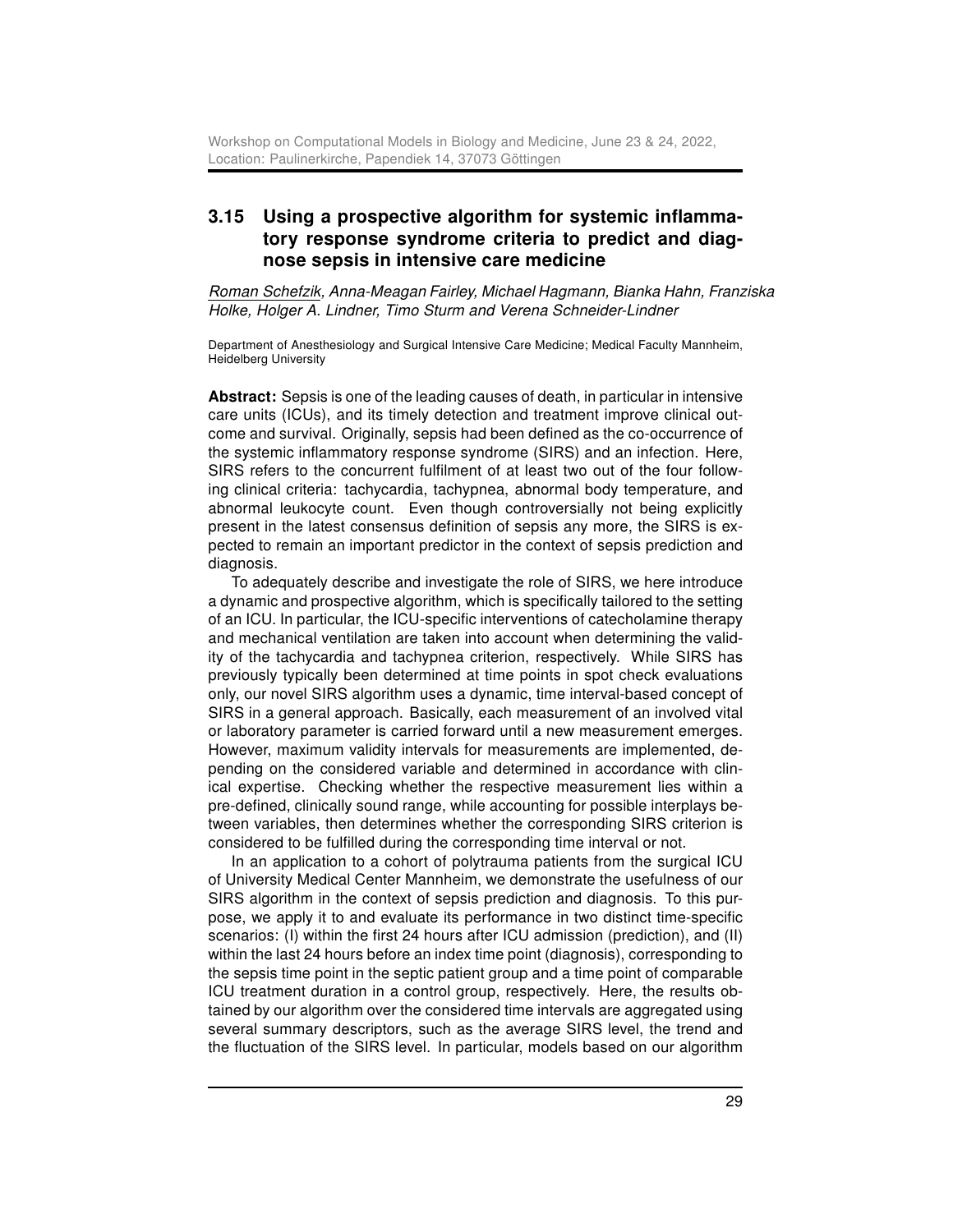typically show a superior, or at least equally good, discriminative performance compared to both an earlier (initial, retrospective) version of the algorithm (Lindner et al. 2016, Critical Care Medicine) and a basic, non-ICU-specific version of the algorithm. Moreover, our algorithm reveals a ranking of the SIRS criteria by their importance in predicting or diagnosing sepsis.

Overall, our SIRS algorithm provides a conceptually simple, yet well-performing and promising tool, which may be included in more comprehensive risk models for sepsis prediction and diagnosis.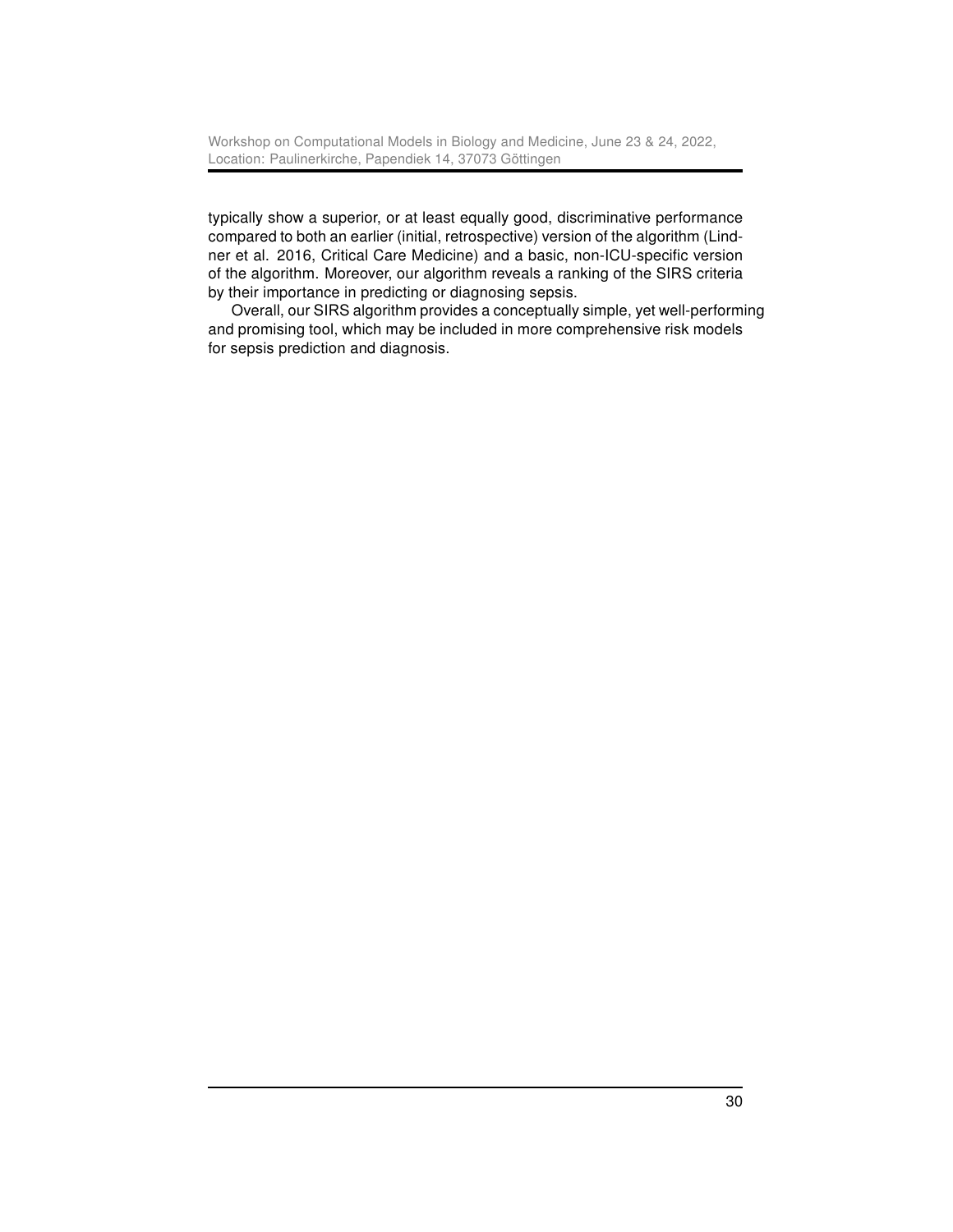# <span id="page-30-0"></span>3.16 A Predictive Model for Progression of CKD to Kidney Failure Based on Routine Laboratory Tests

Helena U. Zacharias, Michael Altenbuchinger, Ulla T. Schultheiss, Johannes Raffler, Fruzsina Kotsis, Sahar Ghasemi, Ibrahim Ali, Barbara Kollerits, Marie Metzger, Inga Steinbrenner, Peggy Sekula, Ziad A. Massy, Christian Combe, Philip A. Kalra, Florian Kronenberg, Bénédicte Stengel, Kai-Uwe Eckardt, Anna Köttgen, Matthias Schmid, Wolfram Gronwald, Peter J. Oefner

University Hospital Schleswig-Holstein / Institute of Clinical Molecular Biology

Abstract: Identification of chronic kidney disease (CKD) patients, who are at risk of progressing to kidney failure requiring kidney replacement therapy (KFRT) is important for clinical decision-making and clinical trial design and enrollment. We report a new 6-variable risk model based on routine laboratory parameters that predicts progression to KFRT in CKD patients [1]. To develop this model, we analyzed data from 4,915 patients of the prospective observational German Chronic Kidney Disease (GCKD) cohort study. During an observation period of 3.71  $\pm$  0.88 years, 200 of the 4,915 patients (4.07%) progressed to initiation of KRT, defined as initiation of long-term dialysis or kidney transplantation. A least absolute shrinkage and selection operator (LASSO) Cox proportional hazards (PH) model was fit to select laboratory variables that best identified patients at high risk for KFRT. Model discrimination and calibration were assessed and compared against the gold standard 4-variable Tangri (T4) risk equation [2] both in a resampling approach within the GCKD development cohort and in three independent validation cohorts, comprising a total of 3,063 CKD patients, using cause-specific concordance (C) statistics, net reclassification improvement, and calibration graphs. The newly derived 6-variable risk score (Z6) included serum creatinine, albumin, cystatin C, and urea, as well as hemoglobin and the urinary albumin-creatinine ratio. In the the resampling approach, Z6 achieved a median C statistic of 0.909 (95% CI, 0.868-0.937) at 2 years after the baseline visit, whereas the T4 achieved a median C statistic of 0.855 (95% CI, 0.799-0.915). In the 3 independent validation cohorts, the Z6 C statistics were 0.894, 0.921, and 0.891, whereas the T4 C statistics were 0.882, 0.913, and 0.862. In conclusion, the proposed risk model based on easily accessible routine laboratory parameters led to a marked improvement in the distinction of CKD patients likely to progress to ESKD requiring KRT.

[1] Zacharias, H.U., Altenbuchinger, M., Schultheiss, U.T., Raffler, J., Kotsis, F., Ghasemi, S., Ali, I., Kollerits, B., Metzger, M., Steinbrenner, I., Sekula, P., Massy, Z.A., Combe, C., Kalra, P.A., Kronenberg, F., Stengel, B., Eckardt, K.-U., Köttgen, A., Schmid, M., Gronwald, W., Oefner, P.J.; A Predictive Model for Progression of CKD to Kidney Failure Based on Routine Laboratory Tests, American Journal of Kidney Diseases 2022, 79(2): 217-230.e1; https://doi.org/10.1053/j.ajkd.2021.05.018.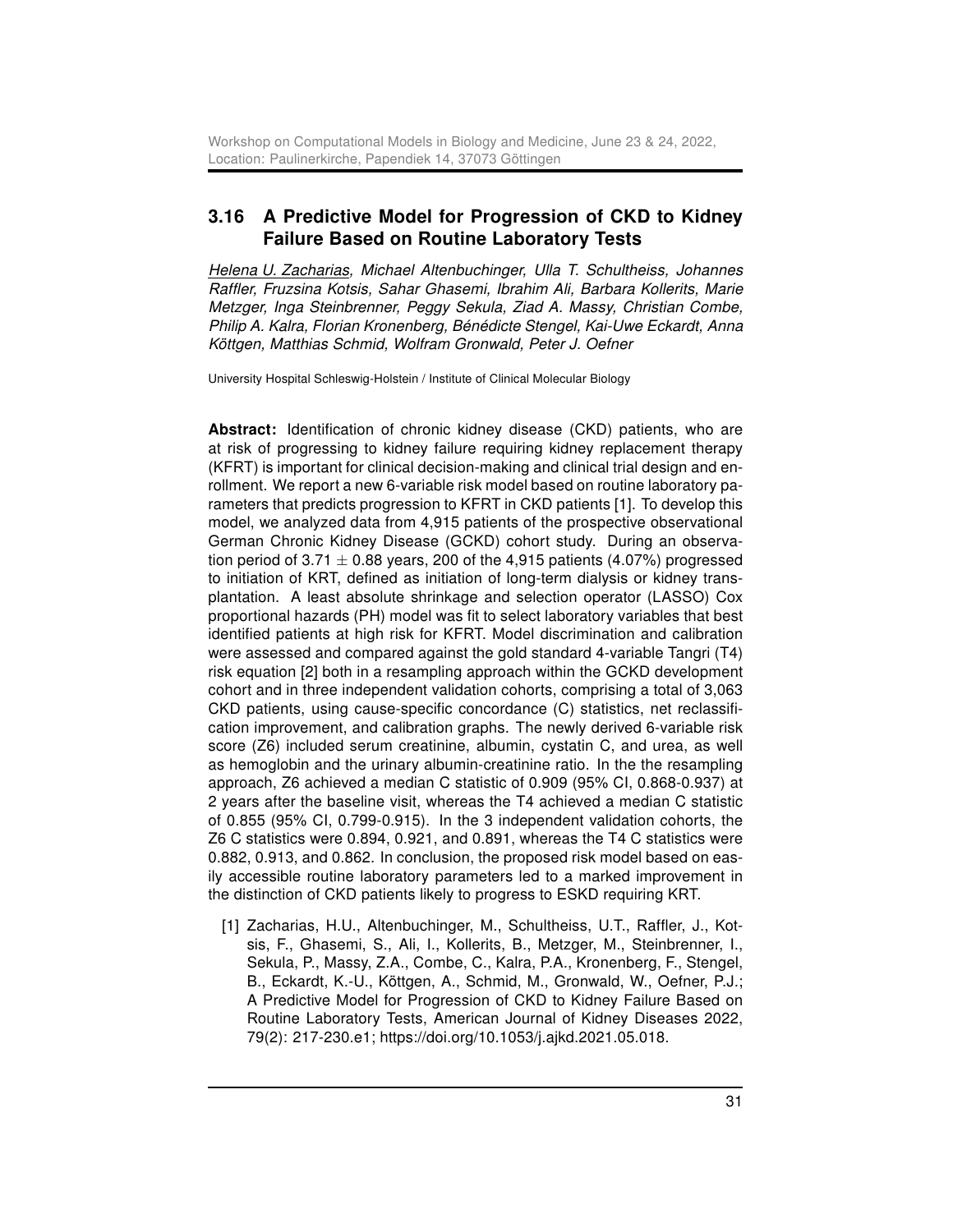Workshop on Computational Models in Biology and Medicine, June 23 & 24, 2022, Location: Paulinerkirche, Papendiek 14, 37073 Göttingen

[2] Tangri, N., Stevens, L.A., Griffith, J., Tighiouart, H., Djurdjev, O., Naimark, D., Levin, A., and Levey, A.S. (2011). A predictive model for progression of chronic kidney disease to kidney failure. JAMA - J. Am. Med. Assoc. 305, 1553–1559.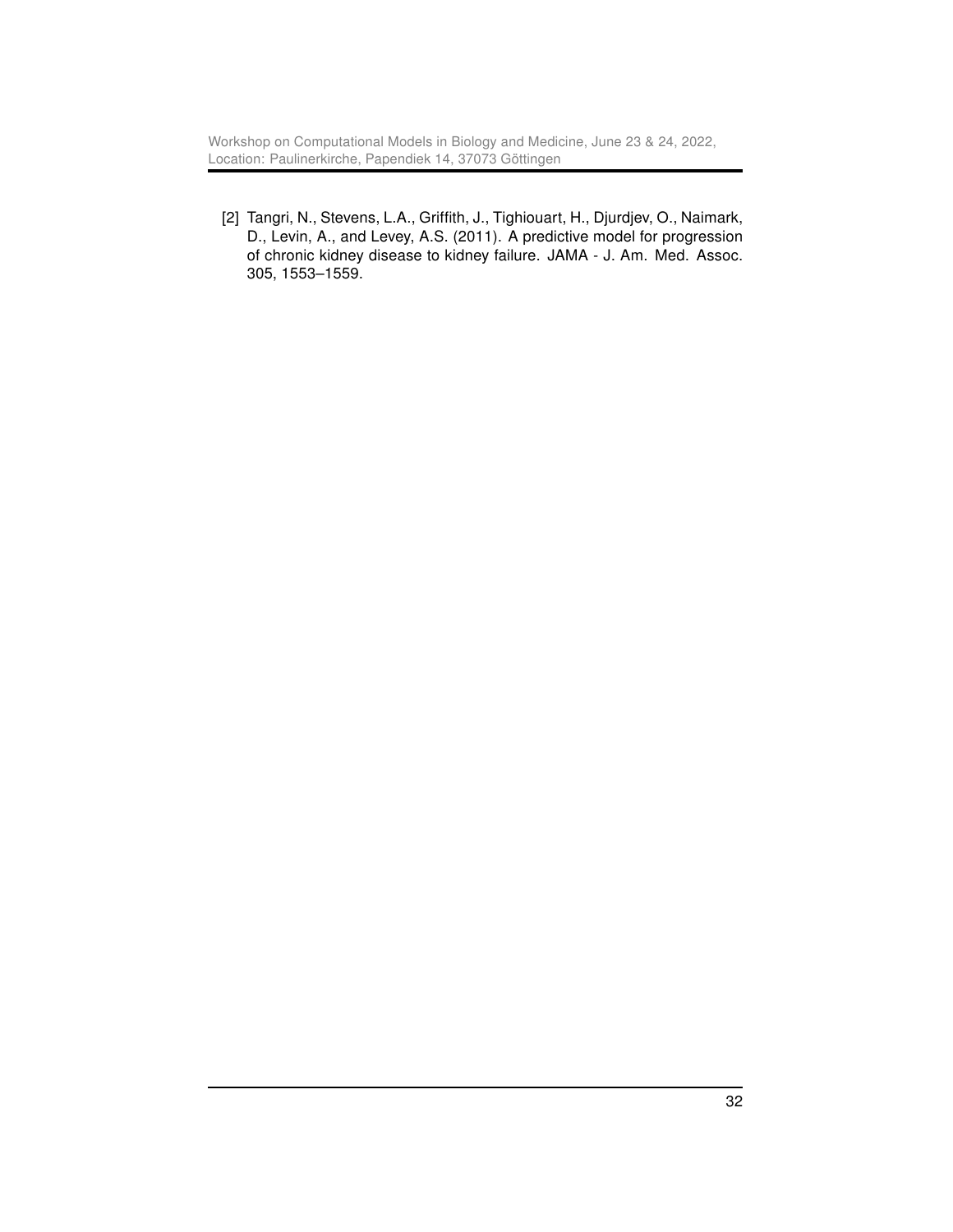# <span id="page-32-0"></span>4 Poster presentations: session I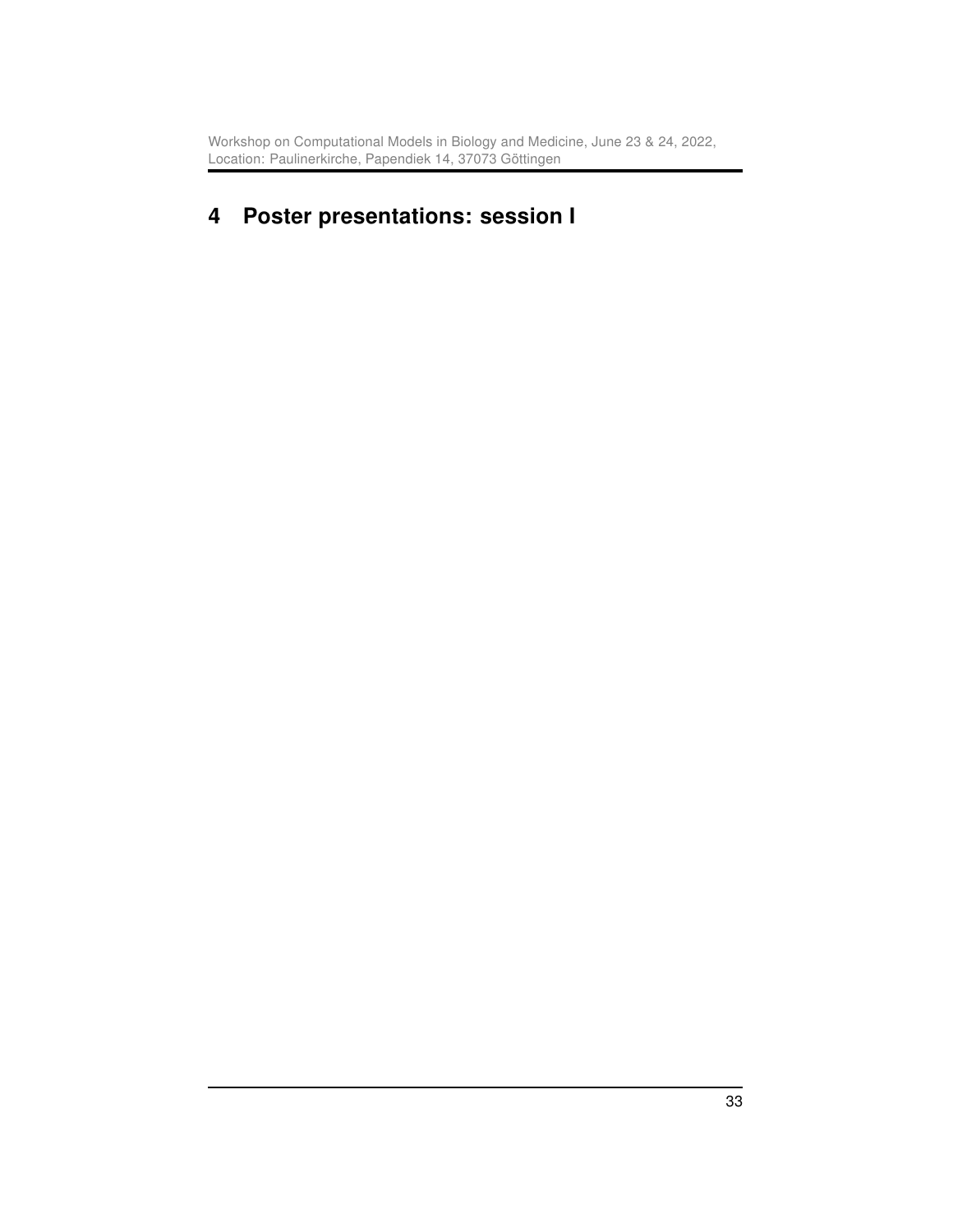## <span id="page-33-0"></span>4.1 DNABERT SNP Embeddings for Parkinson's Disease Diagnostic Prediction

Mohamed Aborageh

Fraunhofer SCAI

Abstract: Parkinson's Disease (PD) is a neurodegenerative disorder known for its polygenic nature, whose risk cannot be estimated by assessing information from single variants, but the total set of risk variants that comprise its genetic architecture. In recent years, studies have focused on assessing an individual's risk using polygenic risk scores (PRS), which is calculated as the sum of risk alleles carried by an individual, each weighted by their relative effect sizes obtained from genome-wide associated studies (GWAS) summary statistics. In that case, the resulting score represents the individual's genetic load for PD. However, the additive model of PRS does not account for genegene interactions. Additionally, pre-filtering of SNPs often results in a focus on more common variants. In a similar fashion, multiple studies attempted to use artificial neural networks (ANNs) for PD diagnosis, using genotype data as input for the models. However, using the variants' genotype does not provide enough information as it only accounts for the number of copies. Our study attempts to incorporate SNPs at sequence level, using sequence embeddings from DNABERT, a Bidirectional Encoder Representations from Transformers (BERT) model adapted to genomic DNA setting, in attempts to better represent each SNP with more detailed information when using them to predict PD diagnosis.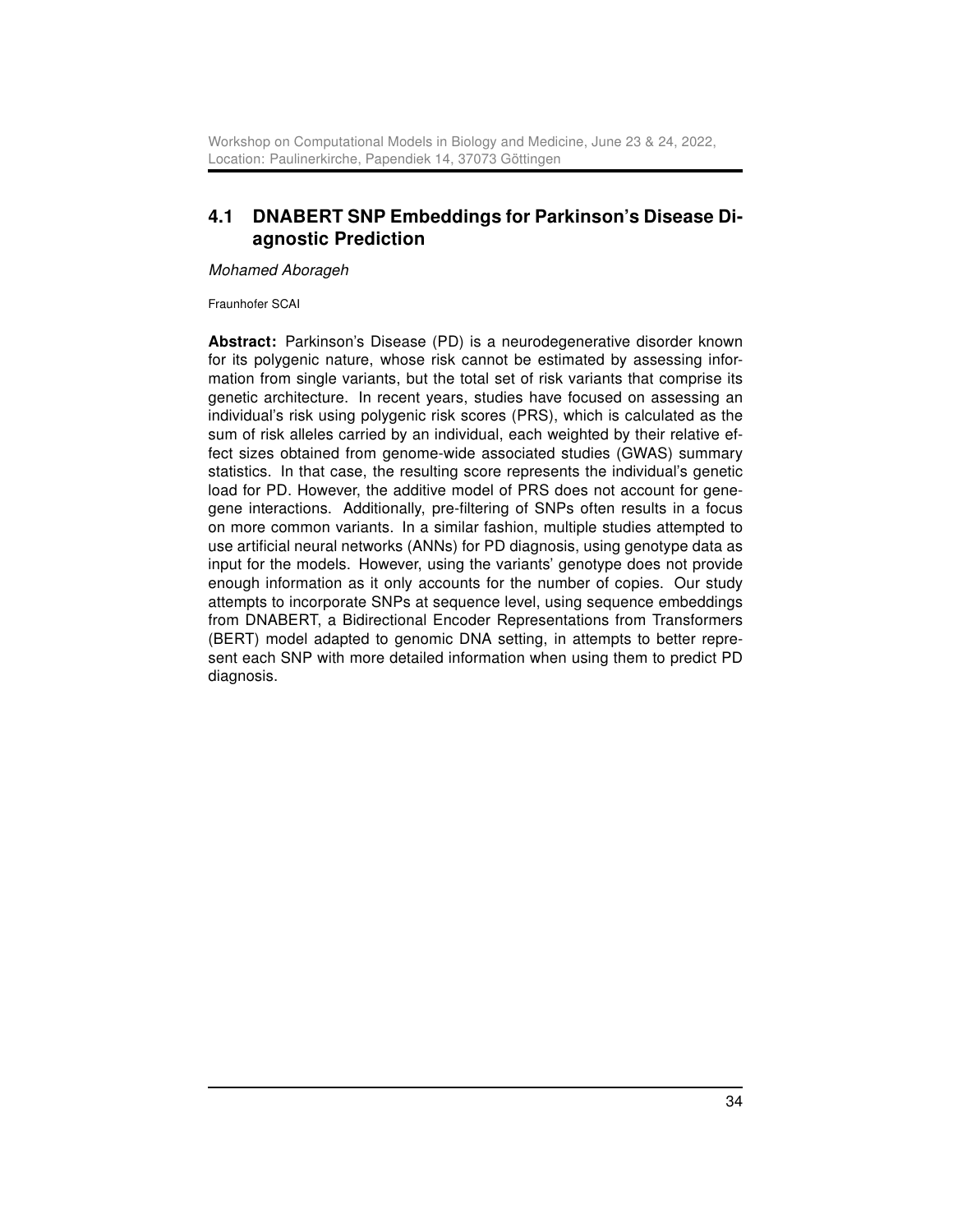### <span id="page-34-0"></span>4.2 Identifying differences between paired patient-specific melanoma brain and extra-cranial metastases applying melanoma-specific gene regulatory networks

#### Konrad Grützmann

Bioinformatics Core Unit, Institute for Medical Informatics and Biometry (IMB), TU Dresden

Abstract: "Melanoma is the most deadly skin cancer because it frequently metastasizes. Targeted molecular therapy, e.g. BRAF/MEK inhibitors, and immune checkpoint inhibition were major breakthroughs in patient care. Still, many patients do not respond and side effects can be severe. While melanoma brain metastases often respond to modern therapy, they relapse much faster than other metastases. Hence, an advanced understanding of molecular mechanisms that distinguish brain from extra-cranial metastases is needed to develop better therapies. Melanoma have a high mutation rate and thus show many patient-specific molecular alterations. While recurrent patterns have been found, group comparison can only provide limited insights. Therefore, we here investigate 11 matched pairs of brain and extra-cranial melanoma metastases from seven patients in an individualized way.

For each sample pair, both metastases were compared and differentially expressed genes with correspondingly altered promoter methylation were determined. These gene sets barely overlapped between patients. Using them as starting point, we applied network modeling methods to elucidate which genes and pathways were differentially affected in each patient. Transcriptome and methylome data of 272 TCGA melanoma patients were used to train a transcriptional regulatory network. Therefore, methods of the regNet R package were applied. The expression of each gene was modeled as linear combination of its promoter methylation and the expression levels of all other genes. Lasso regression in combination with a significance test for lasso was used to learn a sparse model that only includes the most relevant predictors for each gene. Network inference and evaluation was repeated 25 times by randomly separating the TCGA data into 75

The total influence of one gene on another one involves the learned direct connection but also indirect connections, which potentially span the whole network. To calculate these so-called impacts, we applied network propagation methods from the regNet package. Impacts of each patient-specific differentially expressed gene on each other gene were calculated for both metastases of a patient. This yielded impact ratios, which represent the relatively increased or decreased regulatory influence of genes comparing the brain to its corresponding extra-cranial metastasis. We averaged the impact ratios over known metabolic, signaling and immune pathways. Cluster analyses of these data showed that sample pairs fell into three groups with relatively consistent impact ratios across pathways. These groups had on average rather higher, lower or balanced impacts in their brain compared to their corresponding extra-cranial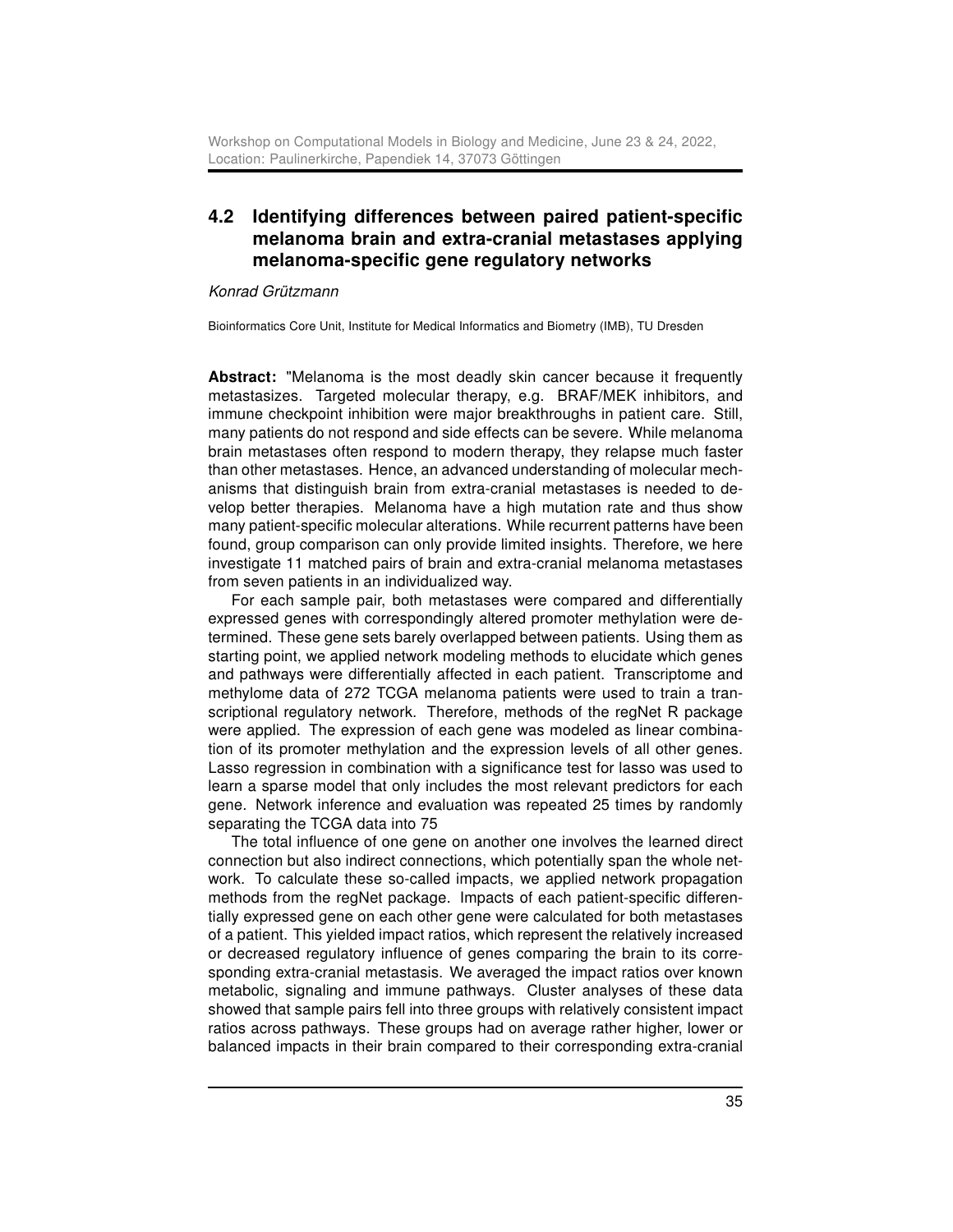metastasis. Interestingly, metastasis pairs did not cluster according to the tissue of their extra-cranial metastasis, which one may have initially expected. Even more, several regions of an extra-cranial metastasis of the same patient showed up in different clusters. This indicated that histologically distinct regions of a metastasis could result from underlying regulatory differences of a rapidly evolving tumor.

Next, we compared the average expression ratio of a pathway to its average impact ratio and found a slight negative correlation for almost all metastasis pairs. This means a decreased impact on a pathway was often paralleled with its increased expression and vice versa. Hence, some pathways showed a rather uncontrolled expression upregulation in the brain metastasis. These included pyruvate metabolism, citrate cycle and pentose phosphate in most sample pairs. Pathways with higher impact but lower expression in the brain metastasis were shared by fewer sample pairs and almost only from the cluster with an average higher impact in brain. These were mainly signaling pathways like PI3K/Akt, MAPK, p53, Melanoma pathway, and immune pathways, e.g. cytokine receptor, T cell receptor signaling and IL-17 signaling.

Next, genes were sorted by impact ratio and the upper and lower 5% of the lists were considered, which are genes with higher or lower impact in the brain metastases, respectively. The lists of each metastasis pair were subjected to over-representation analyses. We focused on over-represented pathways that were exclusive for each of the three above mentioned cluster groups. There were almost only results from the lower 5% lists. Among the most frequently shared pathways within the group with higher impacts in brain metastases were migration of diverse immune cells, mast cell activity, myeloid cell differentiation, PI3K signaling, (neuro)inflammatory response and glial cell activation. Fewer over-represented pathways were found in the other groups, involving cytokine receptor activity and cell proliferation.

Summarizing, we showed that a melanoma-specific gene regulatory network can be trained from public omics data. It is applicable to other patient cohorts and can be used to uncover patient-specific regulation differences in melanoma brain metastasis. Differentially expressed genes barely overlap. However, the affected pathways showed some commonalities and allow to cluster patients into groups of similar regulatory patterns. The size of our cohort only allows for limited conclusions. However, this method could help to unravel potential causes for the reduced treatment response of melanoma brain metastases, and we already provided hints on some relations."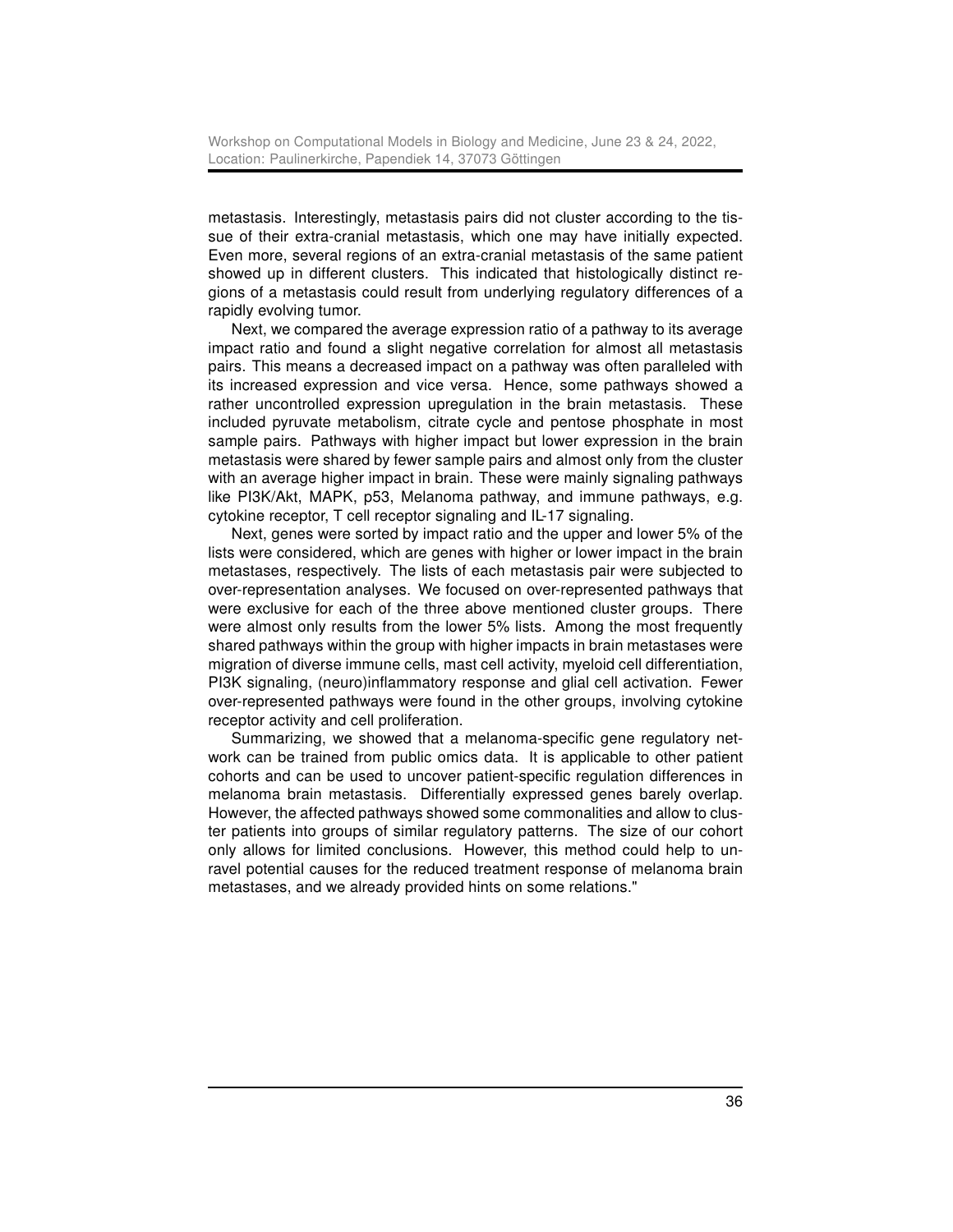# <span id="page-36-0"></span>4.3 A new bootstrap approach for gene-set enrichment analysis with transcriptomics and proteomics data from studies on spinal muscular atrophy

Shamini Hemandhar Kumar (1,3), Amy Glynn (2,3), Ines Tapken (2,3), Peter Claus (2,3), Ricarda Kolbe(2,3), Klaus Jung (1)

- (1) Institute for Animal Breeding and Genetics, University of Veterinary Medicine Hannover, Hannover, Germany
- (2) SMATHERIA gGmbH Non-Profit Biomedical Research Institute, Hannover, Germany
- (3) Center for Systems Neuroscience (ZSN), Hannover, Germany

#### Abstract:

Introduction Pathway databases such as PANTHER (Mi et al., 2016) or RE-ACTOME (Fabregat et al., 2016) as well as GO annotations (Gene Ontology Consortium, 2004) are usually manually or algorithmically curated. That means, genes or other features that belong to a pathway or GO term (i.e. gene-sets) are either added manually or computationally. In either way, there remains uncertainty whether a feature really belongs to a gene-set. The aim of this project is to study the results of enrichment analysis when features are removed or added from a gene-set.

Methods and Data We bootstrap genes from each pathway or GO term multiple times to study the variability of results. Finally, we aggregate the results from each bootstrap run by two approaches. Either p-values for each geneset are merged by p-value combination as typical in meta-analysis, or ranking lists are merged by rank aggregation (Kolde et al., 2012). Gene-set can then be ranked newly by the combined p-values or by a score provided by the rank aggregation. We demonstrate the usability of our approach on transcriptomic and proteomics data from a study on Spinal Muscular Atrophy (SMA) in lung tissue of a severe SMA mouse model. SMA is a neurodegenerative disorder with multisystem involvement affecting mainly infants in severe forms of the disease.

Results and Discussion The bootstrap analysis shows which gene-sets remain robustly at the top of the list. These gene-sets can be used for the biological interpretation with a higher level of confidence. Other gene-sets drop from the top of the ranking list, i.e. their enrichment result is considered as less robust. Biologist should then be careful to include these gene-sets in the biological interpretation. As further steps of our research, we aim to combine the robustness evaluation of enrichment analysis from different omics levels in a joint score for each gene-set.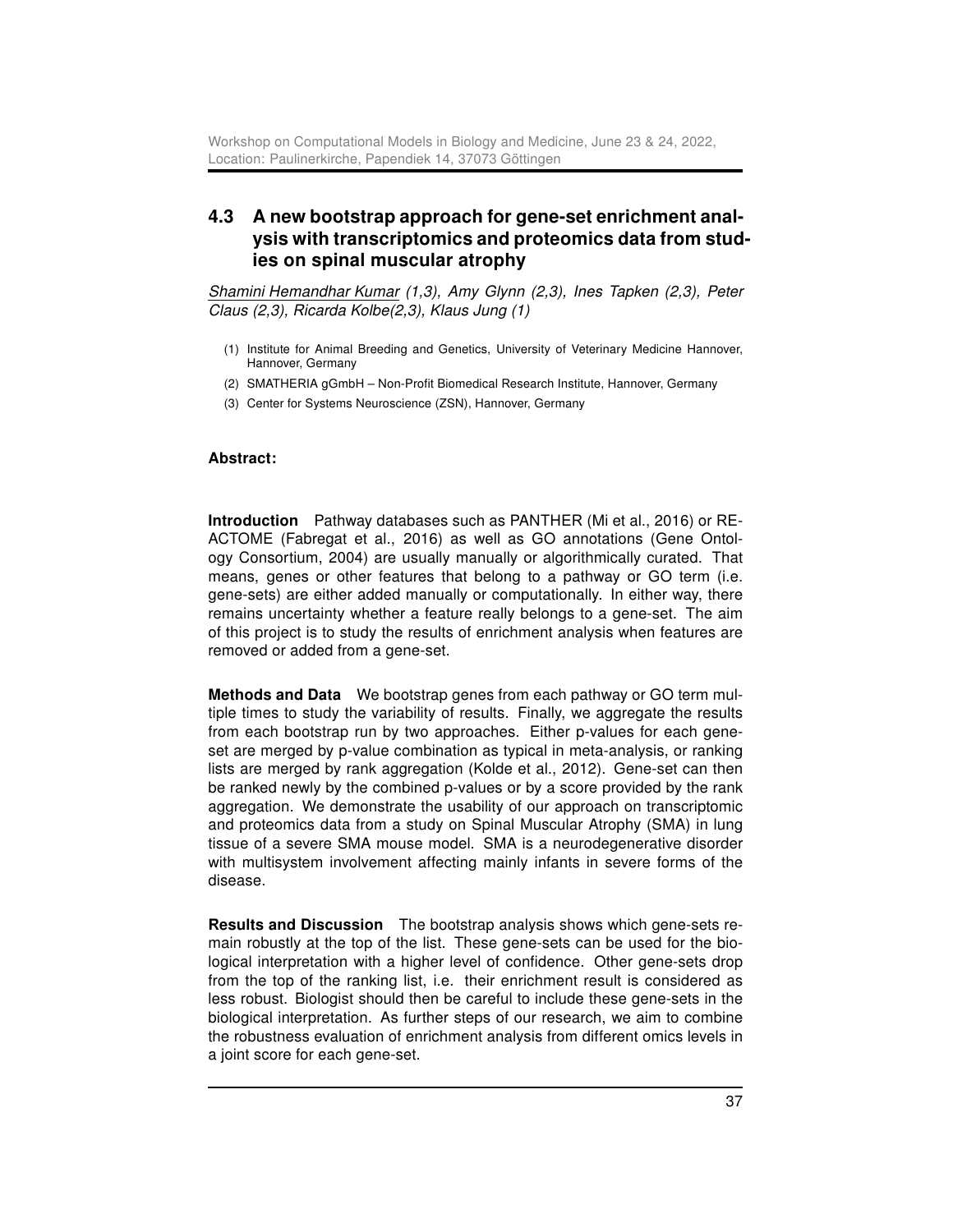Workshop on Computational Models in Biology and Medicine, June 23 & 24, 2022, Location: Paulinerkirche, Papendiek 14, 37073 Göttingen

#### References:

- Fabregat, A., Sidiropoulos, K., Garapati, P., Gillespie, M., Hausmann, K., Haw, R., ... & D'Eustachio, P. (2016). The reactome pathway knowledgebase. Nucleic acids research, 44(D1), D481-D487.
- Gene Ontology Consortium. (2004). The Gene Ontology (GO) database and informatics resource. Nucleic acids research, 32(suppl\_1), D258- D261.
- Kolde, R., Laur, S., Adler, P. and Vilo, J., 2012. Robust rank aggregation for gene list integration and meta-analysis. Bioinformatics, 28(4), pp.573- 580. Mi, H., Poudel, S., Muruganujan, A., Casagrande, J. T., & Thomas, P. D. (2016). PANTHER version 10: expanded protein families and functions, and analysis tools. Nucleic acids research, 44(D1), D336-D342 .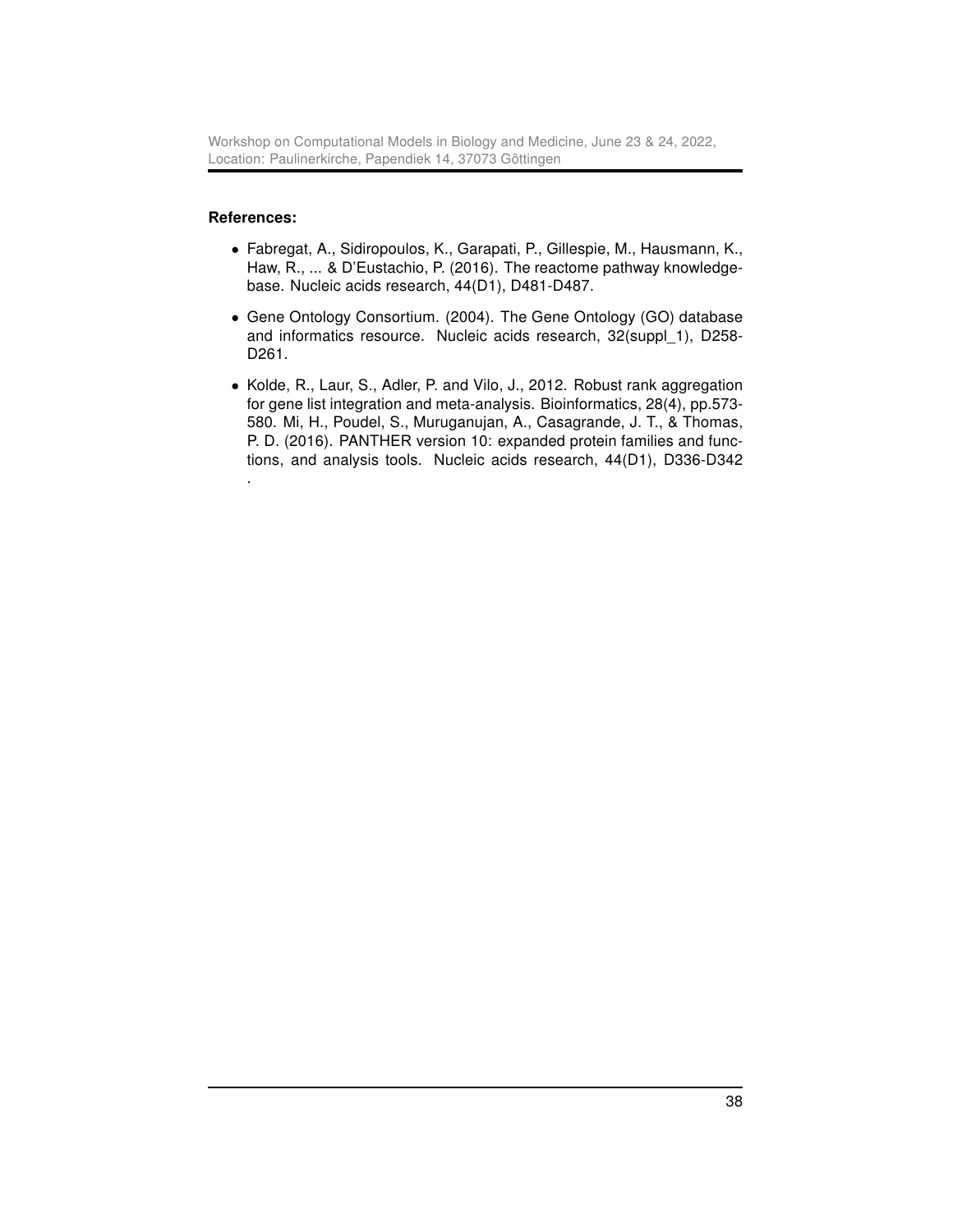# <span id="page-38-0"></span>4.4 Dynamical modeling of pneumococcal serotypes in Germany

#### Matthias Horn

Institute for Medical Informatics, Statistics and Epidemiology (IMISE), University of Leipzig

Abstract: Streptococcus pneumoniae is among the most important causes of lower respiratory infections worldwide. It causes invasive pneumococcal disease (IPD) and community-acquired pneumonia (CAP), which are associated with premature deaths in all age groups and serious long-term effects in children. The pneumococcal polysaccharide capsule is highly heterogeneous with approximately 100 known serotypes. Upper airway carriage of S. pneumoniae is a prerequisite for disease and vaccines are widely administered to prevent infections. In Germany, several vaccines are available, which provide protection against subsets of serotypes. Introduction of pediatric vaccinations with a 7-valent pneumococcal conjugate vaccine (PCV7) in 2006, followed by PCV13 in 2009, led to a rapid decline of vaccine serotypes both in carriage prevalence and disease. Through herd effects, this decline was also pronounced in adults. However, reduction of vaccine serotypes came at the cost of expanding nonvaccine serotypes. Hence, novel higher valent PCVs were developed. Two next-generation PCVs, a 15- and a 20-valent PCV (PCV15 and PCV20), have recently been licensed for use in adults. Based on ordinary differential equations, we developed a dynamical transmission model specific for Germany, with the aim to understand the complex interplay of different serotypes in different age groups under continued PCV vaccinations and to predict carriage prevalence and IPD burden for serotypes included in these vaccines. Thereby, future vaccination recommendations can be guided. The model allows to follow serotype distributions longitudinally both in the absence and presence of PCV vaccinations. We considered eight age cohorts and seven serotype groups according to the composition of different pneumococcal vaccines. Our model is the first to study potential dynamics of the additional serotypes included in PCV15 and PCV20. The model predicted that by continuing the current vaccine policy (standard vaccination with PCV13 in children and with PPSV23 in adults) until 2031, IPD case counts due to any serotype in children less than 2 years of age will remain unchanged. There will be a continuous decrease of IPD cases in adults aged 16-59 years, but a 20% increase in adults 60 years of age or older. Furthermore, there will be a steady decrease of the proportion of carriage and IPD due to serotypes included in PCV7 and PCV13 over the model horizon and a steady rise of non-PCV13 serotypes in carriage and IPD. The highest increase for both pneumococcal carriage and absolute IPD case counts was predicted for serotypes 22F and 33F (included in both PCV15 and PCV20) and serotypes 8, 10A, 11A, 12F, and 15B (included in PCV20 only), particularly in older adults. Between 2022 and 2031, serotypes included in PCV20 only are expected to cause 19.7-25.3% of IPD cases in adults 60 years of age or older. We conclude that introduction of next-generation PCVs for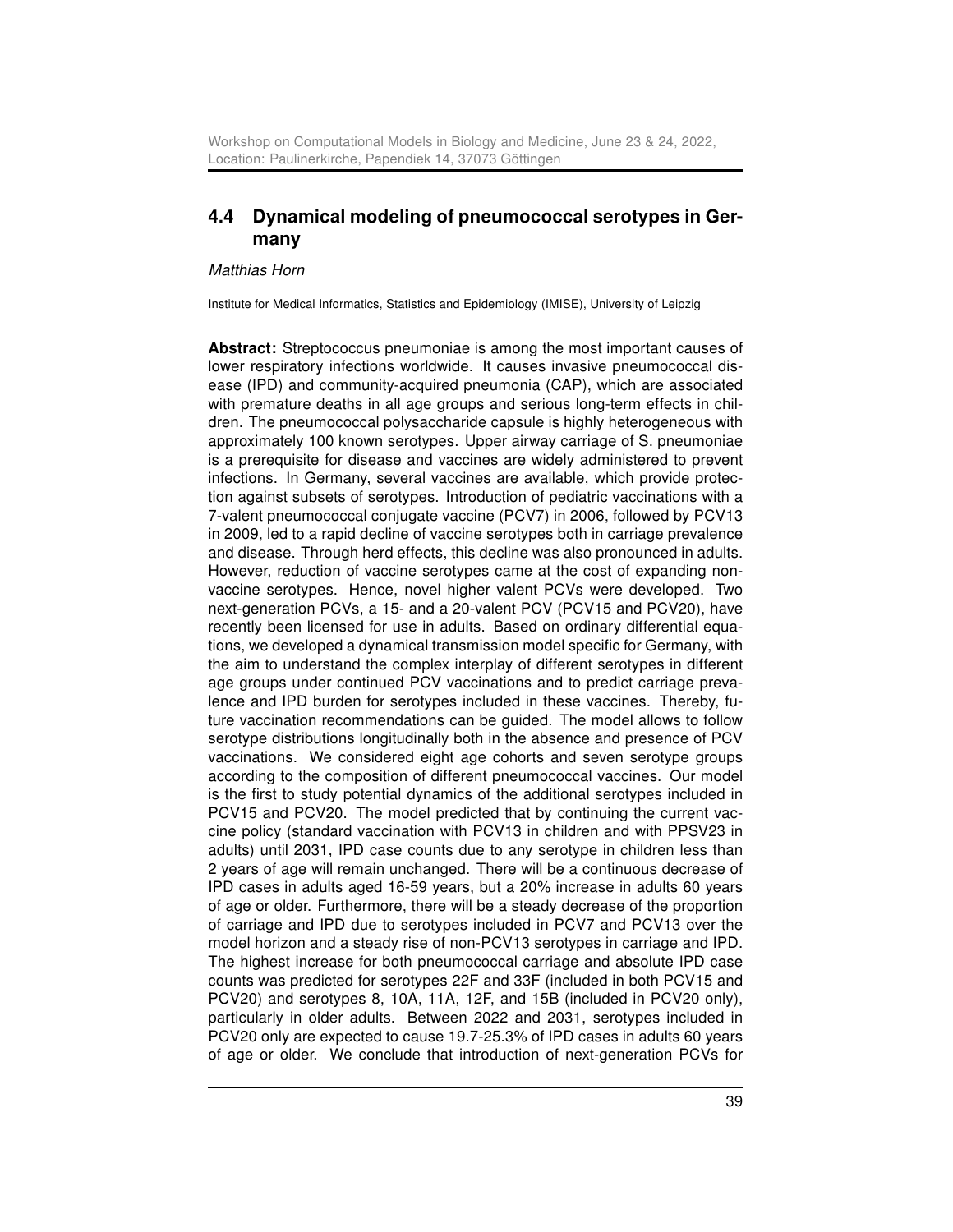Workshop on Computational Models in Biology and Medicine, June 23 & 24, 2022, Location: Paulinerkirche, Papendiek 14, 37073 Göttingen

adults may prevent a substantial and increasing proportion of adult IPDs, with PCV20 having the potential to provide the broadest protection against pneumococcal disease.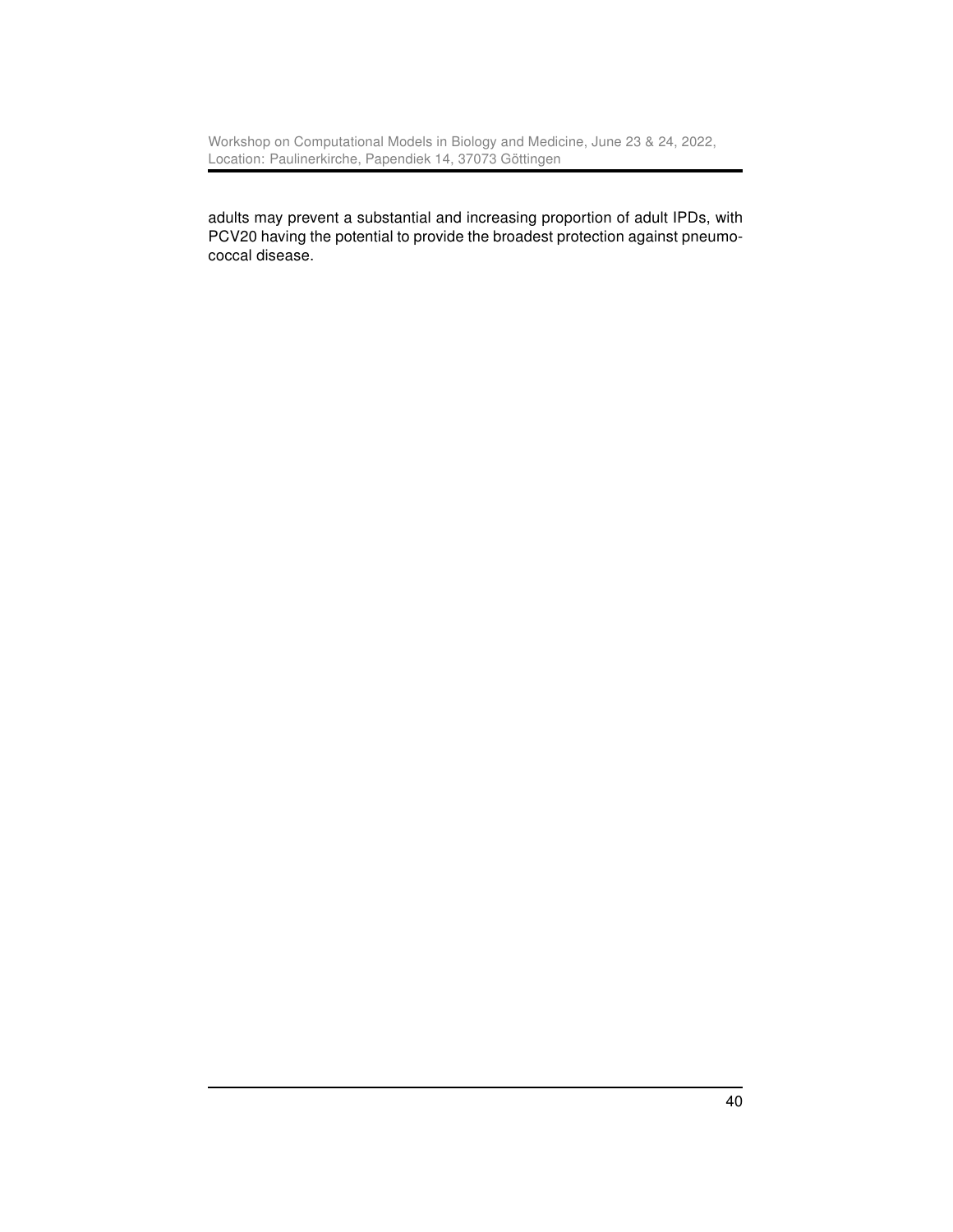#### <span id="page-40-0"></span>4.5 Predicting targeted antibiotic therapy using patient similarity networks

Hannah Marchi (1,2) Sophie Thiesbrummel (1), Christiane Fuchs (1,2,3)

- (1) Faculty of Business Administration and Economics, Bielefeld University, Germany
- (2) Institute of Computational Biology, Helmholtz Zentrum München, Germany
- (3) Faculty of Mathematics, Technical University Munich, Germany

Abstract: Antibiotic resistance represents a major challenge for society, health policy and the economy. Sometimes it occurs already a couple of years after the introduction of a new antibiotic (Ventola, 2015). The use of broad-spectrum antibiotics, which - as the name suggests - cover a wide range of pathogens, further enhances the spread of resistance. However, current initial therapy for sepsis usually consists of broad-spectrum antibiotics. The start of therapy within the first hours is critical for the survival probability of sepsis patients. The doctors' decision for the initial antibiotic is based on their experience and predefined guidelines. They take into account clinical patient data, blood values and vital signs which are available within the first hour. Laboratory analyses like resistograms provide information about the pathogens present. But these are usually only available after at least 48 hours. Due to limited time and lack of information, a broad-spectrum antibiotic is a good initial choice to save patients' lives since its wide coverage is likely to have an effect on the infection. However, the use of such broad-spectrum antibiotics greatly contributes to the spread and severity of antibiotic resistance in the long term. An important approach for reducing antibiotic resistance would thus be the targeted use of antibiotics in these cases.

With the help of statistical methods, we aim to find narrow spectrum antibiotics which are equally or even better suitable than the initially prescribed broad-spectrum antibiotic. We use data of the freely available MIMIC IV (Medical Information Mart for Intensive Care) database ([https://mimic.mit.edu/](https://mimic.mit.edu/docs/about/) [docs/about/](https://mimic.mit.edu/docs/about/)), which contains health-related data from patients who were admitted to the critical care units of the Beth Israel Deaconess Medical Center (Boston, MA) between 2008 and 2019. We present our approach to deal with the question how to find a targeted therapy at the time of sepsis diagnosis and discuss upcoming challenges. In a previous step, we investigate how to model the efficacy of a prescribed antibiotic. We use the outcome of this investigation to build an antibiotic-patient matrix which contains the efficacy information per patient for each given antibiotic. This matrix is rather sparse, as each patient has received only a few of all possible antibiotics. The empty cells in the matrix would then be filled by combining similarity networks of antibiotics and patients. In this way, we expect to predict the efficacy of antibiotics which were actually not given to a specific patient. We investigate starting points and data requirements for the presented research question. Our final goal is to develop a clinical decision support system which recommends an effective and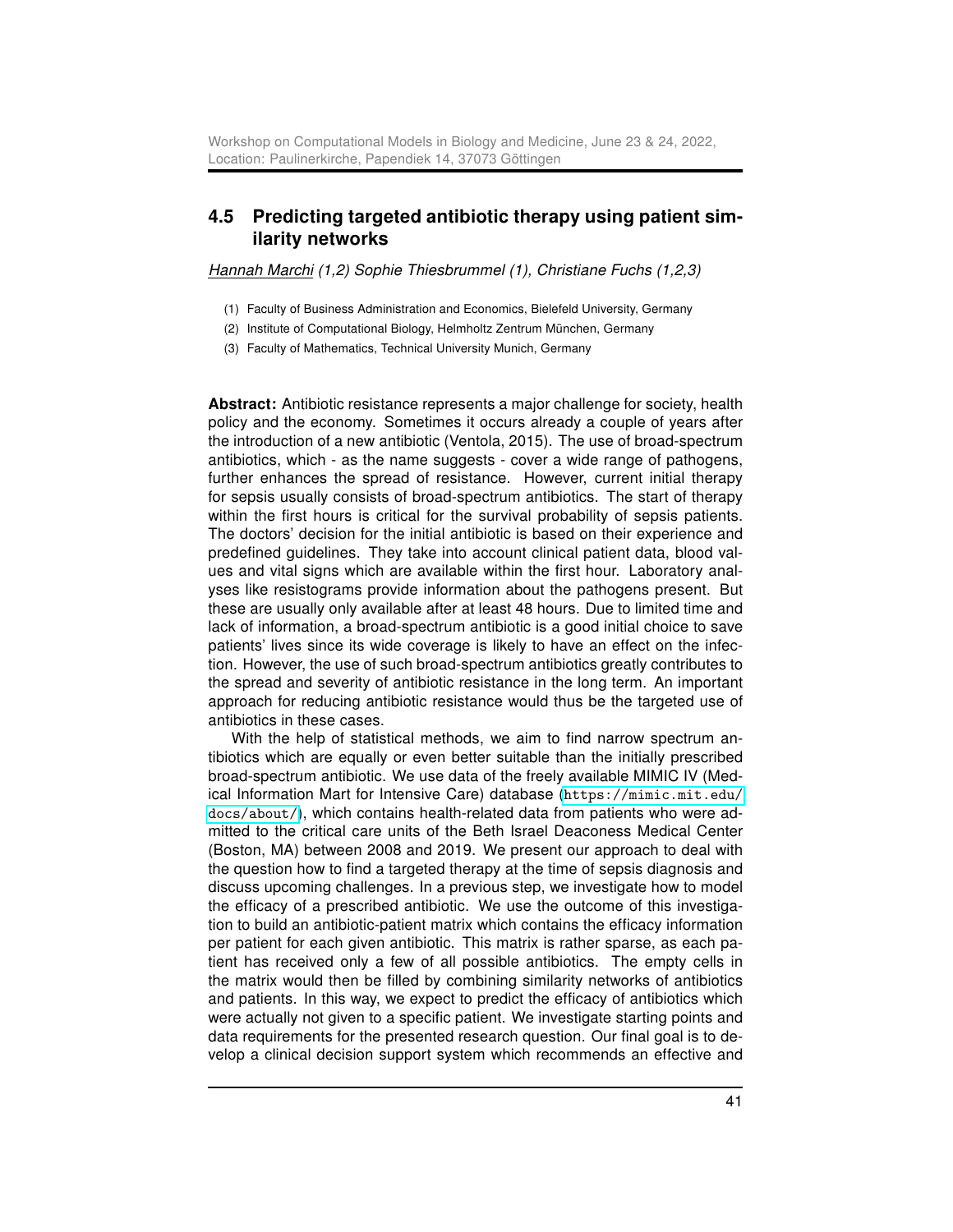targeted initial antibiotic with minimal side effects. The system would help make individualized, informed and rapid treatment decisions for new sepsis patients. Furthermore, the use of less broad-spectrum antibiotics would help to combat the spread and severity of antibiotic resistance.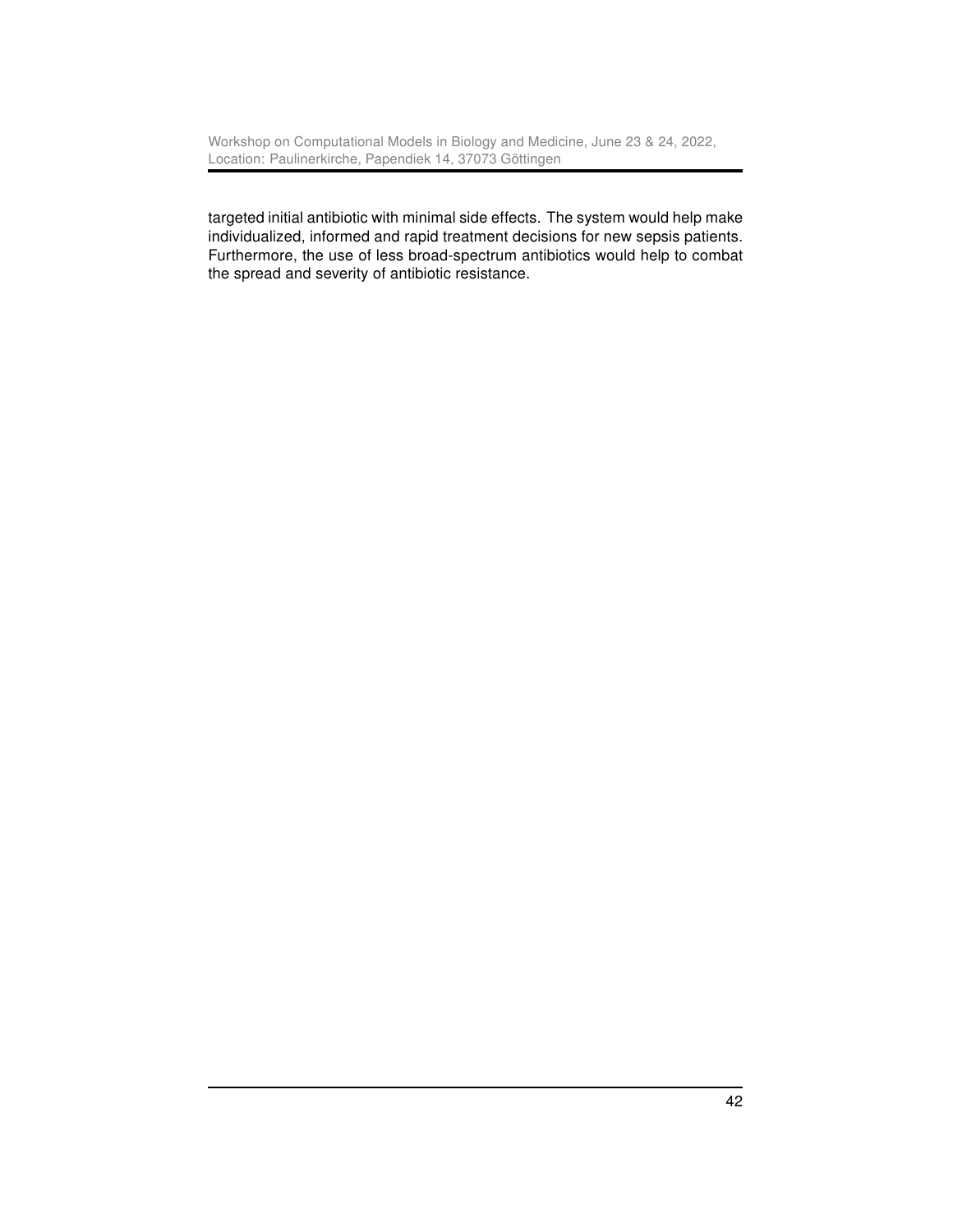## <span id="page-42-0"></span>4.6 Evaluation of preprocessing on single-cell RNA data integration analysis

Youngjun Park

Medical Informatics

Abstract: Recent advances in single-cell RNA (scRNA) sequencing have opened the possibility to study tissues down to the level of cellular populations. Subsequently, this enabled various scRNA studies that reported novel or previously undetected subpopulations and their functions. However, the heterogeneity in single-cell sequencing data makes it unfeasible to adequately integrate multiple datasets generated from different studies. This heterogeneity originates from various sources of noise due to technological limitations.

Thus, particular procedures are required to adjust such effects prior to further integrative analysis. Subsequently, over the last years, numerous singlecell data analysis tools have been introduced de-noising methods implementing various data transformation methods. Here, we investigated 22 of the most recent single-cell studies and found that many analyses procedures employed various data transformation and preprocessing steps without further reasoning. This fact is particularly alarming since these read-count transformations can alter data distribution and affect downstream cell clustering results. This study aims to investigate the effects of the various data transformation on three different public data scenarios and evaluate these using popular dimensionality reduction and clustering analysis. Furthermore, we discuss implication on the use of transfer learning for batch correction and de-noising. In summary, our benchmark work shows that a large portion of batch-effects and noise can be mitigated by simple but well chosen data transformations and suggest that such analysis should be the baseline for all studies and a proper comparison between batch effect correction methods.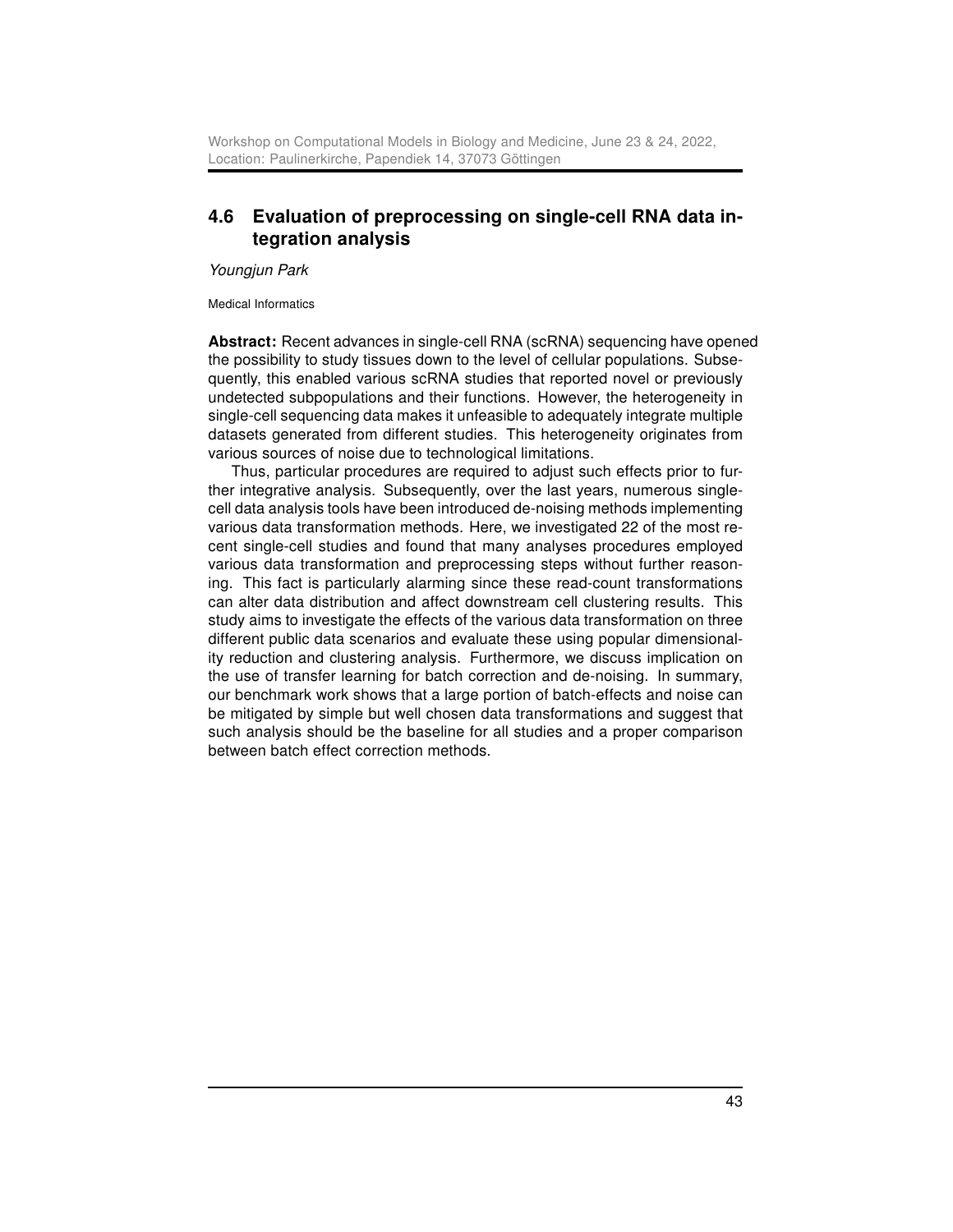### <span id="page-43-0"></span>4.7 Classifying nucleosome positioning with random forests based on local structural DNA information

Malte Sahrhage

Department of Medical Bioinformatics, University Medical Center Göttingen

Abstract: The accessibility of chromatin is an essential means of regulating gene activity. Inaccessible DNA regions are occupied by nucleosomes, thus not being available for transcription factors to initiate transcription. The binding location of these histone octamers is dependent on multiple factors and it has been debated in the past how much its positioning is supported directly by the DNA sequence. In this context, a pattern of periodically repeating A/T dinucleotides has been postulated that favors the binding of nucleosomes and has been linked to be present on the level of local DNA structure.

We created a random forest classification tool that distinguishes DNA sequences as nucleosome forming or -inhibting, based on a literature defined benchmark data set (Guo et al. 2014). Our approach is based on local structural DNA information and incorporates the original hypothesis of periodic dinucleotide repeats by transforming the data into a power spectrum. By applying this binary classifier in a sliding-window manner over any given genomic region, we are able to generate base pair-resolution scores to interpret the local nucleosome support by the nucleotide sequence.

On the poster we present the technical setup of the classifier, the pros and cons of using a deep learning approach on the same data set instead and show results concerning the dynamic interplay between transcription factors and the competing nucleosomes.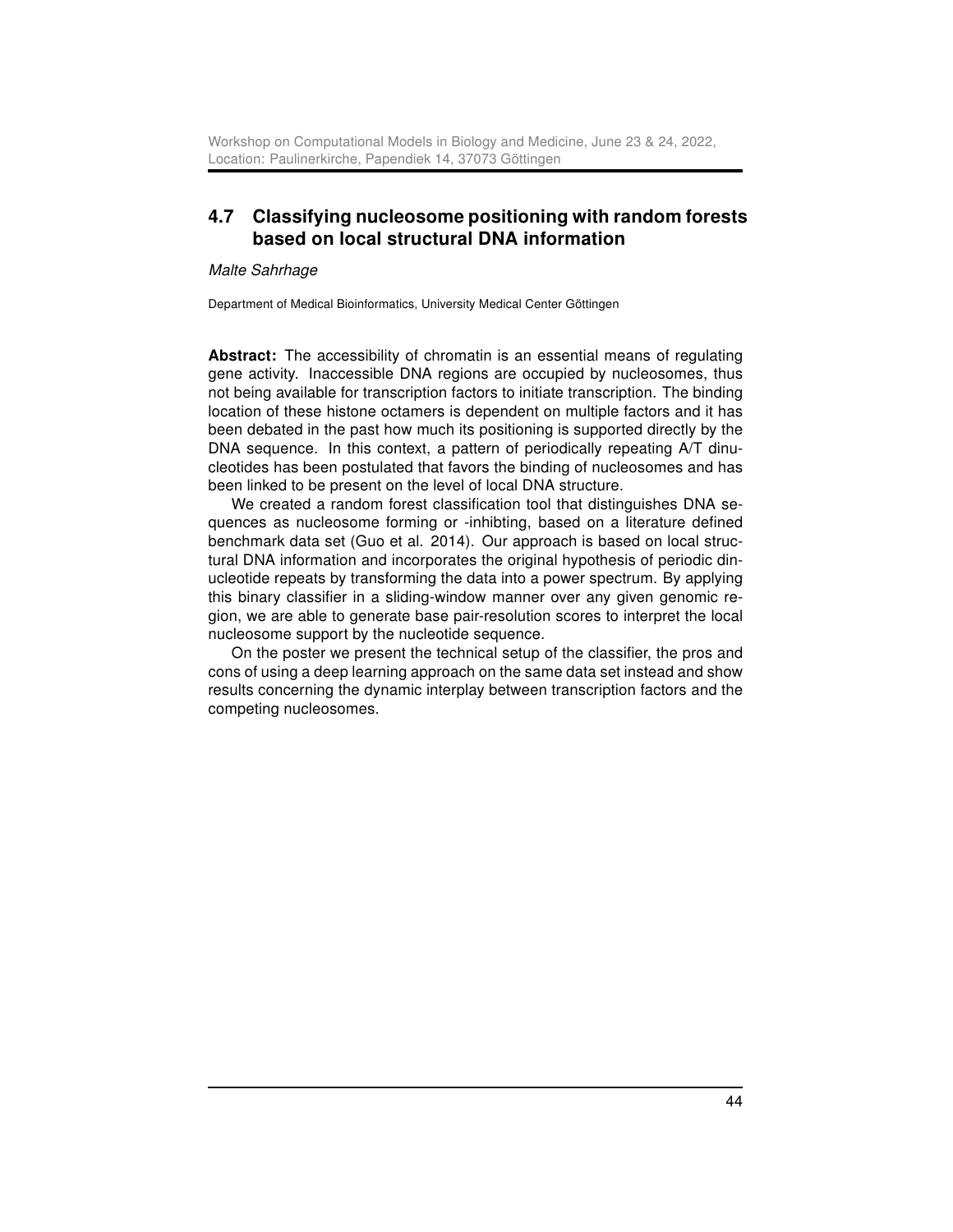### <span id="page-44-0"></span>4.8 Identifying clusters in high-dimensional virome data derived from public human body site sequencing files

Josefin Säurich (1), Magdalena Kircher (1), Michael Selle (1), Michael Altenbuchinger (2), Gisa Gerold (3) and Klaus Jung (1)

- (1) Institute for Animal Breeding and Genetics, University of Veterinary Medicine Hannover, 30559 Hannover, Germany
- (2) Department of Medical Bioinformatics, University Medical Center Göttingen, 37077 Göttingen, Germany
- (3) Institute of Biochemistry & Research Center for Emerging Infections and Zoonoses (RIZ), University of Veterinary Medicine Hannover, 30559 Hannover, Germany

#### Abstract:

Background The virome, the totality of viral genetic information in a particular environment, has become of increasing interest and widely studied over the last 20 years, especially in samples of individuals or environments such as animal species, the human or human organs (Moustafa et al., 2017; Zuo et al., 2020). The viral communities in humans are known to vary, for example, with the body compartment, changes in environment or age (Zárate et al., 2017). We aim to identify underlying patterns in high-dimensional virome data derived from publicly available next generation sequencing (NGS) experiments, and to link the patterns to sample annotation in order to better understand the biological variability. We further aim to compare different approaches for data processing and clustering.

Material and Methods We used publicly available sequencing data and the associated metadata from the NCBI sequence read archive (SRA) to construct a virome overview of selected human body sites. Sequencing data from different studies was processed to a read count matrix, which was subsequently annotated with features such as the body site or sex. The count matrix was used to investigate different normalization, transformation and clustering approaches to reveal patterns that can be linked to sample annotations.

Results and Discussion We generated a statistical overview of available data in the SRA that can be used for virome analysis. Preliminary results with 15 selected data files from the SRA support previous findings of different viral communities between organs, but also within organs (e.g. Zárate et al., 2017). The results show, on the one hand, correlation between viral distribution and sample metadata and, on the other hand, correlation between viral distribution and the chosen processing of the count data. To further investigate these results, statistical testing to compare viromes between organs is planned. The results suggest that the virome of human body sites is highly diverse and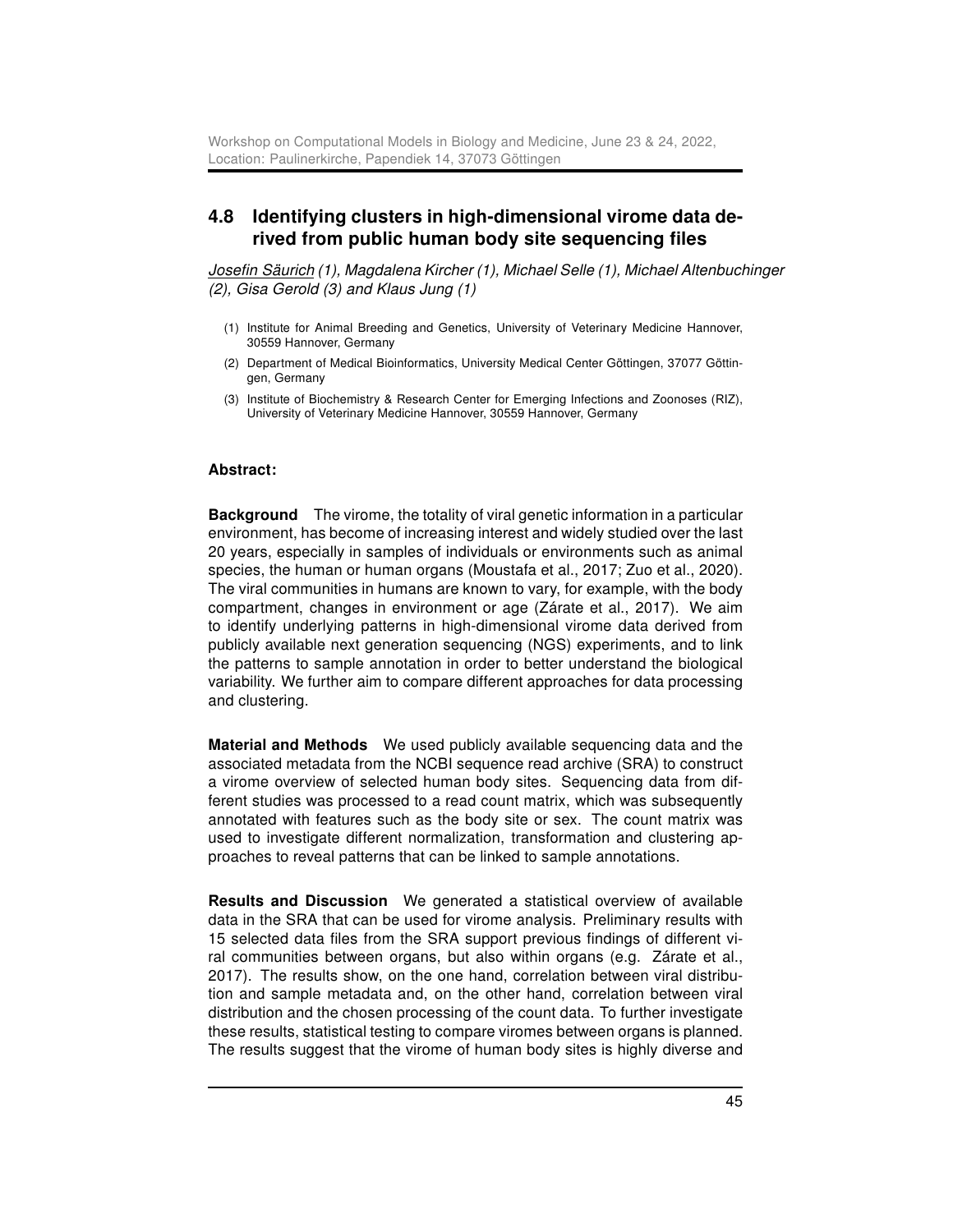processing methods of virome data must be chosen carefully. Especially the sparsity and skewness of the read count matrix will be a focus for further analysis. As next steps, we want to reduce batch-effects caused by different data sources and studies, and will use dimensionality reduction technique, such as t-SNE and UMAP, and clustering algorithms (Li et al., 2020) for data visualization.

#### References

- Li, X., Wang, K., Lyu, Y., Pan, H., Zhang, J., Stambolian, D., Susztak, K., Reilly, M. P., Hu, G., & Li, M. (2020). Deep learning enables accurate clustering with batch effect removal in single-cell RNA-seq analysis. Nature Communications, 11(1), 1–14. https://doi.org/10.1038/s41467-020- 15851-3
- Moustafa, A., Xie, C., Kirkness, E., Biggs, W., Wong, E., Turpaz, Y., Bloom, K., Delwart, E., Nelson, K. E., Venter, J. C., & Telenti, A. (2017). The blood DNA virome in 8,000 humans. PLoS Pathogens, 13(3), 1–20. https://doi.org/10.1371/journal.ppat.1006292
- Zárate, S., Taboada, B., Yocupicio-Monroy, M., & Arias, C. F. (2017). Human Virome. Archives of Medical Research, 48(8), 701–716. <https://doi.org/10.1016/j.arcmed.2018.01.005>
- Zuo, T., Sun, Y., Wan, Y., Yeoh, Y. K., Zhang, F., Cheung, C. P., Chen, N., Luo, J., Wang, W., Sung, J. J. Y., Chan, P. K. S., Wang, K., Chan, F. K. L., Miao, Y., & Ng, S. C. (2020). Human-Gut-DNA Virome Variations across Geography, Ethnicity, and Urbanization. Cell Host and Microbe, 28(5), 741-751.e4. https://doi.org/10.1016/j.chom.2020.08.005

Acknowledgement: This research was funded was funded by the Deutsche Forschungsgemeinschaft (DFG, German Research Foundation) [398066876/GRK 2485/1].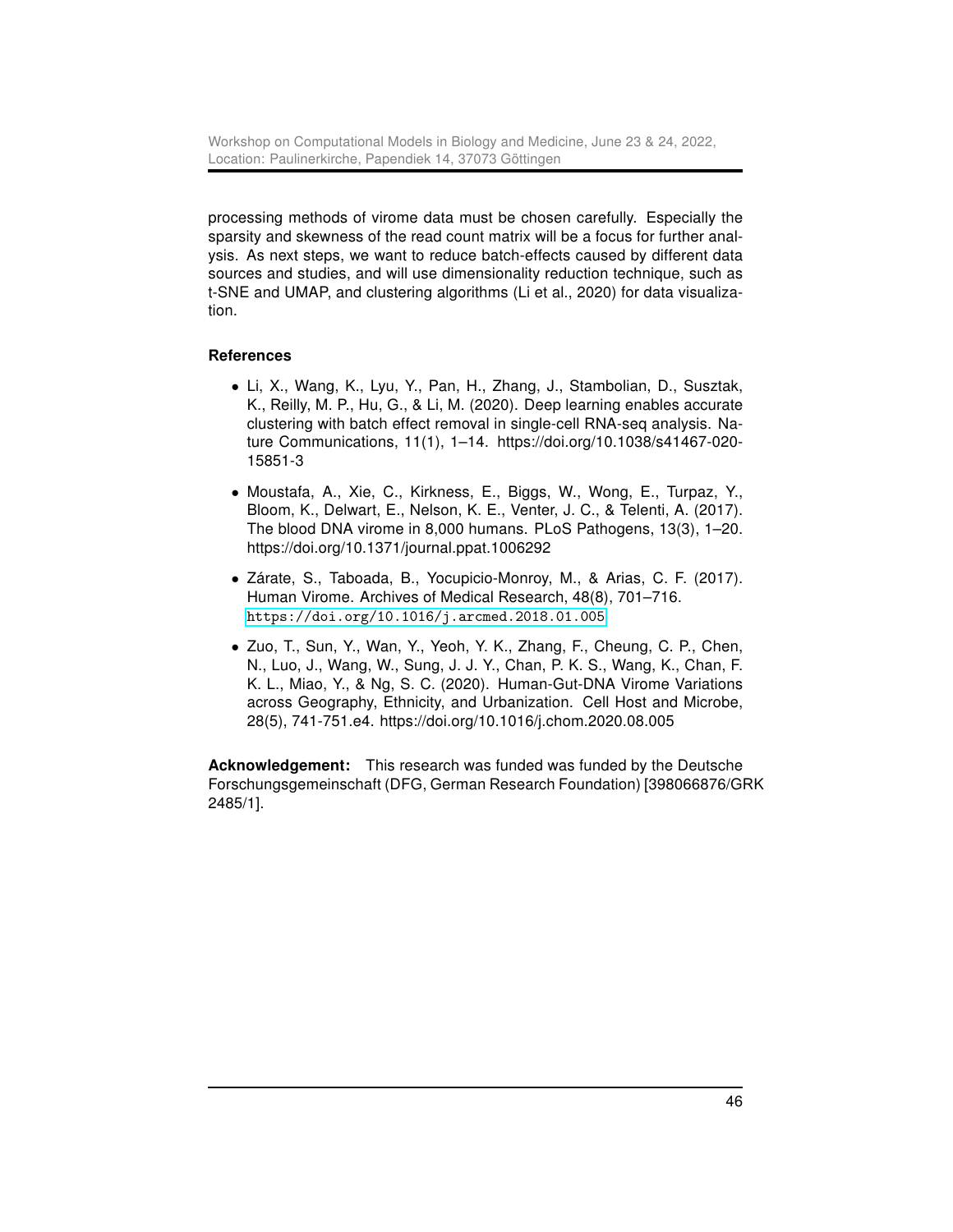# <span id="page-46-0"></span>4.9 A biomathematical model of atherosclerosis in mice

Sibylle Schirm

Universität Leipzig / IMISE

Abstract: Atherosclerosis is one of the leading causes of death worldwide. The biomathematical modeling of the underlying disease and the therapeutic processes could be a useful tool to develop and improve prevention and treatment concepts for arteriosclerosis.

We propose here a biomathematical model of murine atherosclerosis under various diet and treatment conditions. The model is derived by translating known biological mechanisms into ordinary differential equations and assuming appropriate response kinetics to the interventions used. We explicitly describe the dynamics of relevant immune cells and lipid species in atherosclerotic lesions, including the degree of blood vessel obstruction by growing plaques. Unknown model parameters were determined by fitting the predictions of model simulations to time series data from mice experiments.

Adjustments of parameters resulted in a good agreement between model and data for 13 examined experimental scenarios. The model can be used to predict the outcome of alternative treatment plans with combined antibiotics, immune modulating, and lipid lowering drugs on high fat or normal diet.

We conclude that we have established a comprehensive biomathematical model of atherosclerosis in mice. Our goal is to validate the model using further experimental data. For the future, we plan to include further new therapy principles and transfer the model to the human situation.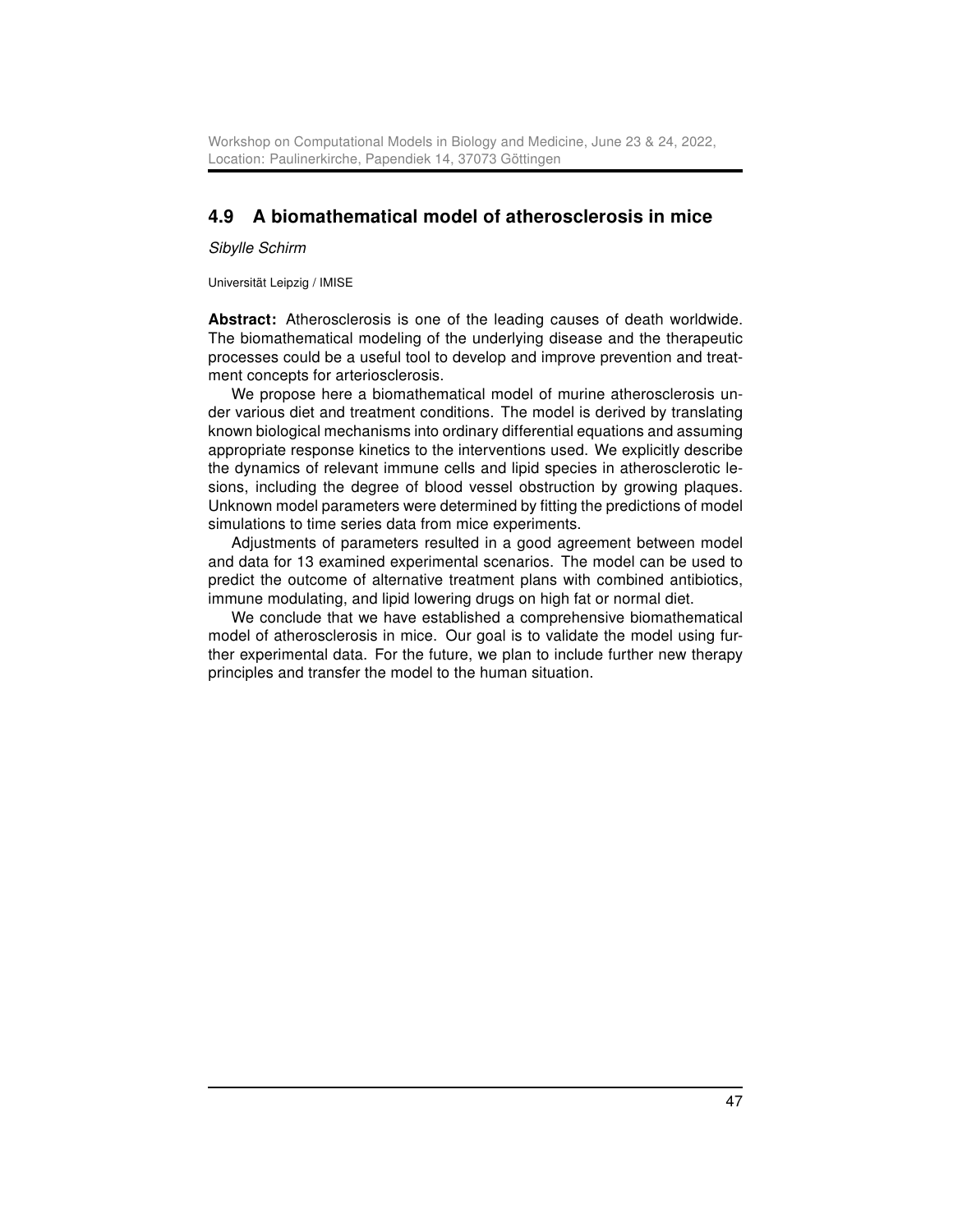#### <span id="page-47-0"></span>4.10 Investigating the Efficacy of Antibiotics in Patients with Sepsis

Sophie Thiesbrummel

Bielefeld University

Abstract: Patients who suffer from sepsis need to be treated as an emergency due to the high mortality rate of about 20 - 60 %. A suitable therapy with antibiotics in the first hours after diagnosis is crucial for lowering the risk of death and reducing serious consequences for the patients. However, many informative data are only available after 48 hours at the earliest. This includes details about the pathogen which is responsible for the disease as well as the results of a resistogram, which provides information about which antibiotics are effective. Therefore, the treating physician has to decide on an antibiotic based on a paucity of data. As a result, the chosen antibiotic might not be suitable to treat the sepsis of a patient and the therapy may need to be rather quickly adjusted.

In clinical practice, the decision about which antibiotic will be given is made on the basis of the patient's vital signs, some laboratory values and the patient's general condition. This assessment requires sufficient experience of the physician.

Our goal is to use such vital signs to model the efficacy of a given antibiotic. For this, we work with the freely available Medical Information Mart for Intensive Care (MIMIC) IV database which contains health-related information of patients admitted to a tertiary academic medical center in Boston (USA). This database has the advantage of including a large number of data which are constantly updated. Therefore, we persistently benefit from new data.

In our approach, we address the research question of modeling the efficacy of antibiotics by using Hidden Markov Models (HMMs). HMMs are time series models and consist of two stochastic processes, an unobserved state process and a state-dependent process. In our setting, we use the patient's vital signs and laboratory values for the state-dependent process. Possible hidden states could be states affecting the patient's health condition, e. g. improvement or deterioration. These states might help to draw conclusions about the efficacy of the antibiotics.

Answering this research question could make an important contribution to better understanding the relationship between changes in vital signs, laboratory values and the efficacy of antibiotics. In addition, we might be capable of quantifying and tracing the decision-making process of the physicians. This could be the first step towards improving the prescription of effective antibiotic treatments for new patients, as well as eventually providing a basis for a decision support system in case of sepsis. The hope is that future sepsis emergency treatment can be provided in a quicker, more targeted and more effective manner."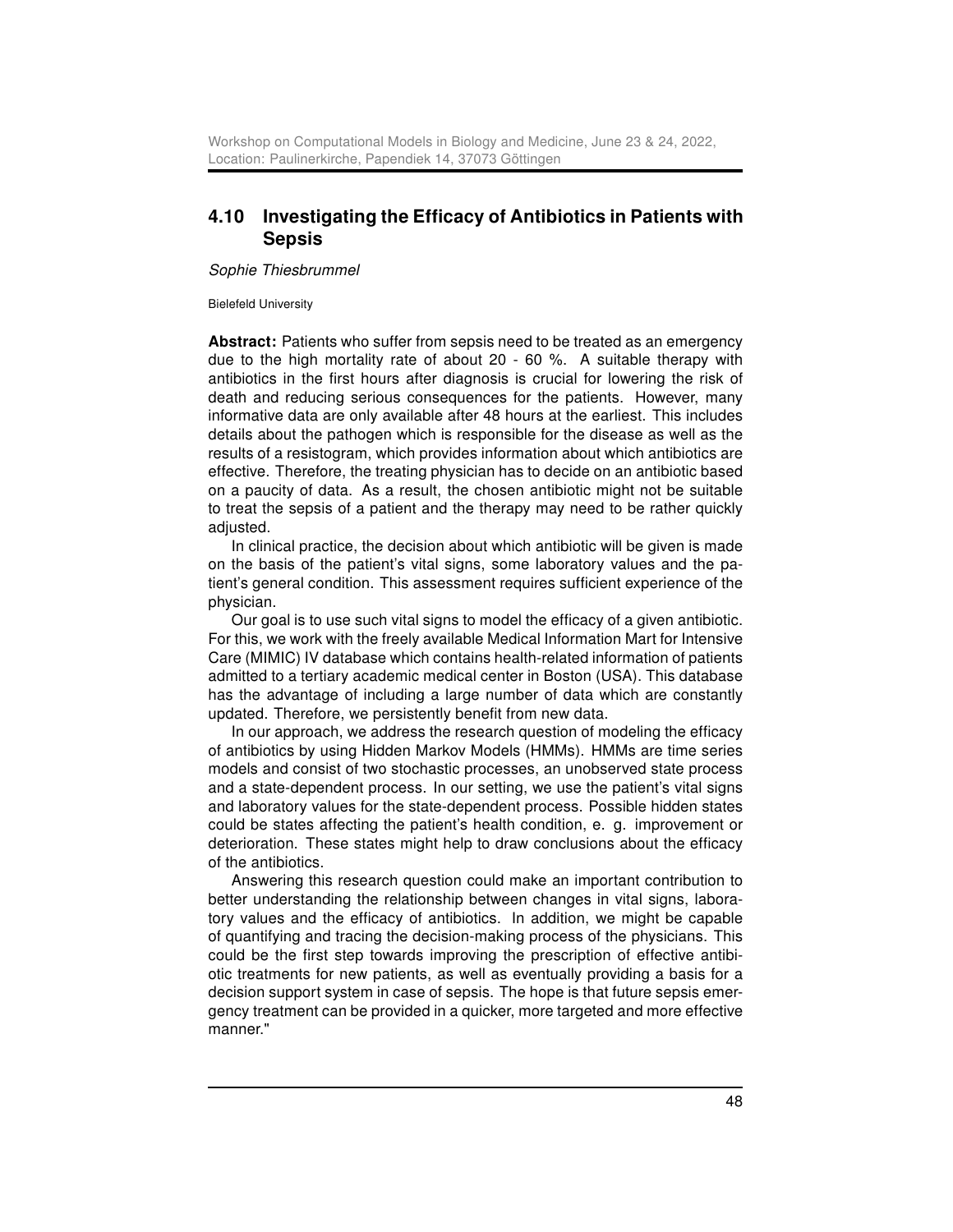# <span id="page-48-0"></span>5 Poster presentations: session II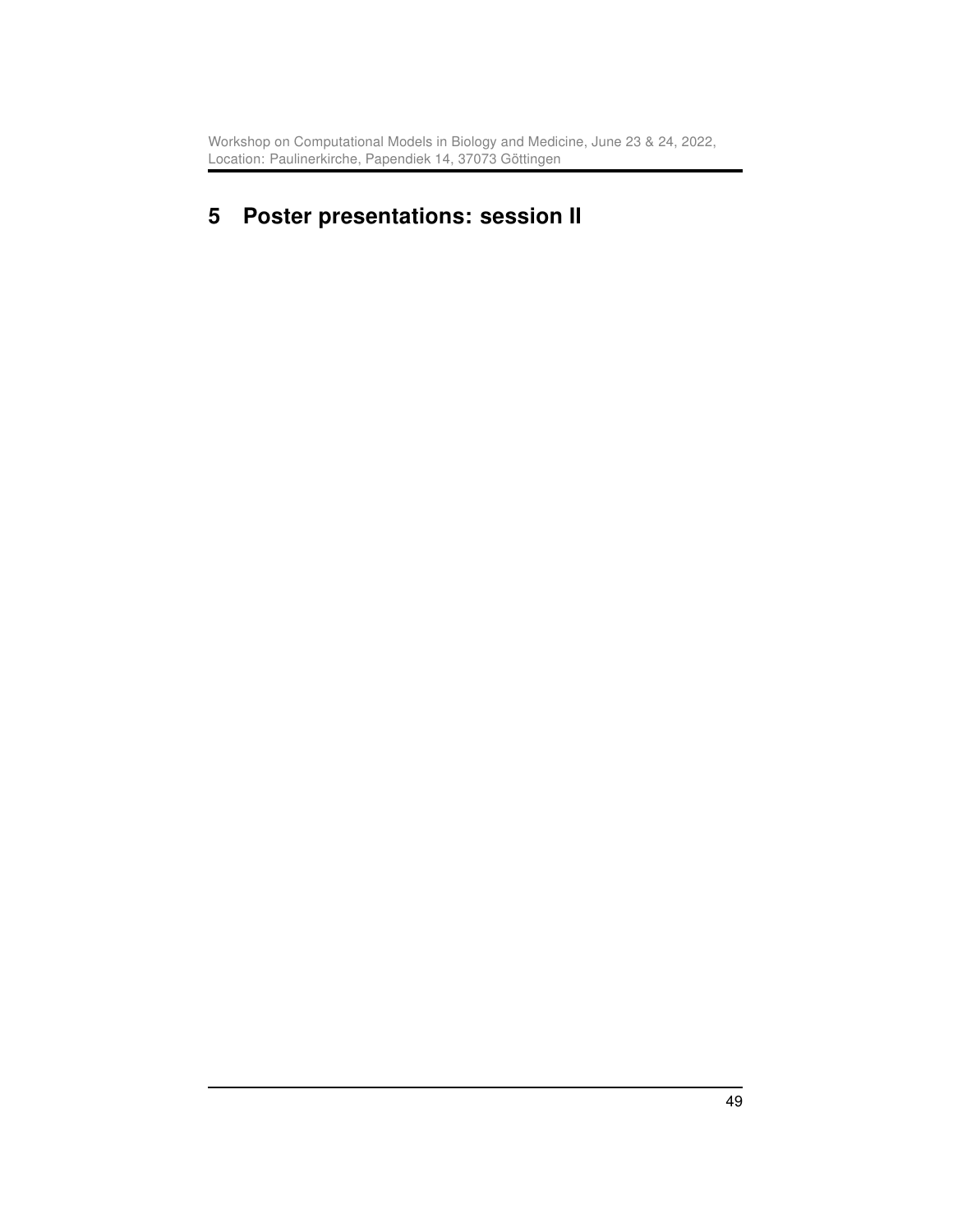# <span id="page-49-0"></span>5.1 Integration of functional genomics data to molecularly characterize eye size variation between D. americana and D. novamexicana

Linh Dang

Developmental Biology - University of Goettingen

Abstract: The action of gene products regulate developmental processes, resulting in natural variation in adult morphology. While the variation in developmental gene expression plays a key factor in rather simple morphological traits, the genetic and developmental basis of complex trait evolution remains largely elusive. In the quest to answer this question, we utilize the variation of eye sizes among fruit fly species as our study model. In the study, we link genetic variants associated with differences in head shape and eye size between Drosophila americana and D. novamexicana to variation in genome wide developmental gene expression (RNAseq) and gene regulation (ATACseq). This procedure is eventually able to reveal high confidence candidate genes for future functional validation experiments.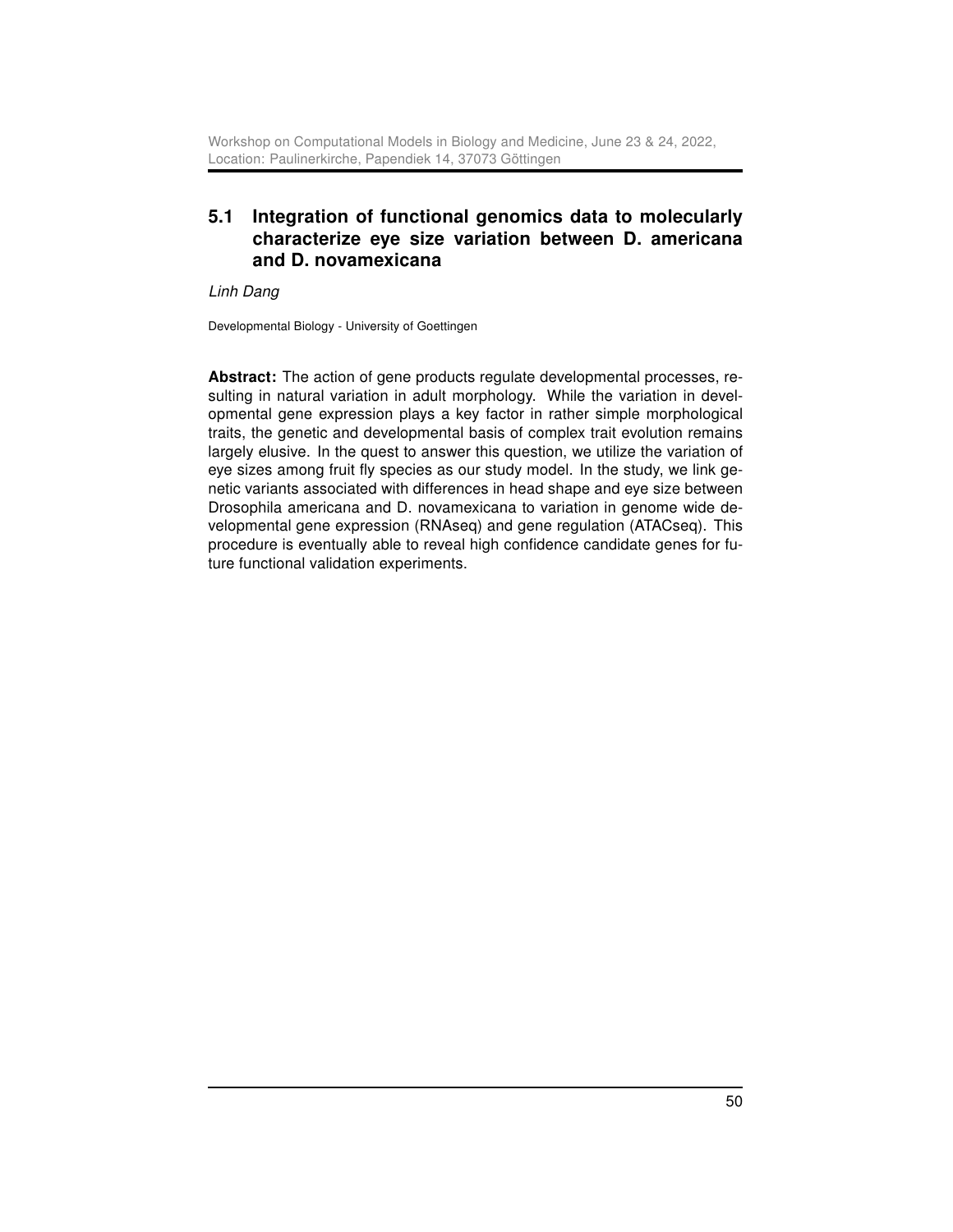## <span id="page-50-0"></span>5.2 Modelling leukemia treatment using ordinary differential equations and likelihood-based approaches for improving the experimental design

Julian Wäsche

Bielefeld University

Abstract: Leukemia is the most frequent type of cancer for pediatric patients. It causes the production of proliferating white blood cells that are less functional. Chemotherapy is one of the most common treatment forms and it aims at destroying the leukemia cells. A good understanding of tumor growth and of the effect of medication to impede its spread is crucial for a promising treatment of patients.

Since the amount of tumor cells within an individual are discrete, their evolution can explicitly be modelled by pure Markov jump processes (MJPs). Ordinary differential equations (ODEs) have proven to be suitable approximations of MJPs that facilitate parametric inference. Fitting a parametrized ODE to data can be achieved by maximum likelihood estimation. However, the quantities of interest, i.e. the explicit number of cells, are often only partially observed in practice. The concrete form of the observations and measurement errors need to be taken into account. Moreover, certain parametrizations as well as insufficient experimental data may lead to a situation in which parameters cannot be estimated unambiguously. Profile likelihoods represent well-known quantities to investigate parameter identifiability for ODE models. In order to compare different experimental designs, the computation of prediction profile likelihoods and validation profile likelihoods allows for the assessment of the informativeness of different settings and measurements, respectively.

This work presents an approach to model leukemia treatment in children based on ODEs. The use of profile likelihoods reveals that some parameters of the original model are non-identifiable. A re-parametrization reduces the number of model parameters and resolves non-identifiabilities. Simulating synthetic data allows for the reconstruction of different experimental settings, as well as the comparison of the uncertainty of corresponding parameter estimates. In particular, the evaluation of validation profile likelihoods yields valuable insights about the quality of measurement time points that may enhance the informative value of parameter estimates.

The results of this work provide medical scientists with a thorough statistical analysis of tumor treatment. Disease progression of leukemia in children and corresponding effects of medication are usually studied by animal experiments, often in mice. Since ethical and financial considerations speak for only as few animals as necessary being used, medical scientists are interested in taking measurements of samples as efficiently as possible. This work provides us with starting points to gain more information from fewer measurements and thereby to improve the reliability of statistical results.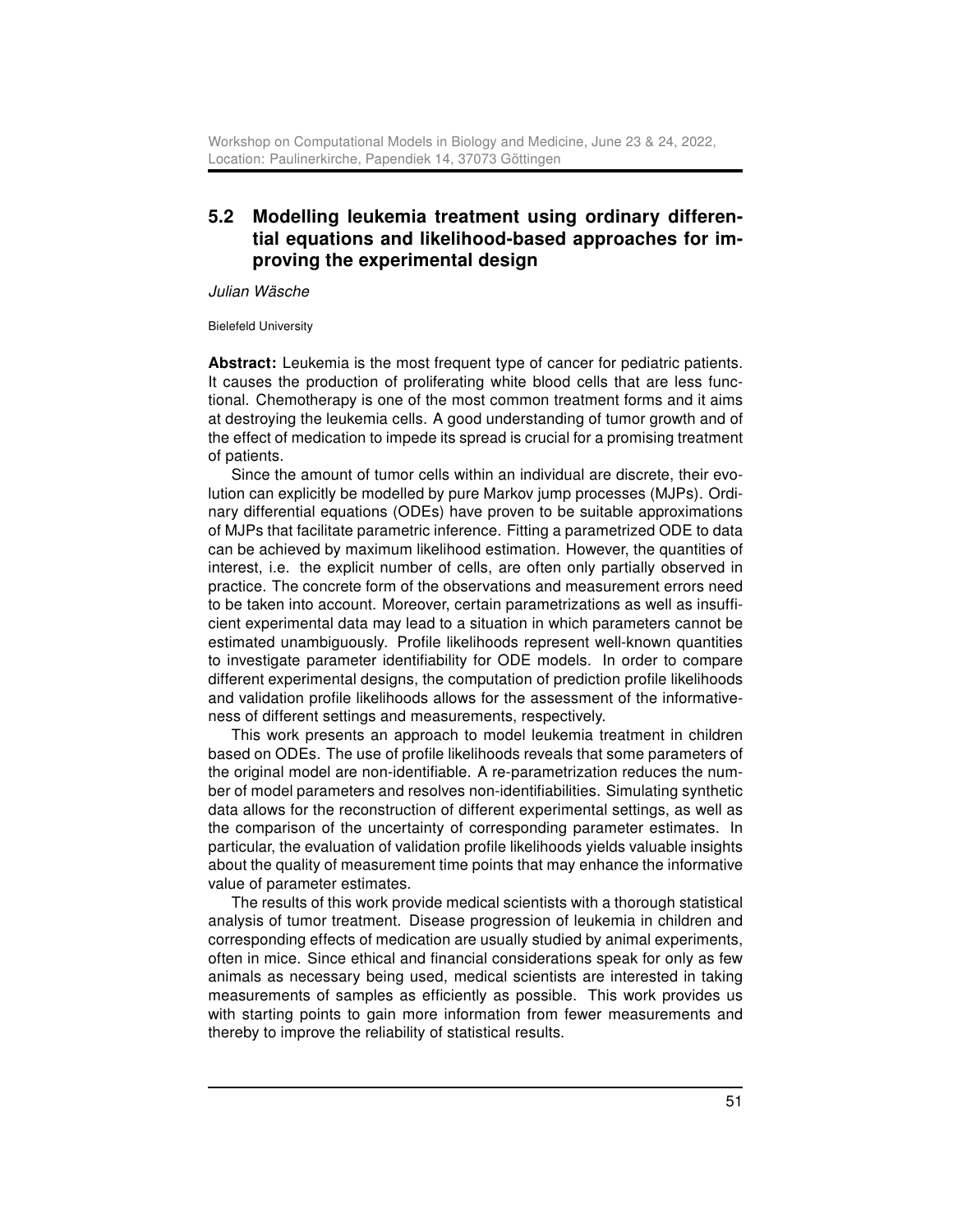### <span id="page-51-0"></span>5.3 Inference of differential gene regulatory networks from gene expression data using boosted differential trees

Gihanna Galindez

Technical University of Braunschweig

Abstract: Diseases can be caused by molecular perturbations that induce specific changes in regulatory interactions and their coordinated expression, also referred to as network rewiring. The detection of complex changes in regulatory connections remains a challenging task and novel non-parametric approaches for detecting network rewiring are needed. We present a new ensemble method, called BoostDiff (boosted differential regression trees), to infer a differential network discriminating between two conditions. BoostDiff builds an adaptively boosted (AdaBoost) ensemble of differential trees with respect to a target condition and uses differential variance improvement as a novel splitting criterion. Variable importance measures derived from the resulting models reflecting changes in gene expression predictability are then used to rank predictors and build the output differential networks. We first compare BoostDiff to existing differential network methods on simulated data. We then demonstrate the power of our approach when applied to real transcriptomics data in COVID-19 and Crohn's disease. BoostDiff complements standard differential expression analyses and identifies context-specific networks that are enriched with genes of known disease-relevant pathways.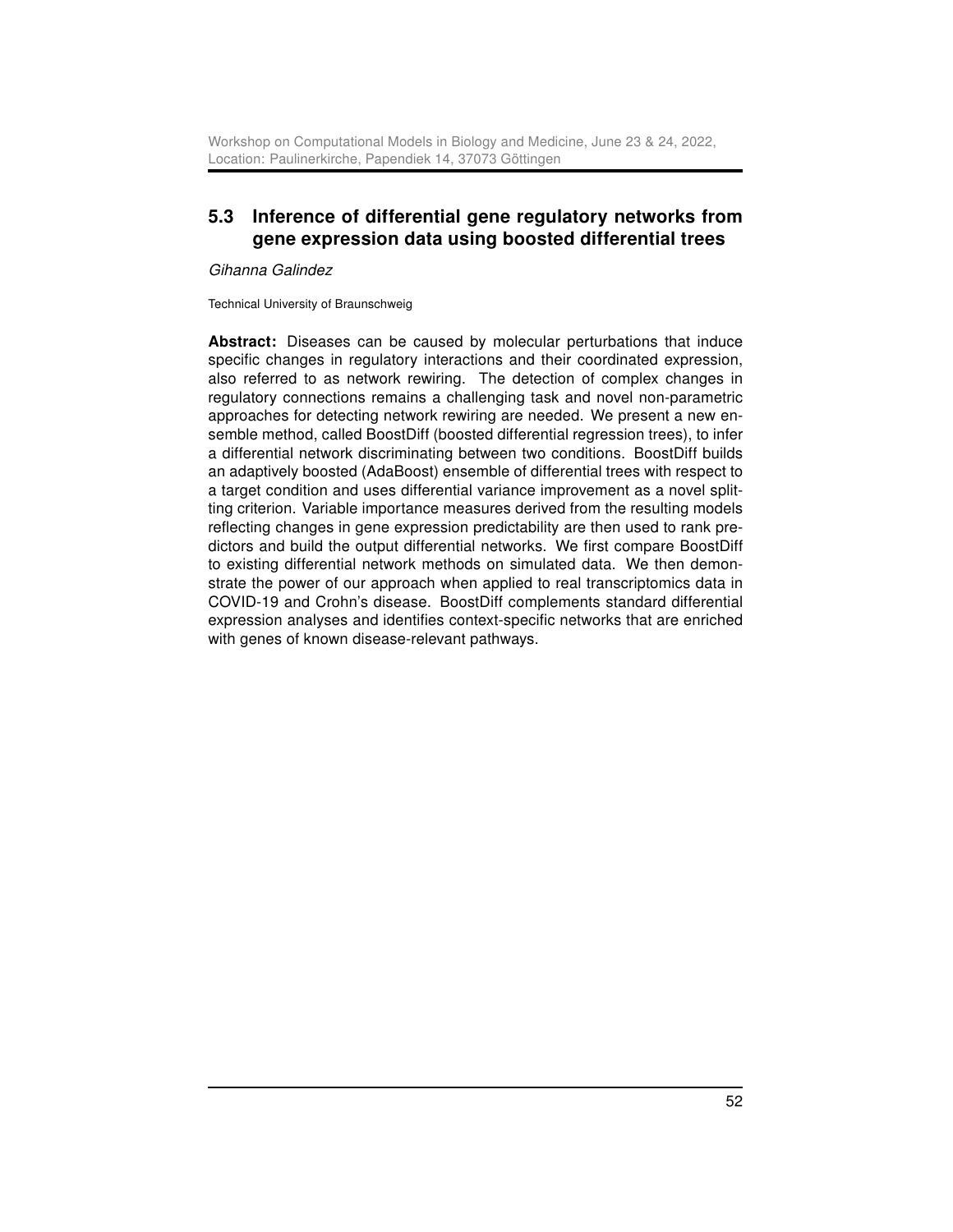#### <span id="page-52-0"></span>5.4 On the parametrization of COVID-19 epidemiologic models

Yuri Kheifetz

IMISE (Institut für Medizinische Informatik, Statistik und Epidemiologie)

Abstract: "Predicting the spread of SARS-CoV-2 is a pressing need. Major tasks are to estimate (1) the dynamics of infected subjects, (2) requirements of medical resources during the course of the epidemic or (3) the effectiveness of non-pharmaceutical intervention programs (NPI).

A good prediction performance depends on the model's structure as well as on epidemiologic parameters, which are often scarcely known. Reported official databases are often biased due to lag in reporting of cases, changing testing policy, incompleteness of data, impact of changing age structures of infected patients on symptomatology, new emerging virus variants, nonpharmaceutical interventions continuously updated in response to the pandemic situation, and vaccination programs and its effectiveness.

To cover these aspects, we developed a comprehensive model based on mechanistic assumptions and phenomenological effects derived from data. We integrate a mechanistic SECIR-type epidemiologic model of five age groups as a hidden layer into a general Input-Output Non-Linear Dynamical System. These five age groups are subdevided to sub-groups, reflecting vaccination, waining and boostering. Changing factors of the system due to non-pharmaceutical interventions, testing strategy as well as vaccination rates are imposed as inputs to the system. We than estimate model parameters by a knowledge synthesis process considering parameter ranges derived from different external studies and other available data resources such as public data. Specifically, we use Bayesian inference for the parameter estimation, which could also be time-dependent. We demonstrate this on the example of our proposed model and data of Germany and Saxony.

By our approach, we can estimate and compare for example the relative effectiveness of non-pharmaceutical interventions and can provide predictions regarding the further course of the epidemic under specified scenarios. Our method of parameter estimation can be translated to other data sets, i.e. other countries, other COVID-19 epidemiologic models and other epidemiological contexts.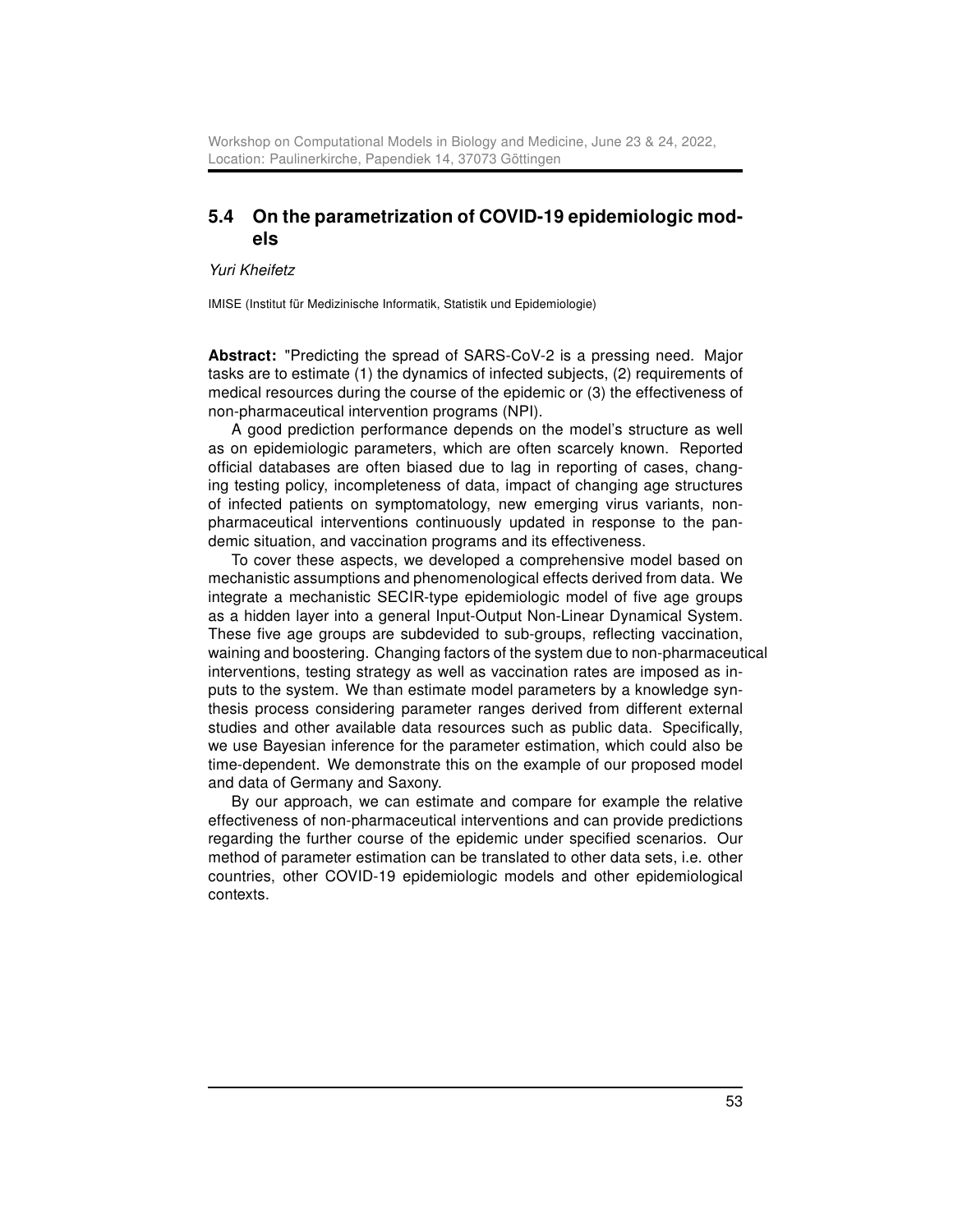# <span id="page-53-0"></span>5.5 PepFuse: resolving peptide-peptide interactions in highthroughput proteomics data by group-wise mixed- graphical modeling

Robin Kosch

University Medical Center Göttingen

Abstract: Latest findings in protein research have demonstrated that a proteinlevel based analysis might not be sufficient for a holistic data exploration, since effects of individual peptides and especially of those with post-translational modifications (PTMs) cannot be considered adequately. These apparently minor variations can have regulatory effects, leading to several cancer manifestations or other adverse impacts.

Current high-throughput proteomics analysis techniques, like SWATH-MS, allow to accurately measure peptides to a large extent. Previous statistical tools deal with peptide abundances by aggregating the peptides according to their underlying proteins, i.e., by averaging their abundances and thus loose information on direct peptide-peptide associations. Other methods perform analyses on peptide-level but ignore their respective protein affiliations.

In this work, we propose a sophisticated framework which combines both previous approaches by incorporating prior knowledge. The PepFuse algorithm is based on graphical models but incorporates a group-wise graphical LASSO penalty in order to consider the protein affiliation. PepFuse can be applied as gaussian (GGM) or mixed graphical model (MGM), i.e., handle continuous features or with additional categorical features. These properties make it a very flexible tool for analyzing omics data with further phenotype data. Especially proteomics data with peptides containing PTMs can be resolved and associations with other clinical features can be investigated.

We demonstrated the superior performance of the novel group penalization scheme of the PepFuse algorithm in contrast to standard MGMs, both, in simulation and real biological data. We investigated a dataset from the German High-Grade Lymphoma Study Group (DSHNHL) containing SWATH-MS proteomics data, including PTMs, from 359 patients with Diffuse Large B-Cell Lymphoma and additional clinical and phenotypical features. We were able to identify key proteins for the cell-of-origin classification of DLBCL patients into Activated B-cell (ABC) Like and Germinal B-Cell (GCB) like DLBCLs.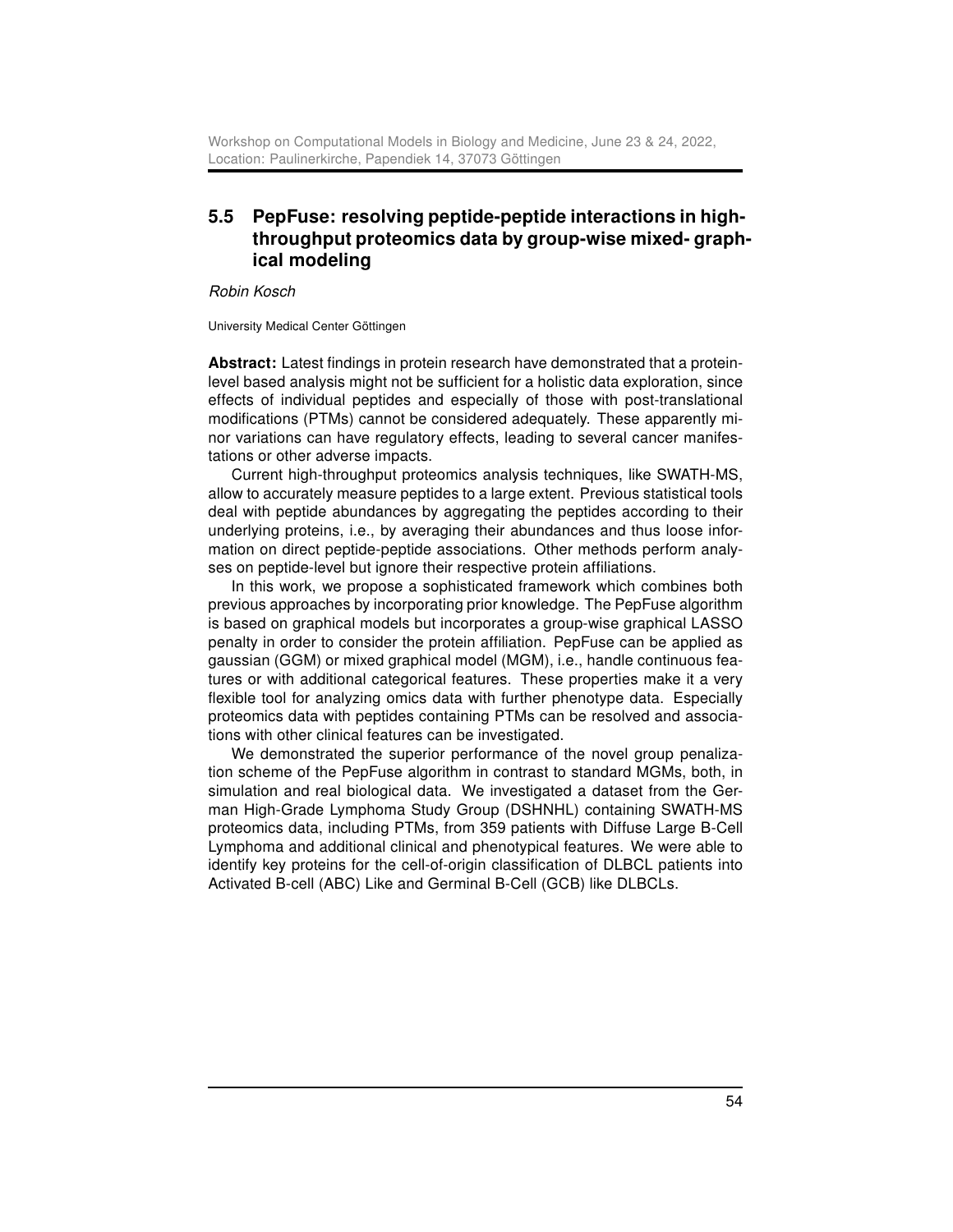#### <span id="page-54-0"></span>5.6 Personalized prediction of mortality risks in chronic kidney disease patients

Bence Oláh<sup>1</sup>, Michael Altenbuchinger, Jürgen Dönitz, Ulla Schultheiss, Fruzsina Kotsis, Jürgen Floege, Kai-Uwe Eckhardt, Wolfram Gronwald, Peter J. Oefner, Helena U. Zacharias

<sup>1</sup> UKSH / Institute of Clinical Molecular Biology

Abstract: The identification of chronic kidney disease (CKD) patients at an increased risk of death is an important milestone in the nephrology health-care sector. It can improve clinical decision making and planning of interventions or risk mitigation strategies.

We have developed 2 new mortality risk prediction models for CKD patients based on 55 preselected continuous and categorical candidate predictors. These routine variables can be divided into 6 main categories: demographic, clinical and clinical chemistry, lifestyle, phenotype and disease history parameters.

For the model development we have analyzed the German Chronic Kidney Disease (GCKD) study, a prospective, observational, national cohort. We have investigated 4,081 GCKD study participants with a mean follow-up time of 5,86  $\pm$  1.48 years. In total, 515 death events (13 %) occurred within this observation period.

We trained a least absolute shrinkage and selection operator (LASSO) Cox proportional hazards (PH) algorithm with hyperparameter tuning within a 10 fold internal cross-validation, and tested its performance within a subsampling approach. We assessed two different LASSO Cox PH models corresponding to two different hyperparameter settings according to internal partial likelihood deviance optimization. The best performing LASSO Cox PH model comprises 42 predictors. We further tested a second, more regularized LASSO Cox PH model consisting of 22 variables, which included, e.g., age, gender, smoking, cancer, diabetes mellitus, serum albumin, cystatin C, uric acid, hemoglobin etc. . We compared both models to two established mortality risk prediction models developed for CKD and hemodialysis patients, i.e., the Floege-[1] and Bansal- [2] equations. Furthermore, we refitted the coefficients of both the Floege- and Bansal-equations to the respective GCKD training sets within the subsampling approach and benchmarked our LASSO Cox PH models against these refitted equations. We evaluated the time-dependent performance based on concordance (C) statistics as well as net reclassification improvement (NRI) values on the GCKD test sets. Both of our models outperformed the original and refitted Floege and Bansal equations with, e.g., C statistics of 0.794 and 0.787 at 3 years after the baseline visit. Likewise, the two newly developed LASSO Cox PH equations yielded positive NRI values compared to both the original and refitted Floege- and Bansal equations across all time-points.

In conclusion, the two new mortality risk prediction models based on easily accessible routine patient parameters are of great promise to improve CKD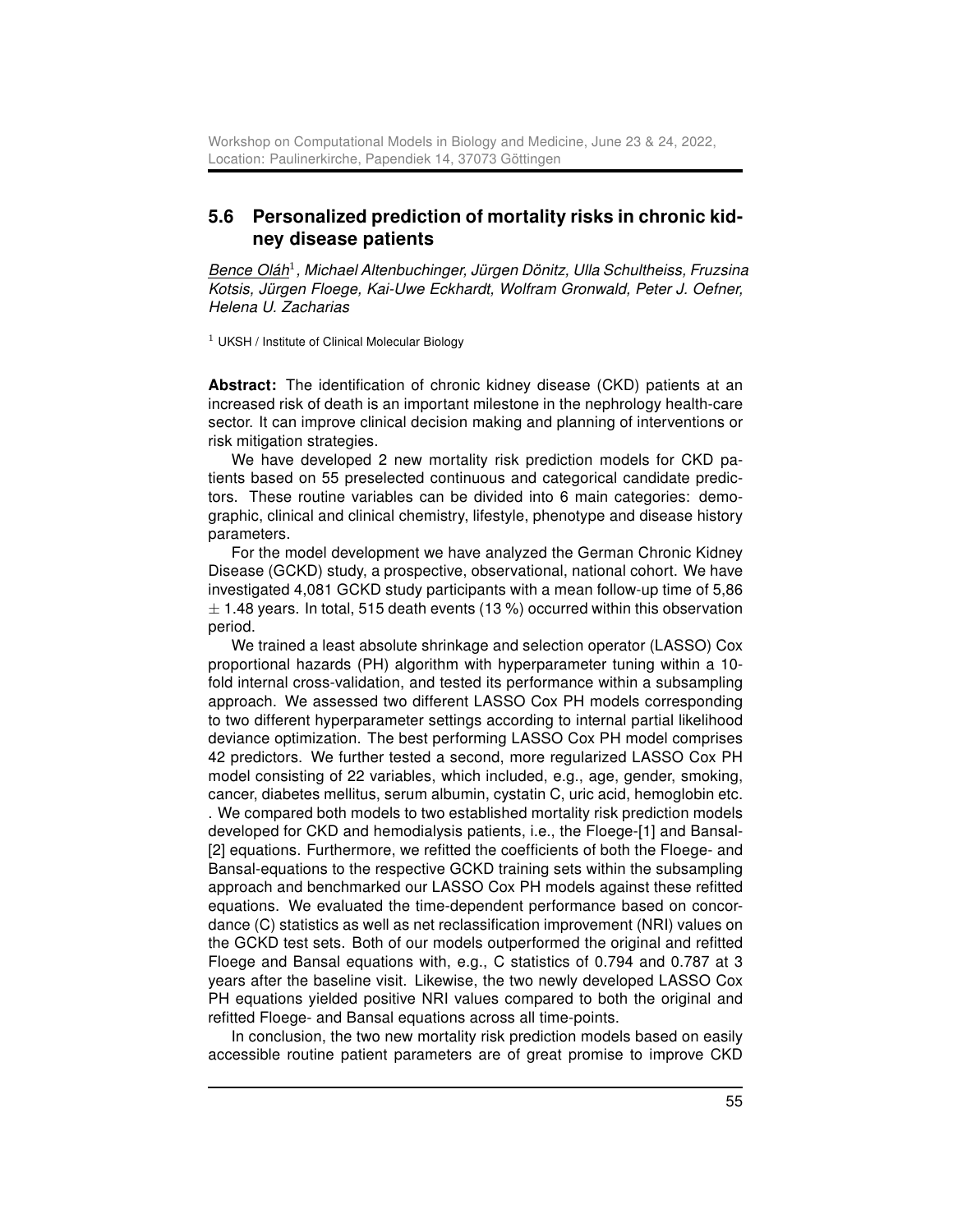patient care. Their performance will be further assessed in external validation cohorts and they will be made available as an easy-to-use online service for fast implementation in routine patient care.

- 1. Jürgen Floege et al. Development and validation of a predictive mortality risk score from a European hemodialysis cohort. DOI: 10.1038/ki.2014.419
- 2. Nisha Bansal et al. Development and Validation of a Model to Predict 5-Year Risk of Death without ESRD among Older Adults with CKD. DOI: 10.2215/CJN.04650514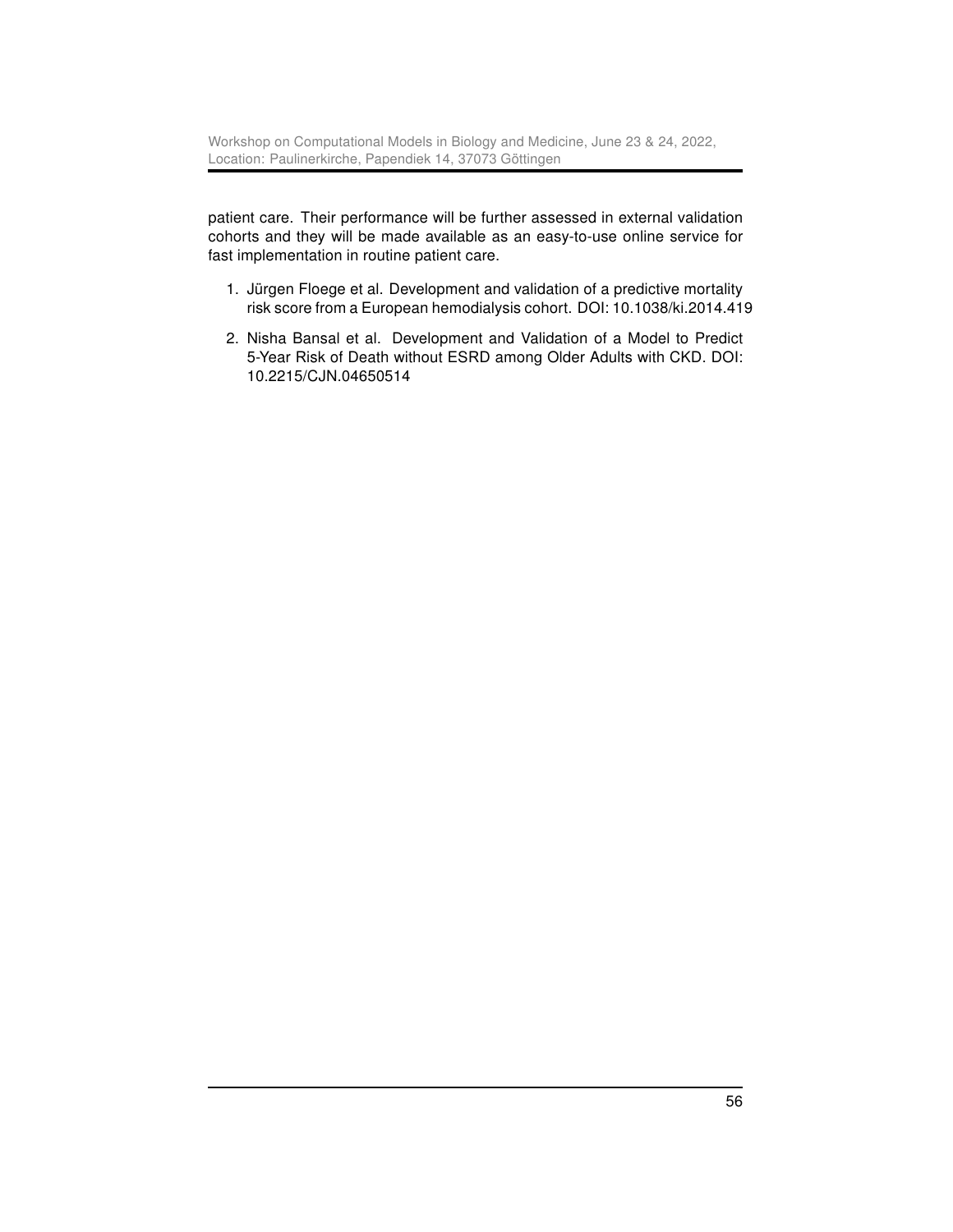#### <span id="page-56-0"></span>5.7 Comparative simulations of fungal infection dynamics in the human and murine alveolus

Christoph Saffer

Leibniz-HKI Jena

Abstract: Alveolar macrophages (AM) constitute the first line of immune cells in the lung and are responsible for clearing all types of microbial invaders, such as the pathogenic fungus Aspergillus fumigatus. If not efficiently cleared, intruding conidia can form hyphae within hours leading to life-threatening infections like invasive aspergillosis. However, the absolute number of AM, i.e., in human and mice, is still controversially discussed. In the human lung, a range of four up to 46 AM per alveolus is covered. Similarly, AM numbers for the murine lung vary.

In previous studies, we developed a spatio-temporal hybrid agent-based model (hABM) [1, 2, 3, 4], which allowed to simulate virtual infection scenarios of A. fumigatus in a single alveolus. This model considers a realistic to-scale representation of the alveolus, consisting of a ? sphere, with alveolar epithelial cells (AEC) of type 1 and 2 as well as pores of Kohn (PoK). In the model, the AEC, on which a conidium is located, secretes chemokines that diffuse on the inner surface of the alveolus. AM sense the chemokine gradient, which directs their migration towards the conidium. This allows to accurately simulating hostpathogen interactions in the human and murine lung.

In current study, we use the hABM to investigate the impact of the number of AM on the infection clearance during A. fumigatus lung infections for various chemokine parameters in both systems. As a measure of infection clearance, we empirically estimate the infection score, which is the fraction of simulations in which the fungus was not detected before onset of germination, i.e., before six hours. Observing the Weibull distributed clearing times and fitting the infection dynamics to a derived surrogate infection model (SIM) followed by statistical analyses let us evaluate AM ranges and gain quantitative understanding. Moreover, it enables us to identify key parameter combinations for clearance and investigate the transferability of experimental results in mice to the human system.

- 1 Pollmächer et al. (2014)
- 2 Pollmächer et al. (2015)
- 3 Blickensdorf et al. (2019)
- 4 Blickensdorf et al. (2019)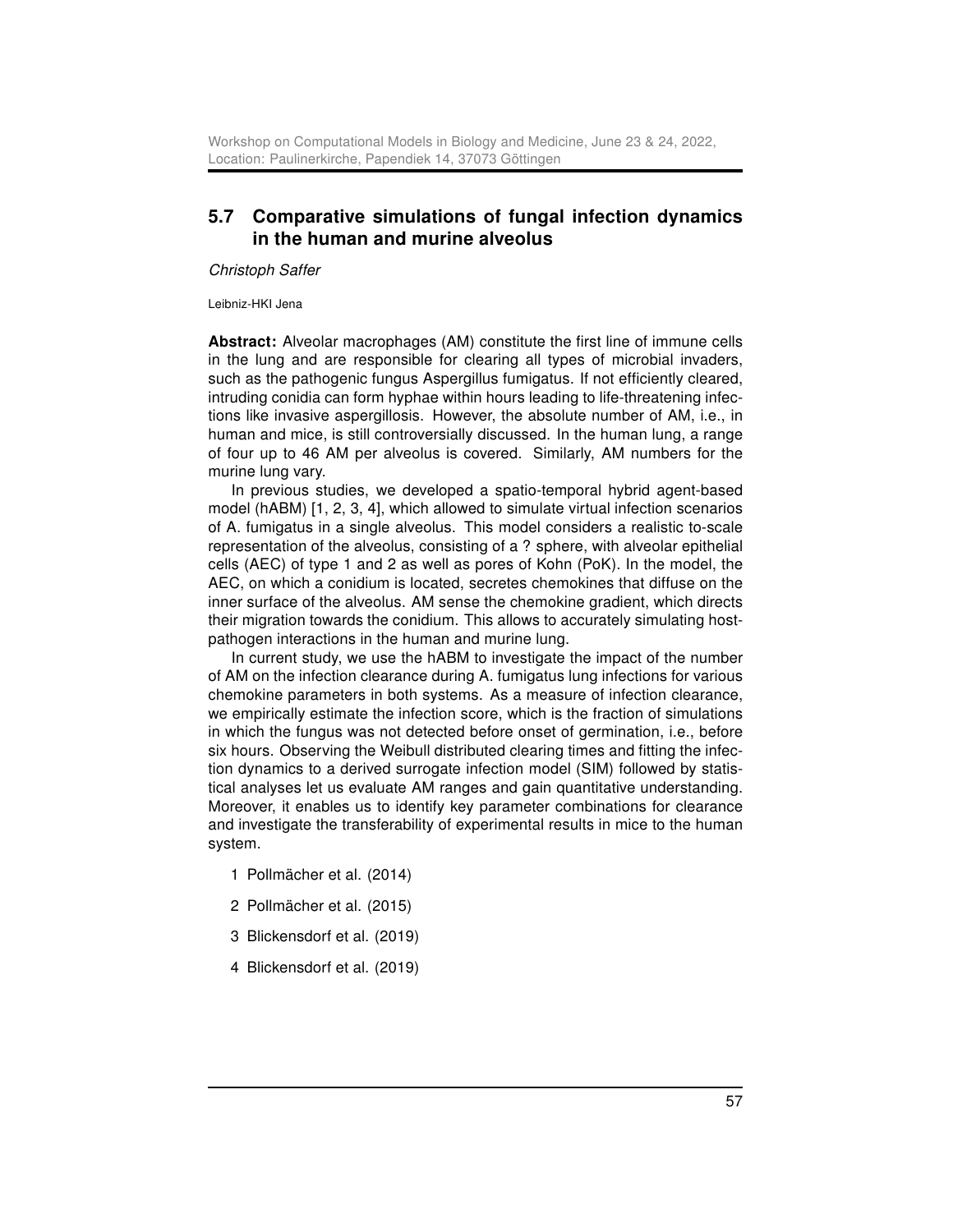#### <span id="page-57-0"></span>5.8 Modeling the interplay between risk perception, behavior and infection dynamics

Markus Schepers

IMBEI, JGU Mainz

Abstract: Standard epidemiological models of the spread of infectious diseases typically include compartments for the states of the disease, such as susceptible or infected, and certain assumptions on how the disease is transmitted. For instance, the model may refer to an underlying contact network. Yet, it has already been found in the 2009/10 influenza pandemic that preventive behavior in the population is more closely related to risk communication in the media than to the epidemiological risk of infection (Reintjes et al., 2016). Hence, concepts of psychology, social science and communication theory, such as risk perception, trust and knowledge of the virus, protective behavior and official and media communication, should be included in the models in order to gain a better understanding of infectious disease spread.

We will investigate the relationships between the following three aspects of an epidemic: 1) psychological factors, such as risk perception, trust (in public health authorities) and knowledge (of the virus and protective behavior), 2) people's actual behavior and 3) infection dynamics, such as case numbers and deaths. For the first two aspects, we will analyze data from the serial crosssectional COSMO study (Covid-19 Snapshot Monitoring). In the long run, this study aims to contribute towards the WHO research agenda on effective risk communication during the emergence of a pandemic (Calleja et al., 2021).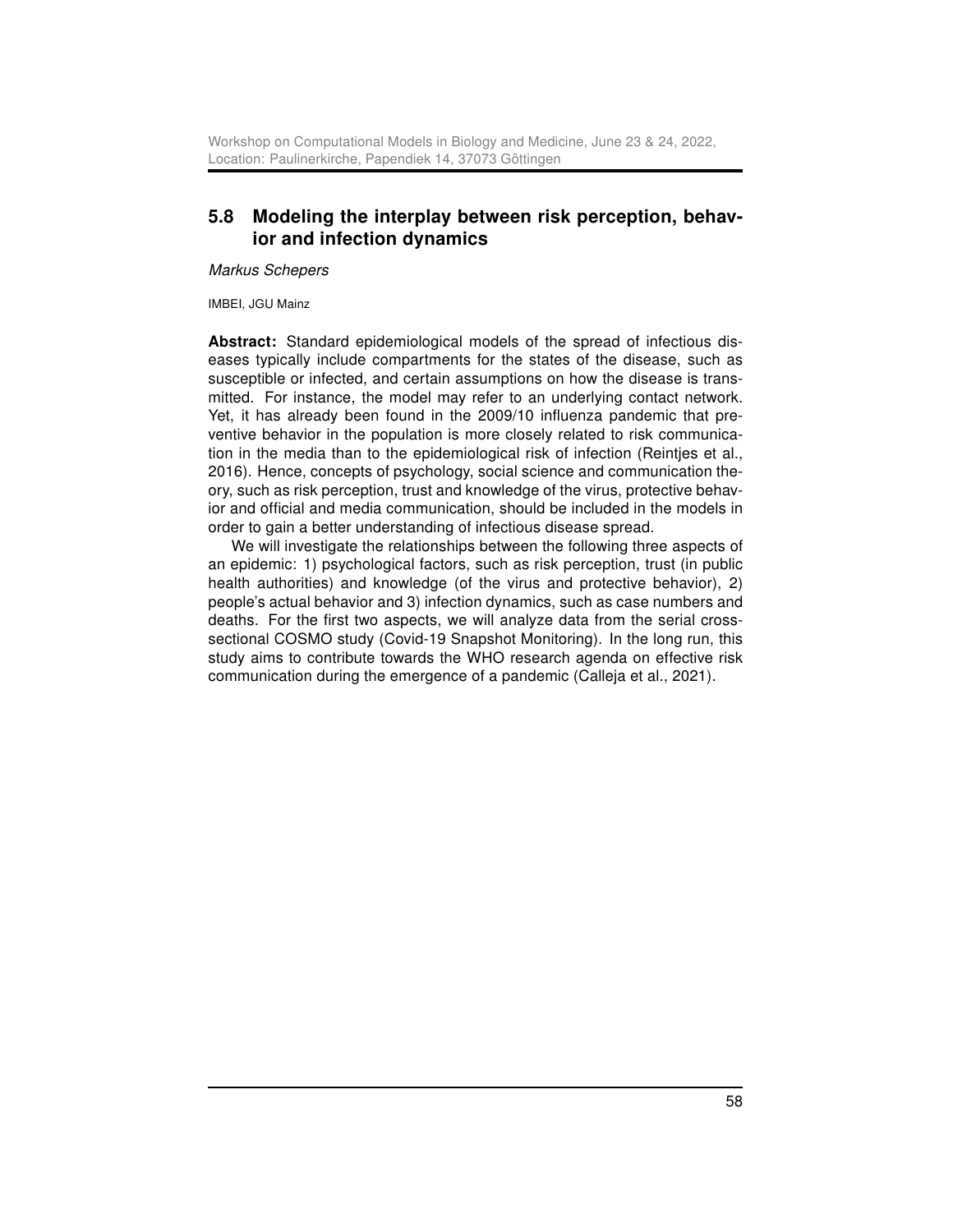# <span id="page-58-0"></span>5.9 Individual treatment effect estimation for survival data

Stefan Schrod

Universitäsmedizin Göttingen

Abstract: Outcome prediction is one of the routine applications of precision medicine. However, predicting individual treatment effects for patients remains challenging. In this context, so-called counterfactual analyses were established in recent years. Estimating causal effects from observational data is different from classical machine learning in that we never see the individual treatment effect in our training data; for each patient, we usually see his/her outcome either treated or untreated, but usually not both. In other words, we observe just the outcome after the factual treatment (medication yes/no) and not for the respective counterfactual treatment which was not applied to this patient. Causal reasoning models are used to optimize treatment decisions computationally. However, these models can rarely deal with survival data.

We present BITES (Balanced Individual Treatment Effect for Survival data) an approach which combines a potential outcome Deep Neural Network structure with a Cox regression loss function. By simultaneously learning a latent layer data representation, regularized by an Integral Probability Metric, removes bias of imbalanced treatment assignments. We demonstrate that BITES outperforms state-of-the-art methods in both simulation studies and in an application, in which we optimize hormone treatment for breast cancer patients based on six routine parameters.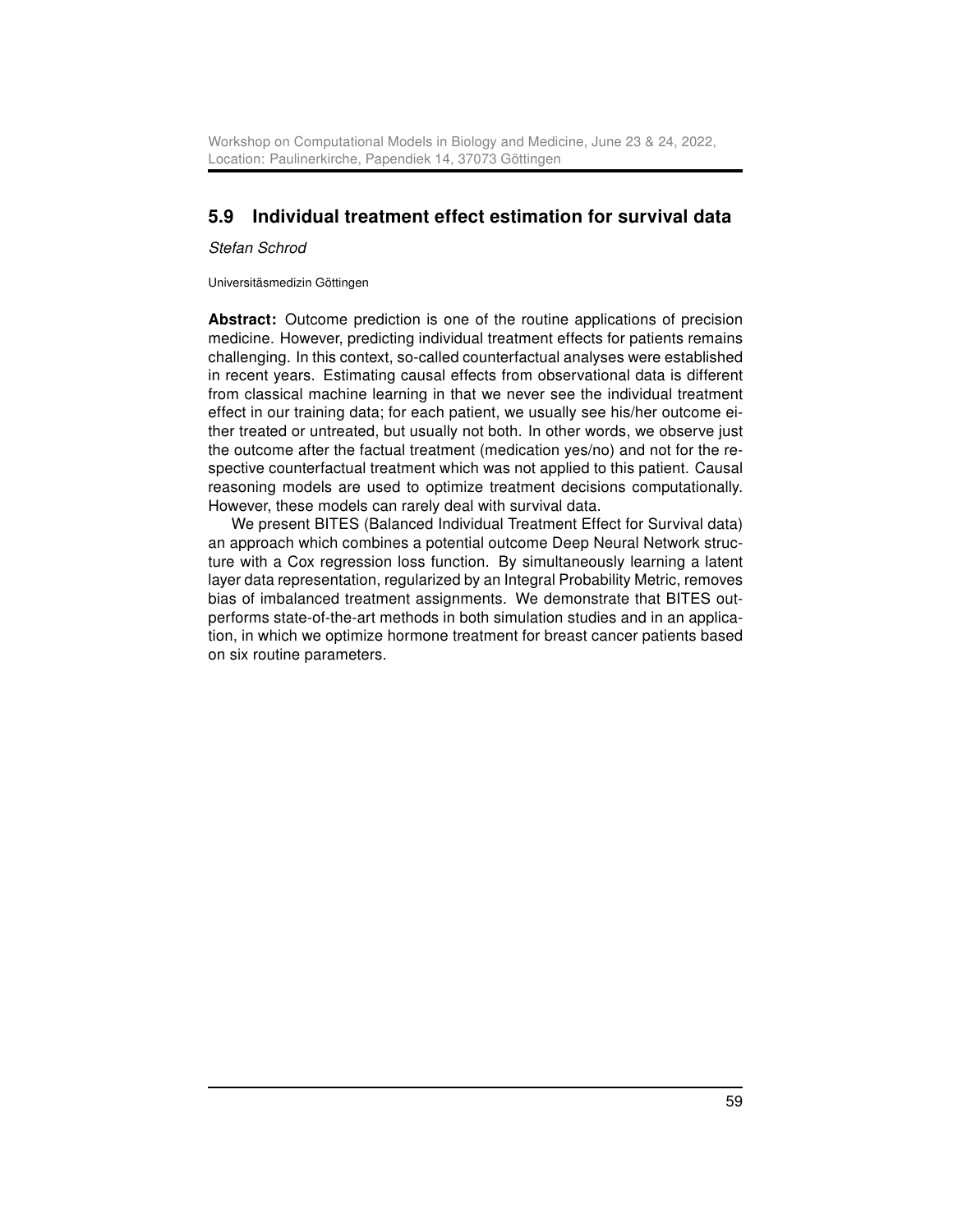#### <span id="page-59-0"></span>5.10 Informative model simulations of CML patient cohorts can guide treatment optimizations

Thomas Zerjatke (1), Elena Karg (1), Christoph Baldow (1), Richard E Clark (2), Ingo Roeder (1,3), Artur C. Fassoni (4), Ingmar Glauche (1)

- 1 Institute for Medical Informatics and Biometry, Carl Gustav Carus Faculty of Medicine, Technische Universität Dresden, Dresden, Germany
- 2 Department of Molecular and Clinical Cancer Medicine, University of Liverpool, Liverpool, UK
- 3 National Center for Tumor Diseases (NCT), Partner Site Dresden, Dresden, Germany
- 4 Instituto de Matemática e Computação, Universidade Federal de Itajubá, Itajubá, Brazil

#### Abstract:

Background: Current efforts in chronic myeloid leukemia (CML) therapy focus on the discontinuation of tyrosine kinase inhibitors (TKI) for well-responding patients as the long-term drug administration is associated with side effects and high economical costs. It has been speculated that the immune system plays a major role in the control of residual disease levels and influences whether an individual patient will remain in sustained treatment free remission (TFR) or not. We have previously shown that mathematical models of CML can correctly describe patient time courses after TKI stop (Hahnel et al. 2020). Here, we apply our approach to an extended data set of the DESTINY trial (Clark et al. 2019, NCT 01804985), which showed that TKI dose reduction prior to cessation can proactively increase the fraction of patients to remain in sustained TFR. Adapting the model to the individual time courses allows us to simulate how such a cohort would behave under an amended treatment schedule.

Aim: We establish a method to use CML patient time courses during and after TKI therapy to identify model parameters that optimally describe the data for individual patients. Applying this method to larger patient cohorts, we can use the corresponding simulations to investigate how the cohort would have performed under diverging treatment conditions.

Methods: We applied an established mathematical model (Hahnel et al. 2020) to a cohort of 72 patients from the DESTINY trial (Clark et al. 2019, NCT 01804985) and obtain individual fits for all patients, which can be used as an in-silico cohort for simulating different treatment conditions. Applying a resampling approach we can derive estimates of recurrence times and fractions.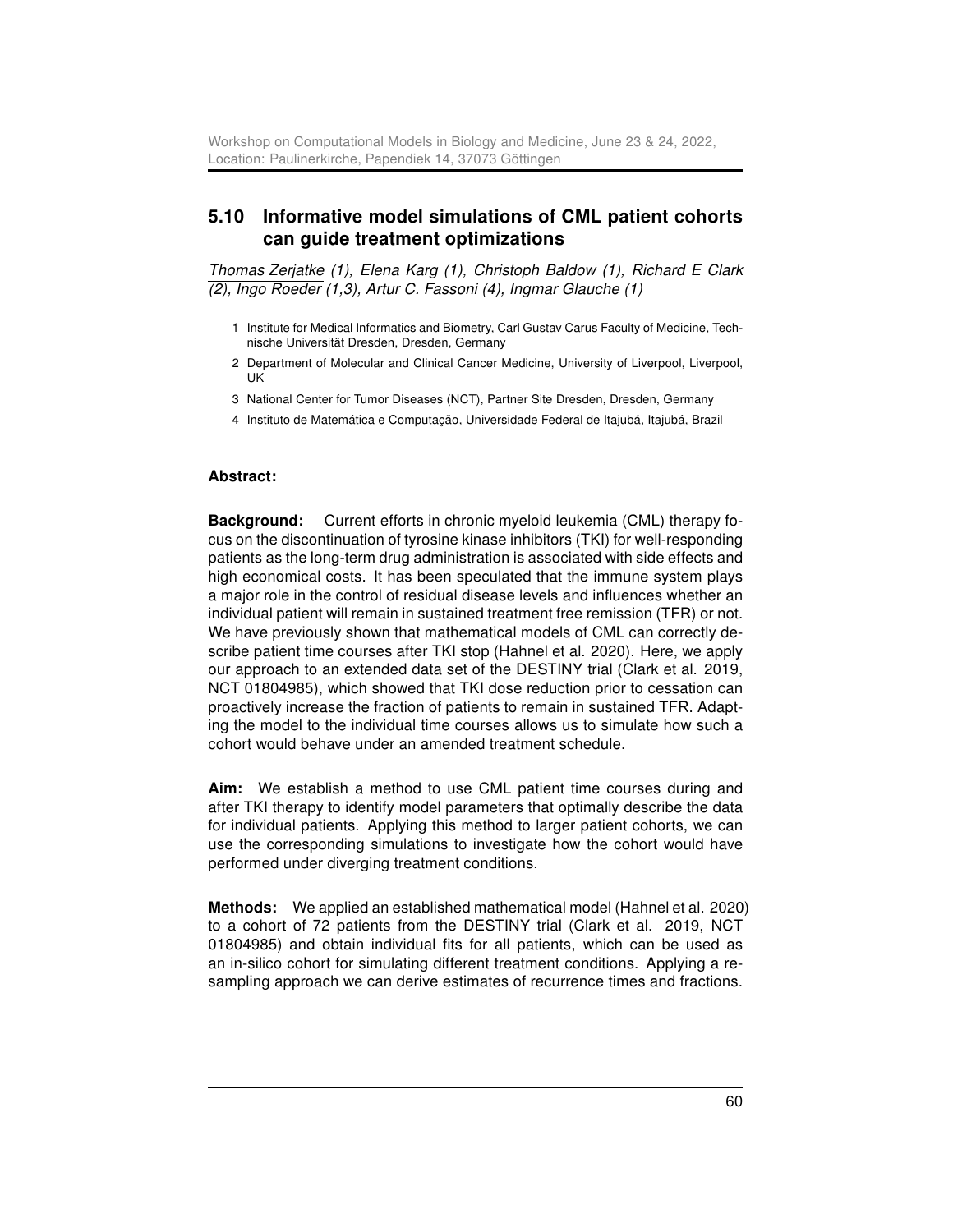Results: We demonstrate that the simulation model with the obtained parameterizations can be used to study how the cohort would behave under alternative treatment conditions, in which the timing and the amount of dose reduction are varied in a systematic manner. As a particular application, our model simulations confirm clinical findings that the overall time of TKI treatment is a major determinant of TFR success, while at the same time indicating that lower dose TKI treatment is sufficient for many patients. Our model results further indicate that stepwise dose reduction prior to TKI cessation may decrease side effects and overall treatment costs while maintaining the overall success rate of TFR.

Conclusion/Summary: Our findings illustrate that mathematical modelling approaches can guide the planning of experimental and clinical studies.

#### References:

- Clark, R. E., Polydoros, F., Apperley, J. F., Milojkovic, D., Rothwell, K., Pocock, C., . . . Copland, M. (2019). De-escalation of tyrosine kinase inhibitor therapy before complete treatment discontinuation in patients with chronic myeloid leukaemia (DESTINY): a non-randomised, phase 2 trial. Lancet Haematol, 6(7), e375-e383. doi:10.1016/S2352-3026(19)30094- 8
- Hahnel, T., Baldow, C., Guilhot, J., Guilhot, F., Saussele, S., Mustjoki, S., . . . Glauche, I. (2020). Model-Based Inference and Classification of Immunologic Control Mechanisms from TKI Cessation and Dose Reduction in Patients with CML. Cancer Res, 80(11), 2394-2406. doi:10.1158/0008- 5472.CAN-19-2175